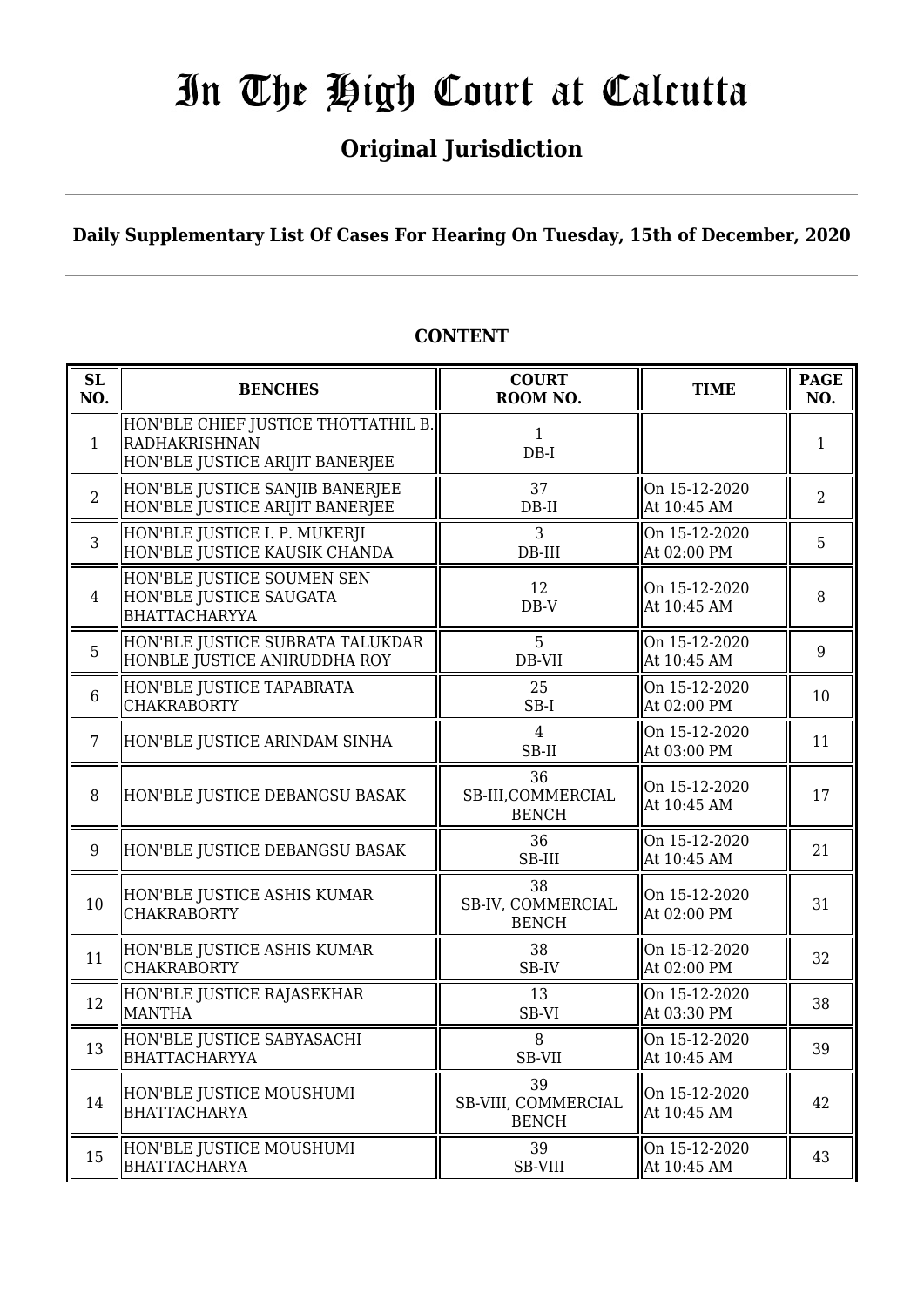| <b>SL</b><br>NO. | <b>BENCHES</b>                                 | <b>COURT</b><br>ROOM NO. | <b>TIME</b>                     | <b>PAGE</b><br>NO. |
|------------------|------------------------------------------------|--------------------------|---------------------------------|--------------------|
| 16               | HON'BLE JUSTICE SHEKHAR B. SARAF               | 26<br>SB-IX              | On 15-12-2020<br>  At 02:00 PM  | 46                 |
| 17               | HON'BLE JUSTICE RAVI KRISHAN KAPUR             | 10<br>SB-XII             | lOn 15-12-2020<br>  At 10:45 AM | 48                 |
| 18               | HON'BLE JUSTICE ARINDAM<br>MUKHERJEE           | 23<br><b>SB-XIII</b>     | On 15-12-2020<br>  At 02:00 PM  | 49                 |
| 19               | HON'BLE JUSTICE AMRITA SINHA                   | 24<br>SB-XV              | lOn 15-12-2020<br>  At 10:45 AM | 50                 |
| 20               | HON'BLE JUSTICE ABHIJIT<br><b>GANGOPADHYAY</b> | 22<br><b>SB-XVI</b>      | On 15-12-2020<br>At 03:30 PM    | 52                 |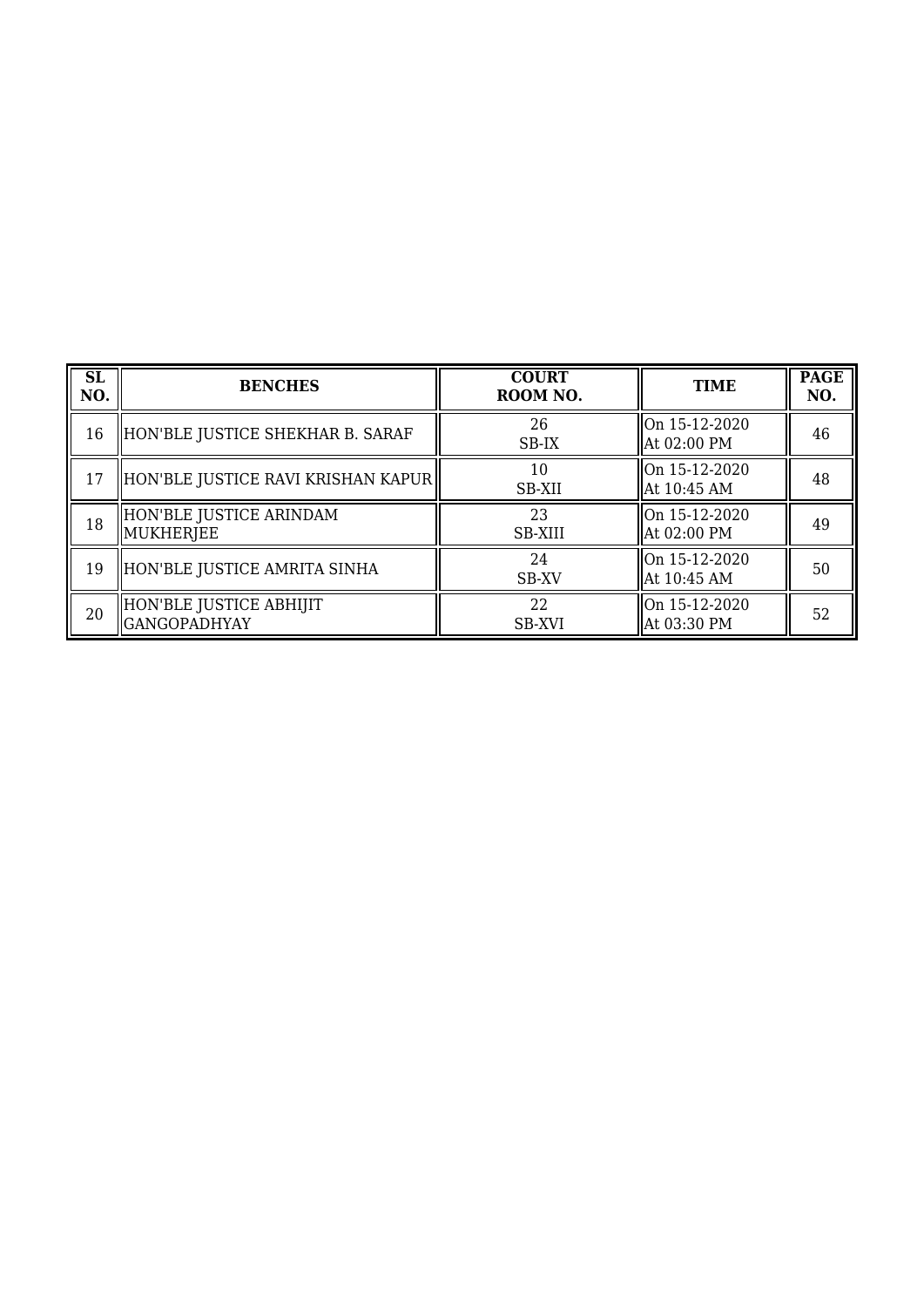

## **Original Side**

**DAILY CAUSELIST For Tuesday The 15th December 2020**

**COURT NO. 1**

### **DIVISION BENCH (DB-I, FIRST FLOOR)**

**AT 10:45 AM**

**HON'BLE CHIEF JUSTICE THOTTATHIL B. RADHAKRISHNAN HON'BLE JUSTICE ARIJIT BANERJEE (VIA VIDEO CONFERENCE)**

**NOTE:MATTERS WILL BE TAKEN UP THROUGH PHYSICALHEARING ONLY WHEN BOTH THE PARTIES ARE AGREED.**

**NOTE: THE HON'BLE THE CHIEF JUSTICE AND THE HON'BLE JUSTICE ARIJIT BANERJEE WILL TAKE PUBLIC INTEREST LITIGATIONS IN THE FIRST HALF ON AND FROM DECEMBER 9, 2020 UNTIL FURTHER ORDERS.**

**NOTE: AS LONG AS THE DIVISION BENCH OF THE HON'BLE THE CHIEF JUSTICE AND HON'BLE JUSTICE ARIJIT BANERJEE DOES NOT SIT - HON'BLE JUSTICE SANJIB BANERJEE AND HON'BLEJUSTICE ARIJIT BANERJEE - WILL SIT TOGETHER AND TAKE THE LIST ANDDETERMINATION OF HON'BLE THE CHIEF JUSTICE AND HON'BLE JUSTICE ARIJIT BANERJEE IN ADDITION TO THE LIST AND DETERMINATION OF HON'BLE JUSTICE SANJIB BANERJEE AND HON'BLE JUSTICE ANIRUDDHA ROY.**

**NOTE: NO MENTIONING IN COURT.**

**NOT SITTING.**

Page  $\boxed{1}$  Of 53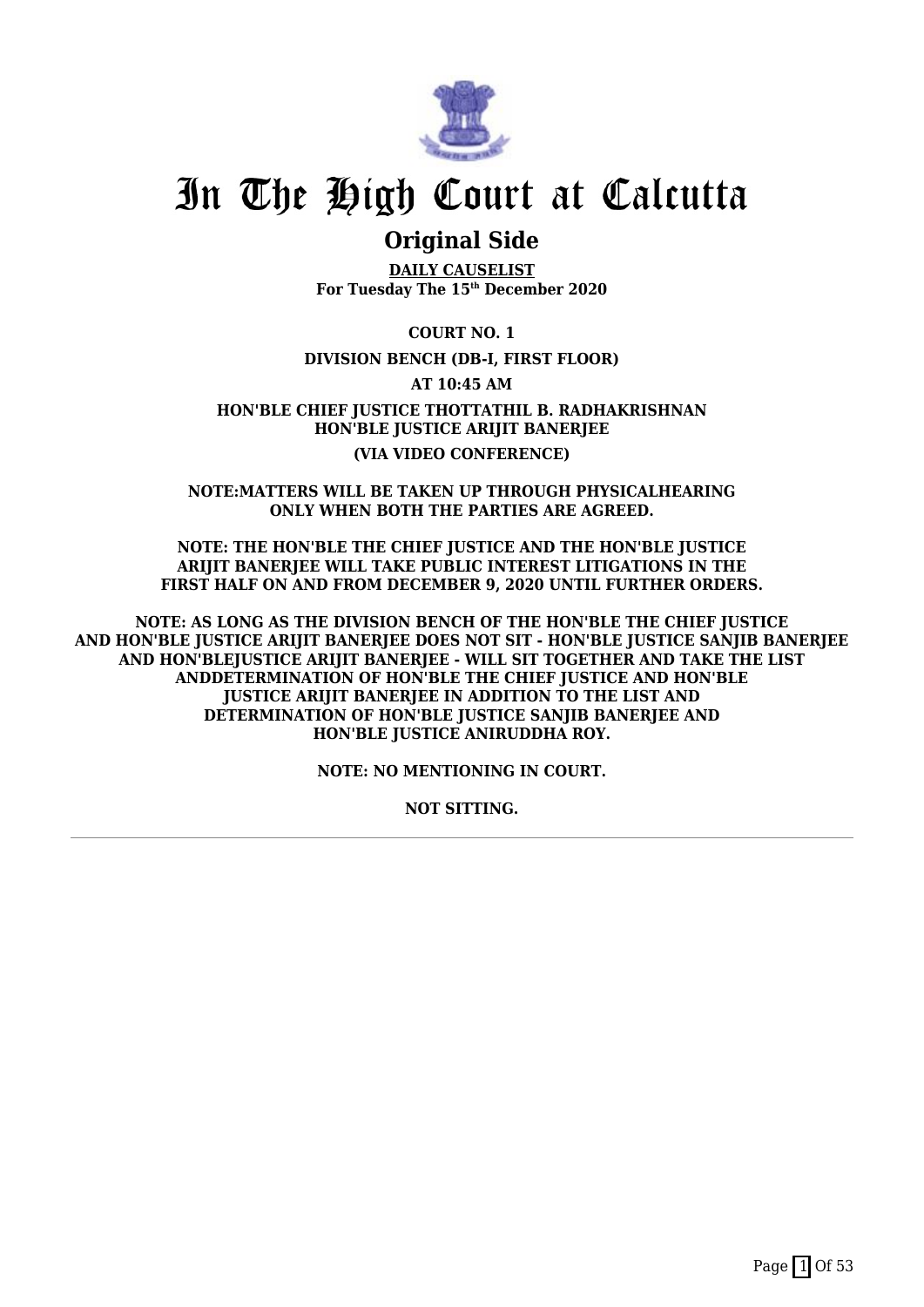

## **Original Side**

**DAILY CAUSELIST For Tuesday The 15th December 2020**

**COURT NO. 37**

### **DIVISION BENCH (DB-II)**

**AT 10:45 AM**

**HON'BLE JUSTICE SANJIB BANERJEE HON'BLE JUSTICE ARIJIT BANERJEE (VIA VIDEO CONFERENCE)**

#### **NOTE:MATTERS WILL BE TAKEN UP THROUGH PHYSICAL HEARING ONLY WHEN BOTH THE PARTIES ARE AGREED.**

**NOTE: THE HON'BLE THE CHIEF JUSTICE AND THE HON'BLE JUSTICE ARIJIT BANERJEE WILL TAKE PUBLIC INTEREST LITIGATIONS IN THE FIRST HALF ON AND FROM DECEMBER 9, 2020 UNTIL FURTHER ORDERS.**

**NOTE: AS LONG AS THE DIVISION BENCH OF THE HON'BLE THECHIEF JUSTICE AND HON'BLE JUSTICE ARIJIT BANERJEE DOES NOT SIT- WILL SIT TOGETHER AND TAKE THE LIST AND DETERMINATION OF HON'BLE THE CHIEF JUSTICE AND HON'BLE JUSTICE ARIJIT BANERJEE IN ADDITION TO THE LIST AND DETERMINATION OF HON'BLE JUSTICESANJIB BANERJEE AND HON'BLE JUSTICE ANIRUDDHA ROY.**

**NOTE : ON AND FROM MONDAY, 14TH DECEMBER, 2020 TO THURSDAY 24TH DECEMBER,2020 - WILL SIT TOGETHER AND IN ADDITION TO THEIR OWN LIST, TAKE ALL THE APPEALS RELATING TO LAND UNDER GROUP - I AND APPEALS RELATING TO TRANSPORT AND TELECOMMUNICATION UNDER GROUP - VII AND REGULATION OF INDUSTRIES AND ESSENTIAL COMMODITIES AND VARIOUS CENTRAL ORDERS UNDER GROUP - VIII AND CONNECTED APPLICATIONS.** 

**NOTE: ON AND FROM i.e., 11TH DECEMBER, 2020 ORIGINAL SIDE MATTERS WILL BE TAKEN UP TILL 12 NOON IN COURT ROOM NO. 37**

### **APPEALS FROM ORDERS**

1 IA NO. GA/2/2020 (Old No: GA/230/2020) WITH CS/159/2015

In APO/497/2017

ROHINTEN DADDY MAZDA Vs TWO THOUSAND ONE LEASING FINANCE PRIVATE LTD & ORS

FOX & MANDAL

### **APPEALS FROM DECREE**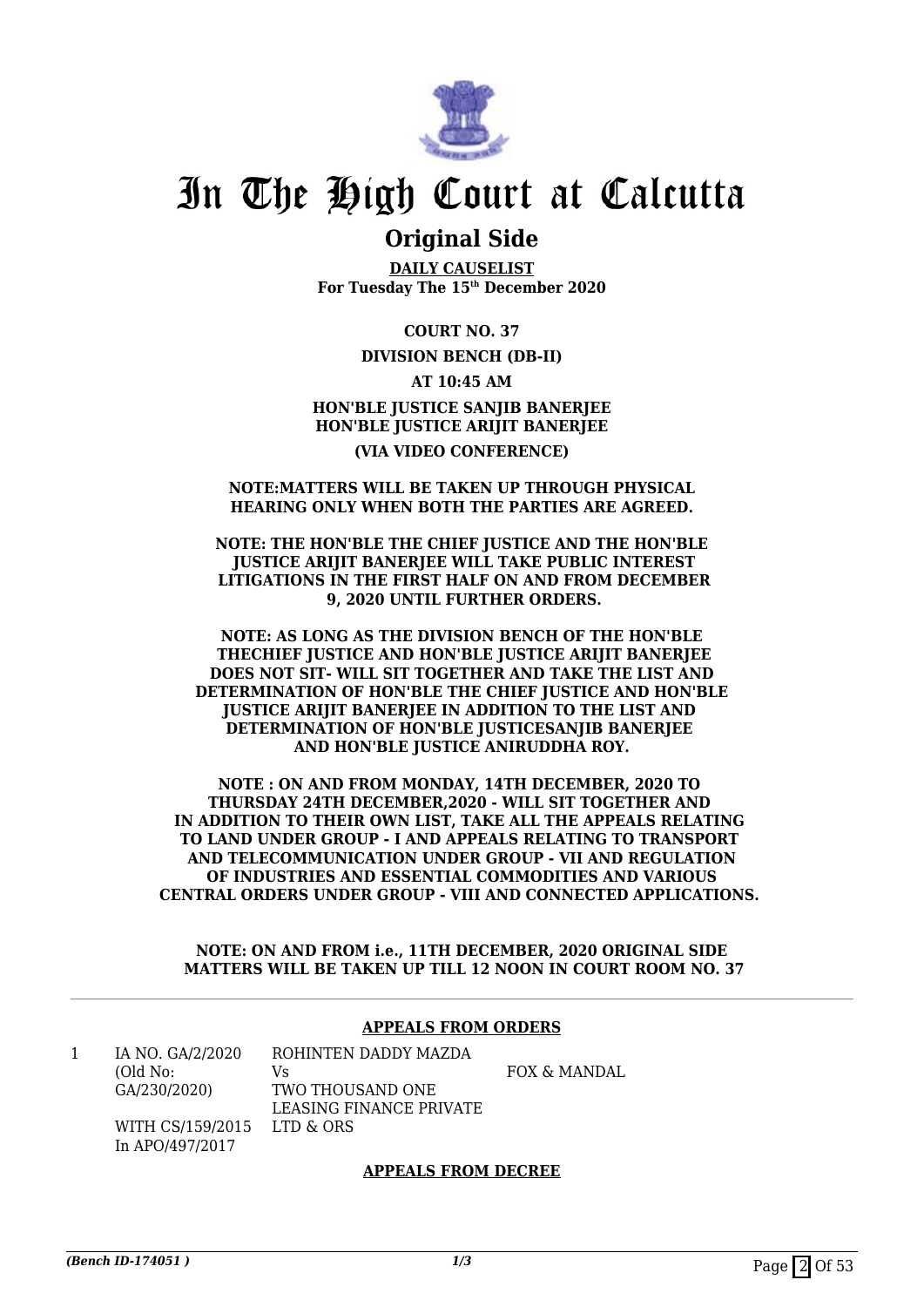| APD/5/2020  | JAIDEEP HALWASIYA |
|-------------|-------------------|
| CS 127/2019 | VS.               |
|             | RISHABH BENGANI   |

C. K. JAIN AND CO.

IA NO: GA/1/2020(Old No:GA/740/2020)

### **WRIT APPEALS**

| 3  | IA NO. GA/2/2020<br>WITH GA/3418/2011<br>WPO/395/2009<br>In APO/332/2011            | SRI BHAIRUNDAN BANTHIA<br>Vs<br><b>WOODBURN PARK CO-</b><br>OPERATIVE HOUSING<br>SOCIETY LIMITED & ANR.                      | R L MITRA                            |
|----|-------------------------------------------------------------------------------------|------------------------------------------------------------------------------------------------------------------------------|--------------------------------------|
| 4  | APO/463/2014<br>WITH WPO<br>420/2013                                                | <b>CHENNAI NETWORK</b><br>INFRASTRUCTURE LIMITED<br>&ANR.<br><b>VS</b><br>KOLKATA MUNICIPAL<br><b>CORPORATION &amp; ORS.</b> | H.N. DATTA & CO.                     |
|    | IA NO: GA/2/2019                                                                    |                                                                                                                              |                                      |
| 5  | APO/467/2014<br>WITH WPO<br>388/2014                                                | DISHNET WIRELESS<br>LIMITED & ORS.<br><b>VS</b><br>THE KOLKATA MUNICIPAL<br><b>CORPORATION &amp; ORS.</b>                    | ATISH GHOSH &<br><b>ASSOCIATES</b>   |
| 6  | APO/471/2014<br>WITH WPO 11/2013<br>FMA 807/2015 CAN<br>11536/2014 (A/S<br>MATTERS) | INDUS TOWERS LTD & ORS.<br><b>VS</b><br>THE KOLKATA MUNICIPAL<br>CORPORATION & ORS.                                          | <b>KHAITAN &amp; CO</b>              |
| 7  | APO/475/2014<br>WITH WPO<br>339/2014                                                | VIOM NET WORKS LIMITED<br><b>AND ANOTHER</b><br><b>VS</b><br>KOLKATA MUNICIPAL<br><b>CORPORATION AND</b><br><b>OTHERS</b>    | H.N. DATTA & CO.                     |
|    | IA NO: GA/3/2019                                                                    |                                                                                                                              |                                      |
| 8  | APO/208/2019<br>WITH WPO<br>1811/2003                                               | SALMA BEGUM & ANR.<br><b>VS</b><br>ANANJAN MITTER & ORS.                                                                     | <b>MR BRATIN KUMAR</b><br><b>DEY</b> |
|    |                                                                                     | IA NO: GA/4/2019(Old No:GA/392/2019), GA/5/2019(Old No:GA/393/2019)                                                          |                                      |
| 9  | APO/34/2020<br>WITH WPO<br>1442/2008                                                | <b>COMMISSIONER OF</b><br>CENTRAL EXCISE,<br>KOLKATA-IV,<br>COMMISSIONERATE,<br>VS<br>ASSAM TUBES LTD. & ORS.                | <b>BHASKAR PROSAD</b><br>BANERJEE    |
|    |                                                                                     | IA NO: GA/1/2017(Old No:GA/1892/2017), GA/2/2017(Old No:GA/1893/2017)                                                        |                                      |
| 10 | APO/58/2020<br>WITH WPO 3/2019                                                      | DR. KUNAL SAHA<br>VS<br>THE STATE CONSUMER<br>DISPUTES REDRESSAL<br>COMMISSION AND ORS.                                      | SRIKANTA DUTTA                       |
|    | $I$ MO $C$ MU 12020(01.1 M <sub>r</sub> $C$ M27012020)                              |                                                                                                                              |                                      |

IA NO: GA/1/2020(Old No:GA/376/2020)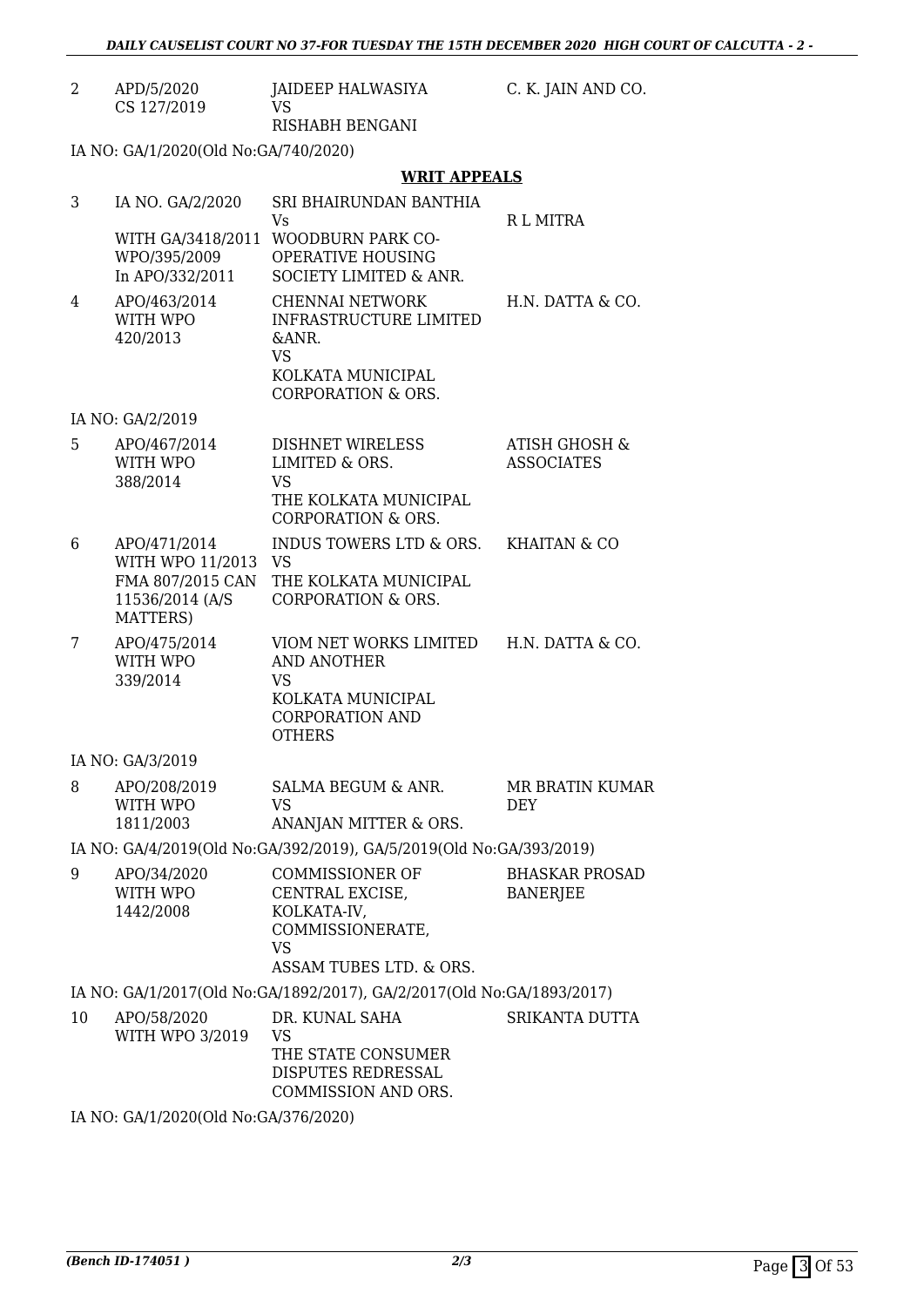| 11 | APO/106/2020<br>WITH<br>WPO/256/2020  | JAYGRIH NIRMAN PRIVATE<br>LIMITED AND ANR<br>VS.<br>THE KOLKATA MUNICIPAL<br>CORPORATION AND ORS                                    | <b>CHOUDHURYS LAW</b><br><b>OFFICES</b> |
|----|---------------------------------------|-------------------------------------------------------------------------------------------------------------------------------------|-----------------------------------------|
|    | IA NO: GA/1/2020                      |                                                                                                                                     |                                         |
|    | wt12 APO/114/2020                     | THE KOLKATA MUNICIPAL<br>CORPORATION AND ORS.<br>VS<br>JAYGRIH NIRMAN PRIVATE<br>LIMITED AND ORS.                                   | H. S. MONDAL                            |
|    | IA NO: GA/1/2020                      |                                                                                                                                     |                                         |
| 13 | APO/112/2020<br>WITH<br>WPO/1111/2011 | PREMCHAND JUTE AND<br><b>INDUSTRIES PRIVATE</b><br>LIMITED AND ANR<br>VS<br>THE EMPLOYEES STATE<br>INSURANCE CORPORATION<br>AND ORS | DEEPAK KUMAR JAIN                       |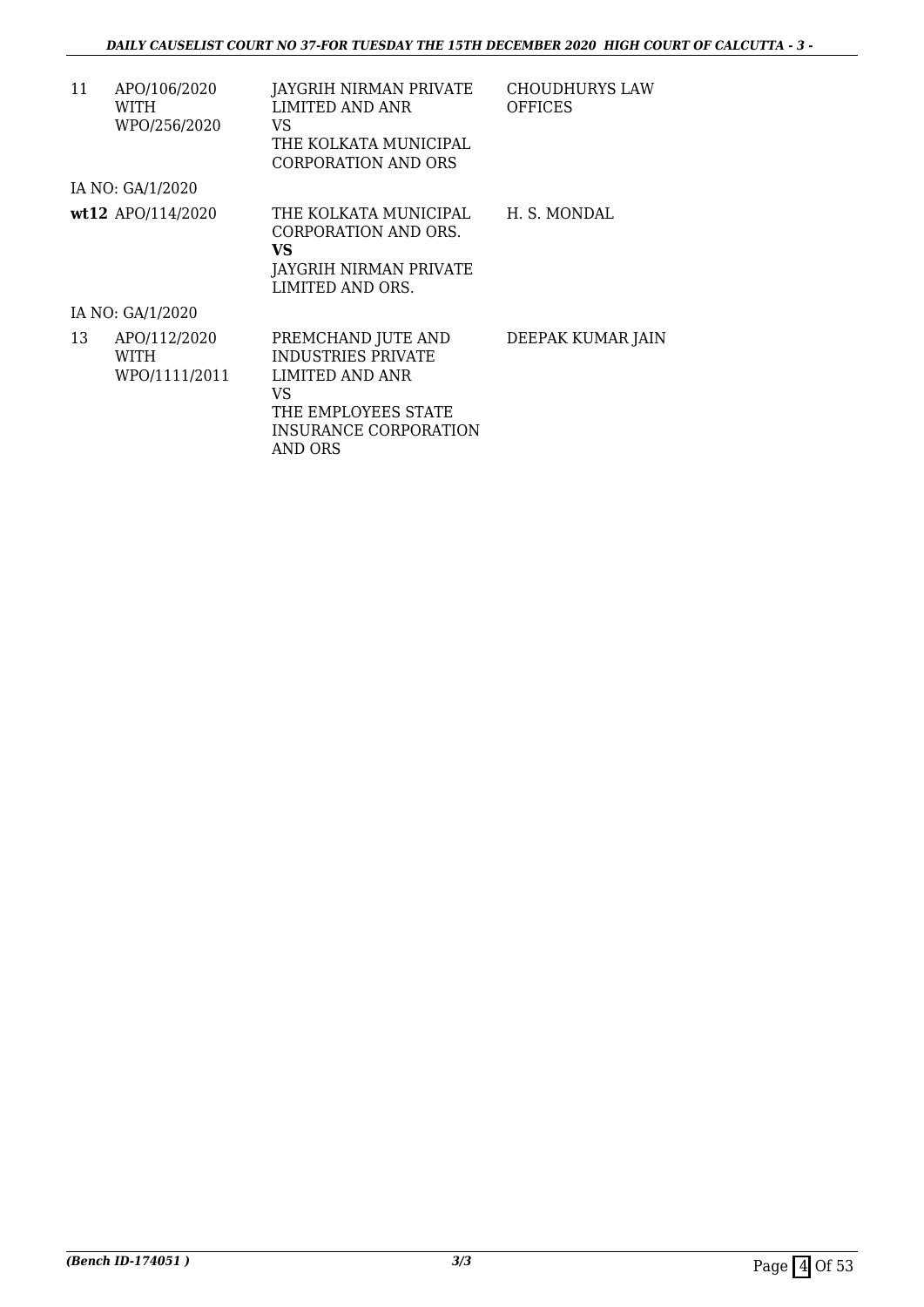

## **Original Side**

**DAILY CAUSELIST For Tuesday The 15th December 2020**

**COURT NO. 3**

### **DIVISION BENCH (DB-III)**

**AT 2:00 PM**

**HON'BLE JUSTICE I. P. MUKERJI HON'BLE JUSTICE KAUSIK CHANDA (VIA VIDEO CONFERENCE)**

### **NOTE:MATTERS WILL BE TAKEN UP THROUGH PHYSICAL HEARING ONLY WHEN BOTH THE PARTIES ARE AGREED.**

**NOTE: (1) ORIGINAL SIDE MATTERS WILL BE TAKEN UP AT 2:00 P.M. EVERYDAY EXCEPT FRIDAY.**

**(2) MENTIONING WILL BE ALLOWED ON EVERY MONDAY AND THURSDAY AT 2:00 P.M.**

**(3) ORIGINAL SIDE MATTERS WILL BE CALLED ON AT 2:00 P.M. OR UPON EXHAUSTION OF APPELLATE SIDE MATTERS WHICHEVER IS EARLIER.**

**NOTE: ON AND FROM MONDAY, 14TH DECEMBER, 2020 TO THURSDAY, 24TH DECEMBER, 2020 - WILL SIT TOGETHER AND TAKE THE DETERMINATION OF HON'BLE JUSTICE I. P. MUKHERJI AND HON'BLE JUSTICE MD. NIZAMUDDIN.** 

**ON AND FROM MONDAY, 14TH DECEMBER, 2020 THE DIVISION BENCH PRESIDED OVER BY HON'BLE JUSTICE I. P. MUKERII - WILL TAKE IN ADDITION TO THEIR OWN LIST, WILL TAKE ALL THE APPEALS RELATING TO MATRIMONIAL & FAMILY COURT & MATTERS RELATING TO GUARDIANSHIP INCLUDING APPLICATIONS CONNECTED THERETO;**

**ADMISSION OF APPEALS UNDER SECTION 30 OF THE EMPLOYEES' COMPENSATION ACT, 1923**

**NOTE: APPEALS EXCLUDED FROM THE LIST WILL BE INCLUDED IN DUE COURSE.**

### **NEW APPLICATIONS**

1 APO/195/2014 [S.A.] WITH WPO/400/2014 SABI KORA AND ANR  $V<sup>Q</sup>$ COAL INDIA LTD AND ORS PARTHA GHOSH

IA NO: GA/1/2014(Old No:GA/1787/2014)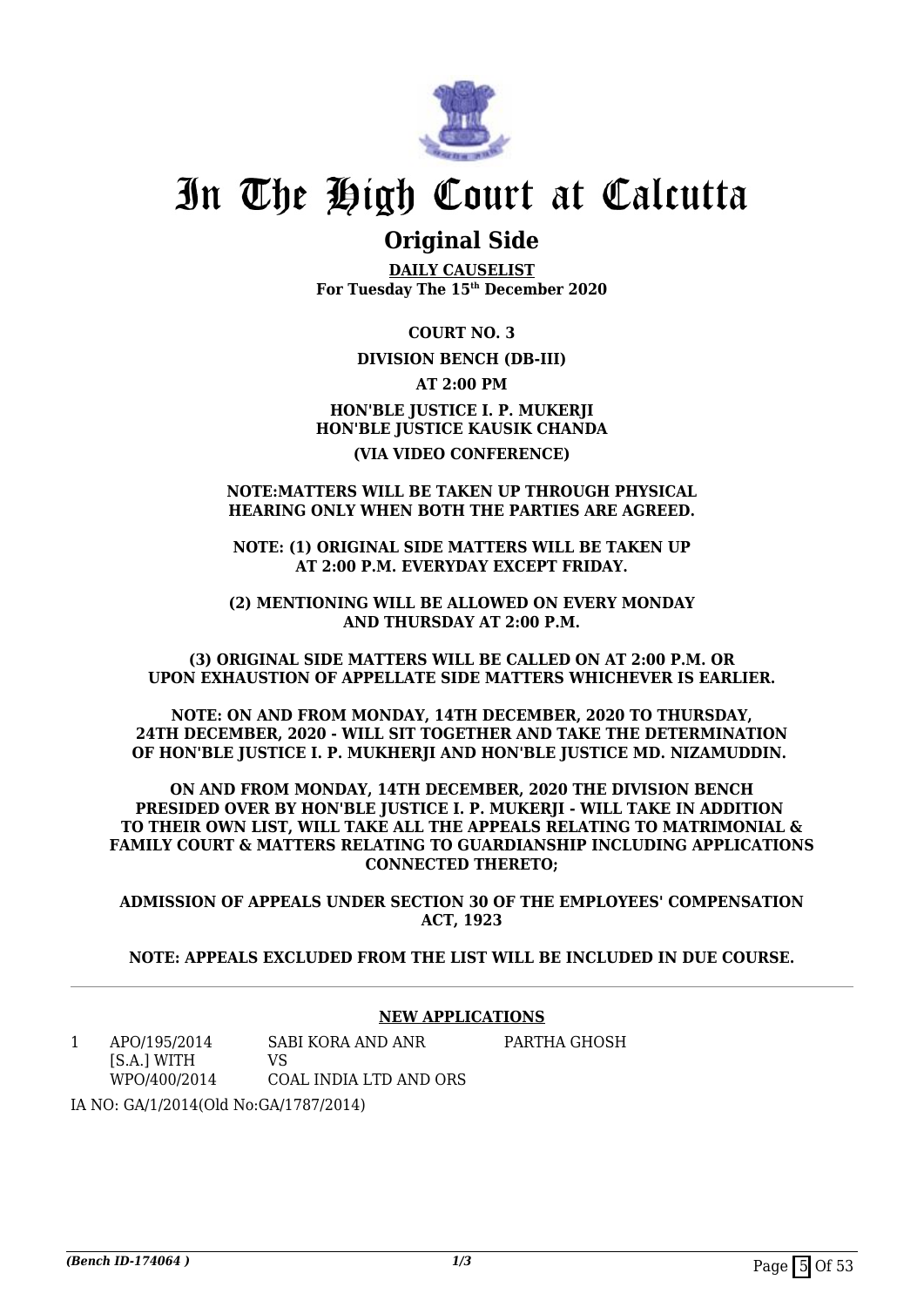| APOT/11/2018 | COMMISSIONER OF                       | <b>BHASKAR PROSAD</b> |
|--------------|---------------------------------------|-----------------------|
|              | WITH WPO/9592013 CUSTOMS (AIRPORT AND | BANERJEE              |
|              | ADMIN.), KOL & ORS.                   |                       |
|              | VS                                    |                       |
|              | KARIWALA INDUSTRIES                   |                       |
|              | LIMITED & ORS.                        |                       |

IA NO: GA/1/2018(Old No:GA/291/2018), GA/2/2018(Old No:GA/293/2018)

| 3 | IA NO. GA/3/2020<br>(Old No:<br>GA/639/2020)<br>WP 322/2015<br>In APOT/19/2019 | SPL.DIRECTOR EASTERN<br>REGION ENFORCEMENT<br>DIRECTORATE AND ORS.<br>Vs<br>SURENDRA GIRIDHARLAL<br>MEHTA AND ANR | RANJAN KUMAR ROY<br>RANJAN KUMAR ROY |               |
|---|--------------------------------------------------------------------------------|-------------------------------------------------------------------------------------------------------------------|--------------------------------------|---------------|
| 4 | ITAT/139/2019                                                                  | PRINCIPAL COMMISSIONER<br>OF INCOME TAX -4,<br><b>KOLKATA</b><br>VS<br>M/S. MACO CORPORATION<br>INDIA PVT LTD     | YOGESH VATS                          | DIPAYAN KUNDU |

IA NO: GA/1/2019(Old No:GA/1810/2019), GA/2/2019(Old No:GA/1811/2019)

5 OCO/2/2020 WITH CEXA 55/2020 SERVICE TAX, KOLKATA COMMISSIONER OF VS M/S. HUTCHISON TELECOM EAST LIMITED INDRANIL BANERJEE

### IA NO: GA/1/2020, GA/2/2020

6 ITAT/15/2020 SHWETA CHHAWCHHARIA VS COMMISSIONER OF INCOME TAX, KOLKATA-12 PRANAV SHARMA

IA NO: GA/1/2020(Old No:GA/625/2020), GA/2/2020(Old No:GA/798/2020)

| IA NO. GA/2/2020 | M/S. RAJGARIA TIMBER            |                 |
|------------------|---------------------------------|-----------------|
|                  | PRIVATE LIMITED AND ORS.        | MULLICK AND CO. |
| WPO 593/2019     | Vs                              |                 |
| In APO/111/2020  | STATE BANK OF INDIA AND<br>ORS. |                 |
|                  |                                 |                 |

### **FOR HEARING**

| 8  | ITA/28/2020  | ANIL KUMAR NEVATIA<br>VS<br>INCOME TAX OFFICER.<br>WARD-40(1) KOLKATA AND<br>ORS.                    | <b>BHASKAR SENGUPTA</b> |                                   |
|----|--------------|------------------------------------------------------------------------------------------------------|-------------------------|-----------------------------------|
| 9  | ITA/121/2018 | PRINCIPAL COMMISSIONER<br>OF INCOME TAX, ASANSOL<br>VS<br>M/S. BOLKUNDA PACHWAI<br>AND (S) C.S. SHOP | YOGESH VATS             |                                   |
| 10 | ITA/176/2018 | COMMISSIONER OF<br>INCOME TAX(IT & TP),<br><b>KOLKATA</b><br>VS<br>SRI HARTAJ SEWA SINGH             | YOGESH VATS             | <b>BHASKAR</b><br><b>SENGUPTA</b> |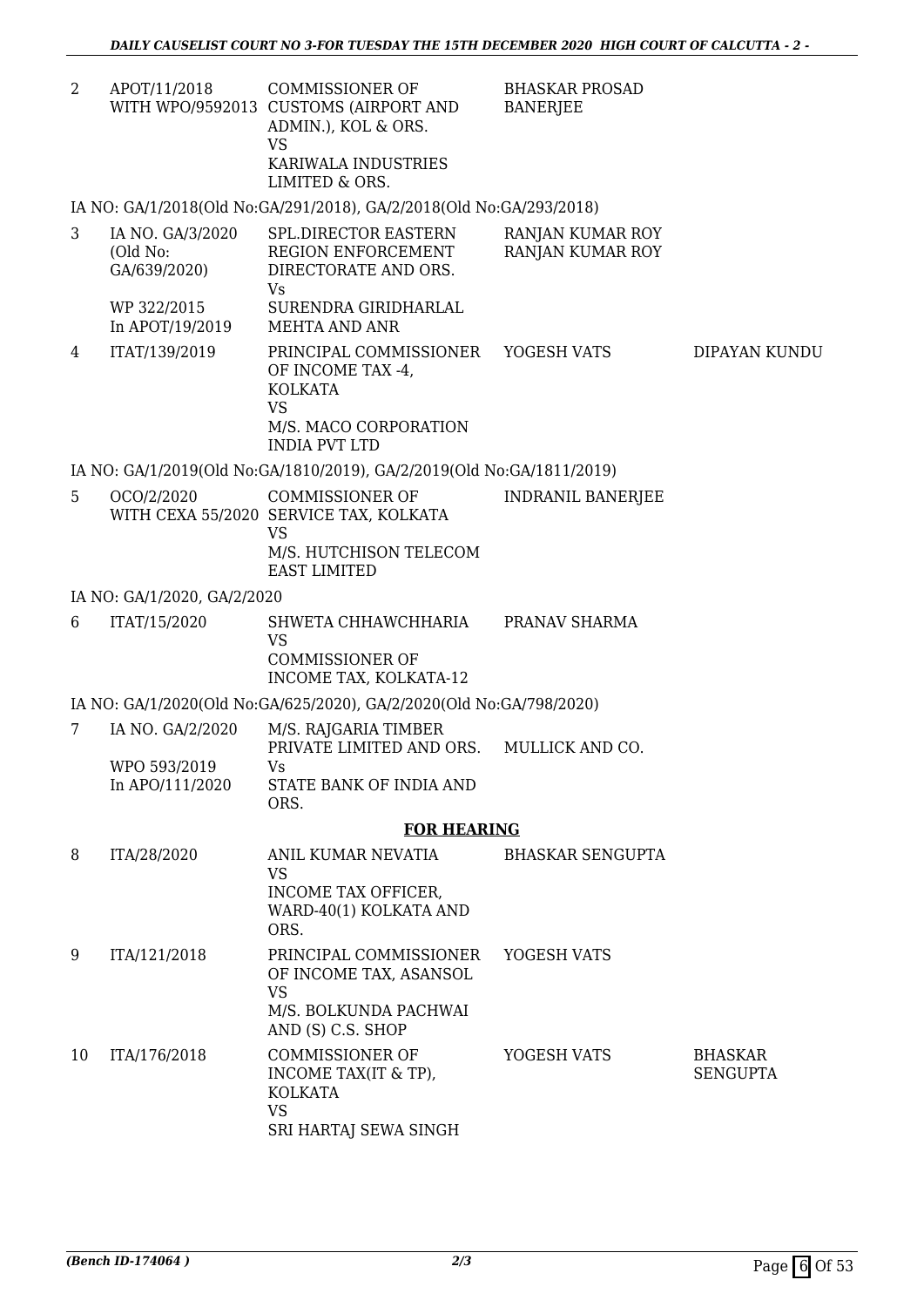SANJUKTA GUPTA

11 CEXA/10/2019 COMMISSIONER OF CENTRAL EXCISE, KOLKATA-IV VS M/S. ANJANA STEEL INDUSTRIES PVT. LTD. AND ORS.

IA NO: GA/1/2019(Old No:GA/405/2019), GA/2/2019(Old No:GA/406/2019)

12 CUSTA/12/2019 COMMISSIONER OF CUSTOMS PORT (KOL) VS M/S NIMALIGARH REFINERIES LTD BHASKAR PROSAD BANERJEE

### IA NO: GA/2/2019(Old No:GA/608/2019)

13 CEXA/55/2019 COMMISSIONER OF SERVICE TAX, KOLKATA VS M/S. HUTCHISON TELECOM EAST LIMITED KAUSIK KANTI MAITI 14 ITA/141/2019 PRINCIPAL COMMISSIONER OF INCOME TAX, CENTRAL-I, KOLKATA VS M/S. ADHUNIK CEMENT LTD. Y VATS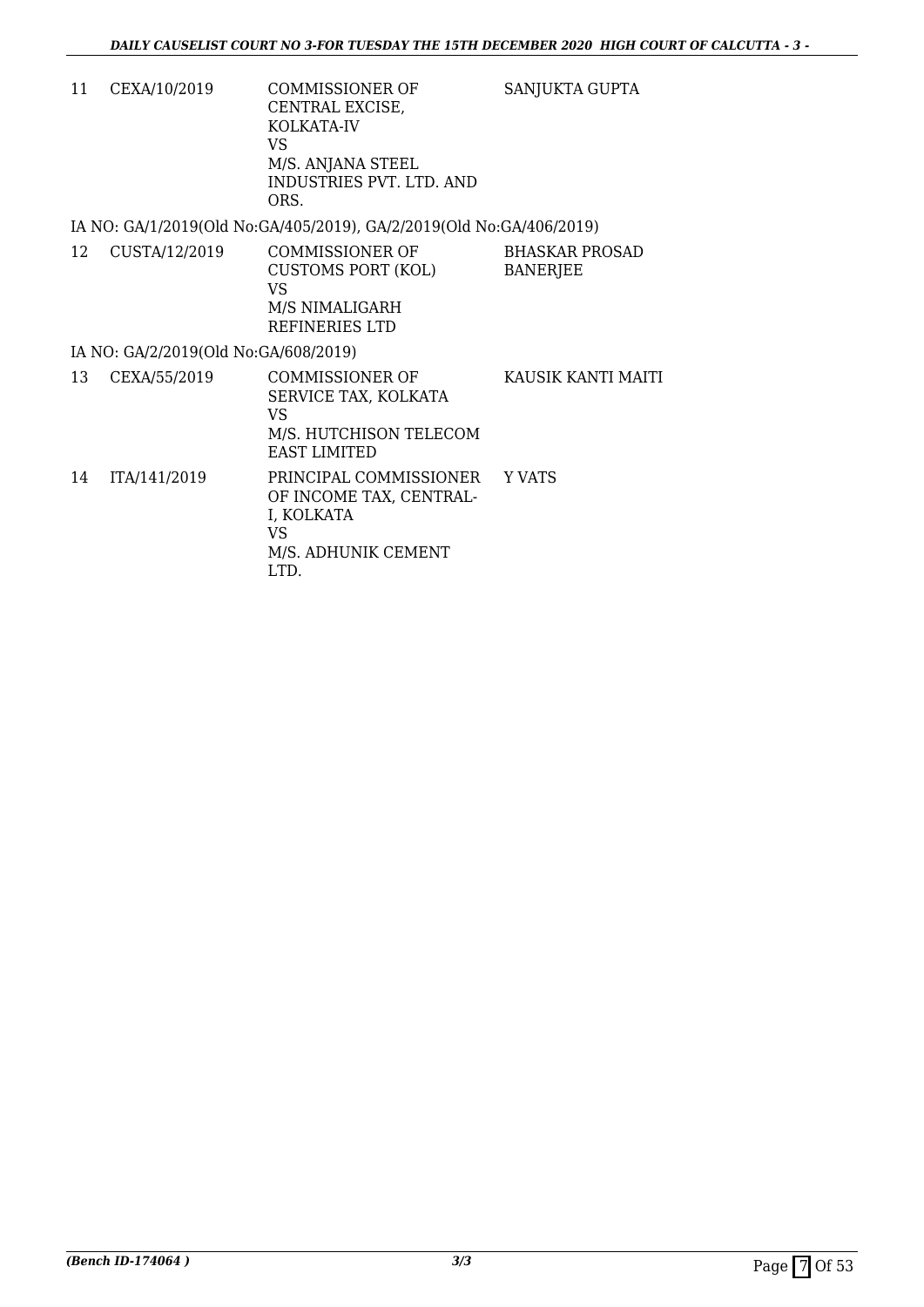

## **Original Side**

**DAILY CAUSELIST For Tuesday The 15th December 2020**

**COURT NO. 12**

### **DIVISION BENCH (DB-V)**

**AT 10:45 AM**

**HON'BLE JUSTICE SOUMEN SEN HON'BLE JUSTICE SAUGATA BHATTACHARYYA (VIA VIDEO CONFERENCE)**

### **NOTE:MATTERS WILL BE TAKEN UP THROUGH PHYSICAL HEARING ONLY WHEN BOTH THE PARTIES ARE AGREED.**

**NOTE: ORIGINAL SIDE MATTERS SHALL BE TAKEN UP ON TUESDAY AT THE FIRST SITTING OFTHE COURT.**

### **TO BE MENTIONED**

| APO/150/2019   | MODERN INDIA CONCAST | SWARVANU SAHA |
|----------------|----------------------|---------------|
| [S.A.] WITH WP | LIMITED AND ORS.     |               |
| No.75/2019     | VS                   |               |
|                | THE STATE OF WEST    |               |
|                | BENGAL AND ORS.      |               |
|                |                      |               |

IA NO: GA/1/2019(Old No:GA/2302/2019)

| IA NO. GA/1/2020 | TARA PROPERTIES PVT LTD. | MANDEEP KAUR |
|------------------|--------------------------|--------------|
|                  | Vs                       | MANDEEP KAUR |
| [S.A.]WITH       | UNION OF INDIA AND ANR   |              |
| CS/47/2007       |                          |              |
| In APO/116/2020  |                          |              |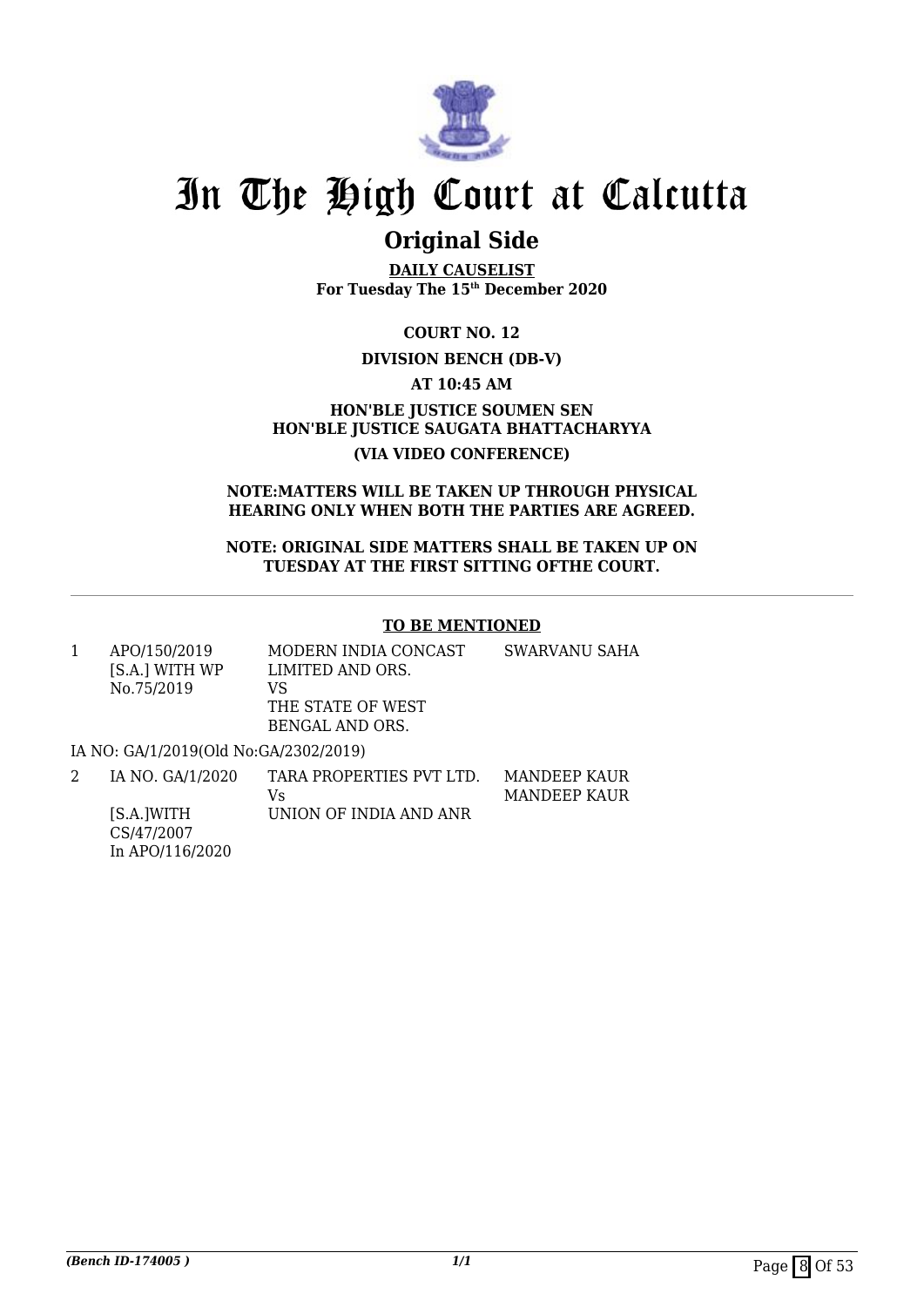

## **Original Side**

**DAILY CAUSELIST For Tuesday The 15th December 2020**

**COURT NO. 5**

**DIVISION BENCH (DB-VII )**

**AT 10:45 AM**

**HON'BLE JUSTICE SUBRATA TALUKDAR HONBLE JUSTICE ANIRUDDHA ROY (VIA VIDEO CONFERENCE)**

**NOTE:MATTERS WILL BE TAKEN UP THROUGH PHYSICAL HEARING ONLY WHEN BOTH PARTIES ARE AGREED**

**ON AND FROM WEDNESDAY, 9TH DECEMBER,2020 TO THURSDAY, 24TH DECEMBER, 2020 - WILL SIT TOGETHER AND TAKE THE DETERMINATION OF HON'BLE JUSTICE SUBRATA TALUKDAR AND HON'BLE JUSTICE SUBHASIS DASGUPTA**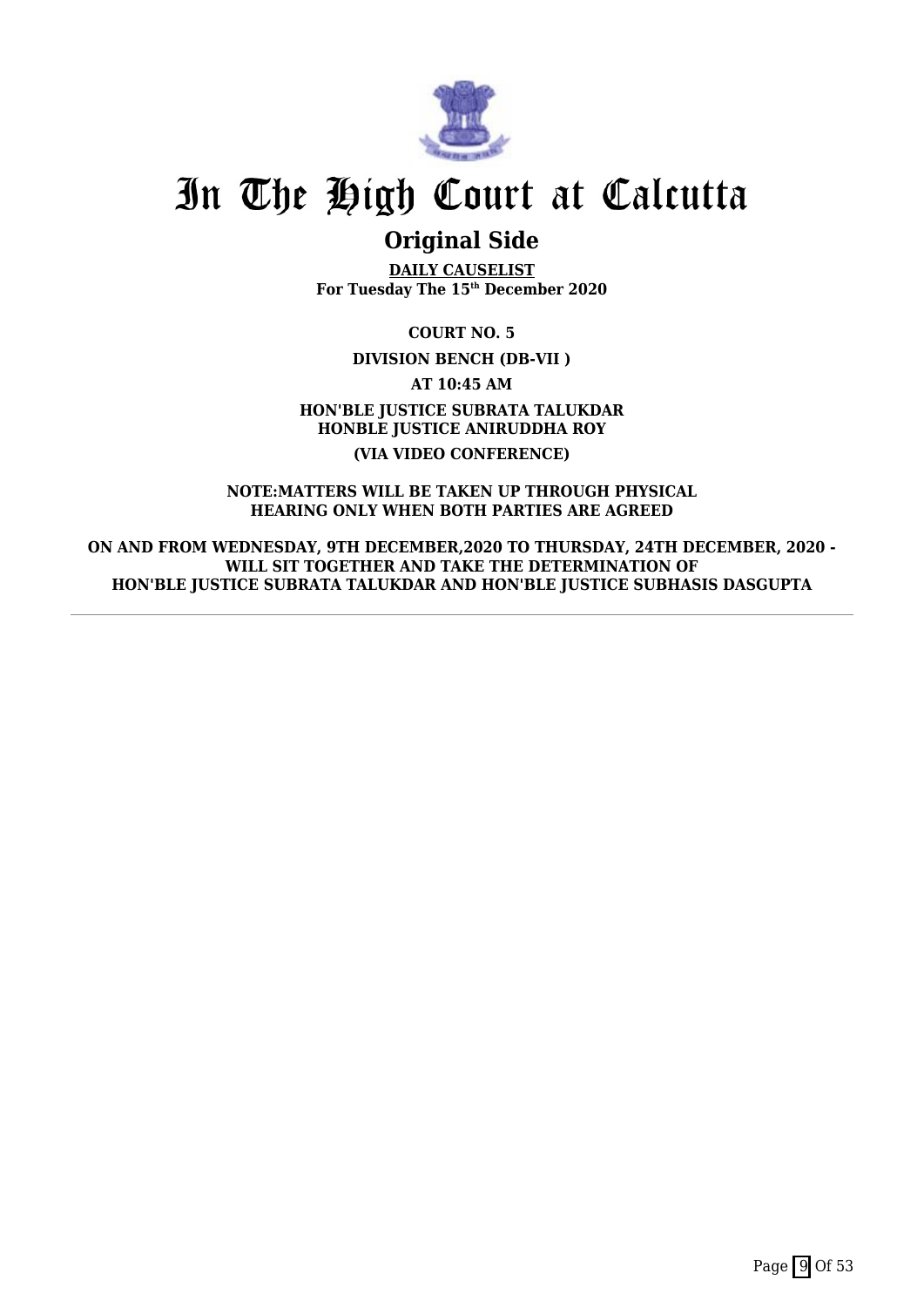

# **Original Side**

**DAILY CAUSELIST For Tuesday The 15th December 2020**

**COURT NO. 25 SINGLE BENCH (SB-I) AT 2:00 PM HON'BLE JUSTICE TAPABRATA CHAKRABORTY (VIA VIDEO CONFERENCE)**

**NOTE:MATTERS WILL BE TAKEN UP THROUGH PHYSICAL HEARING ONLY WHEN BOTH PARTIES ARE AGREED**

**NOTE : ON EVERY THURSDAY ORIGINAL SIDE MATTERS WILL BE TAKEN UP AT 2:00 P.M.**

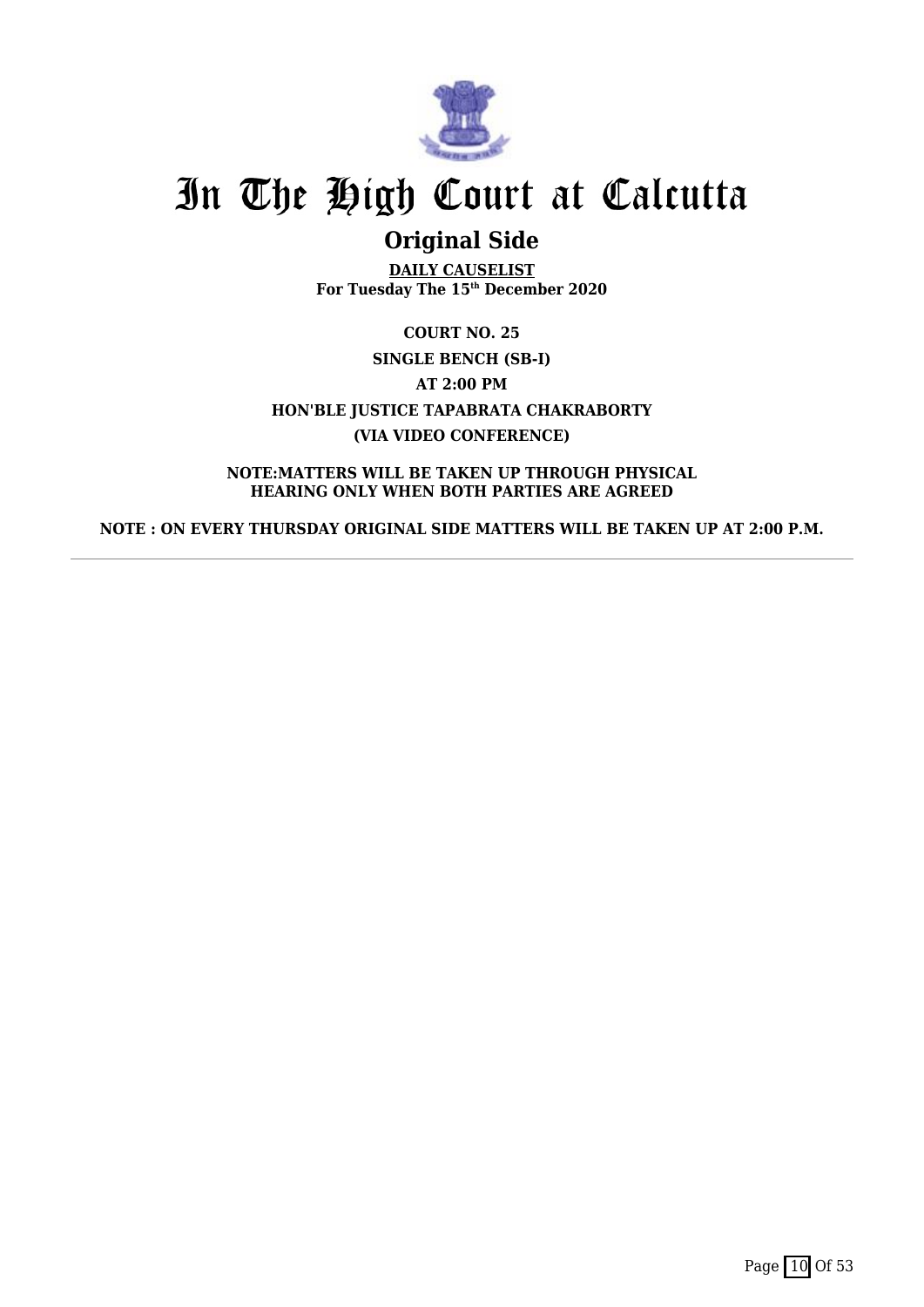

## **Original Side**

**DAILY CAUSELIST For Tuesday The 15th December 2020**

**COURT NO. 4 SINGLE BENCH (SB-II) AT 3:00 PM HON'BLE JUSTICE ARINDAM SINHA (VIA VIDEO CONFERENCE)**

### **NOTE:MATTERS WILL BE TAKEN UP THROUGH PHYSICAL HEARING ONLY WHEN BOTH THE PARTIES ARE AGREED.**

### **NOTE : 1) ON MONDAY, TUESDAY AND THURSDAY ORIGINAL SIDE MATTERS WILL BE TAKEN UP FROM 3:00 P.M.**

**2) ON WEDNESDAY ORIGINAL SIDE MATTERS WILL BE TAKEN UP FROM 10:45 A.M.**

### **COURT APPLICATIONS UNDER ART.226**

| IA NO. GA/4/2019 | RAHISAV LODHI & ANR. |                |
|------------------|----------------------|----------------|
| (Old No:         | Vs.                  | SUPRIYA RANJAN |
| GA/579/2019)     | K.M.C.               | SAHA           |

In WPO/1175/2006

| 2 | WPO/43/2019                                   | PIJUSH KUMAR SEN<br>VS                                                                                              | <b>TANUSREE DAS</b>                                                            |
|---|-----------------------------------------------|---------------------------------------------------------------------------------------------------------------------|--------------------------------------------------------------------------------|
|   |                                               | KOLKATA MUNICIPAL<br>CORPORATION & ORS                                                                              |                                                                                |
| 3 | WPO/258/2019                                  | LAND AND BRICKS AND<br><b>ENTERTAINMENTS</b><br>LIMITED AND ANR<br>VS<br>THE STATE OF WEST<br><b>BENGAL AND ORS</b> | DAS AND COMPANY                                                                |
| 4 | IA NO. GA/1/2019<br>(Old No:<br>GA/2074/2019) | RAGHABENDRA SINGH AND<br><b>ANR</b><br>Vs.<br>KOLKATA MUNICIPAL<br>CORPORATION AND                                  | <b>DEBALEENA</b><br><b>CHATTERJEE</b><br><b>DEBALEENA</b><br><b>CHATTERJEE</b> |
|   | In WPO/261/2019                               | <b>OTHERS</b>                                                                                                       |                                                                                |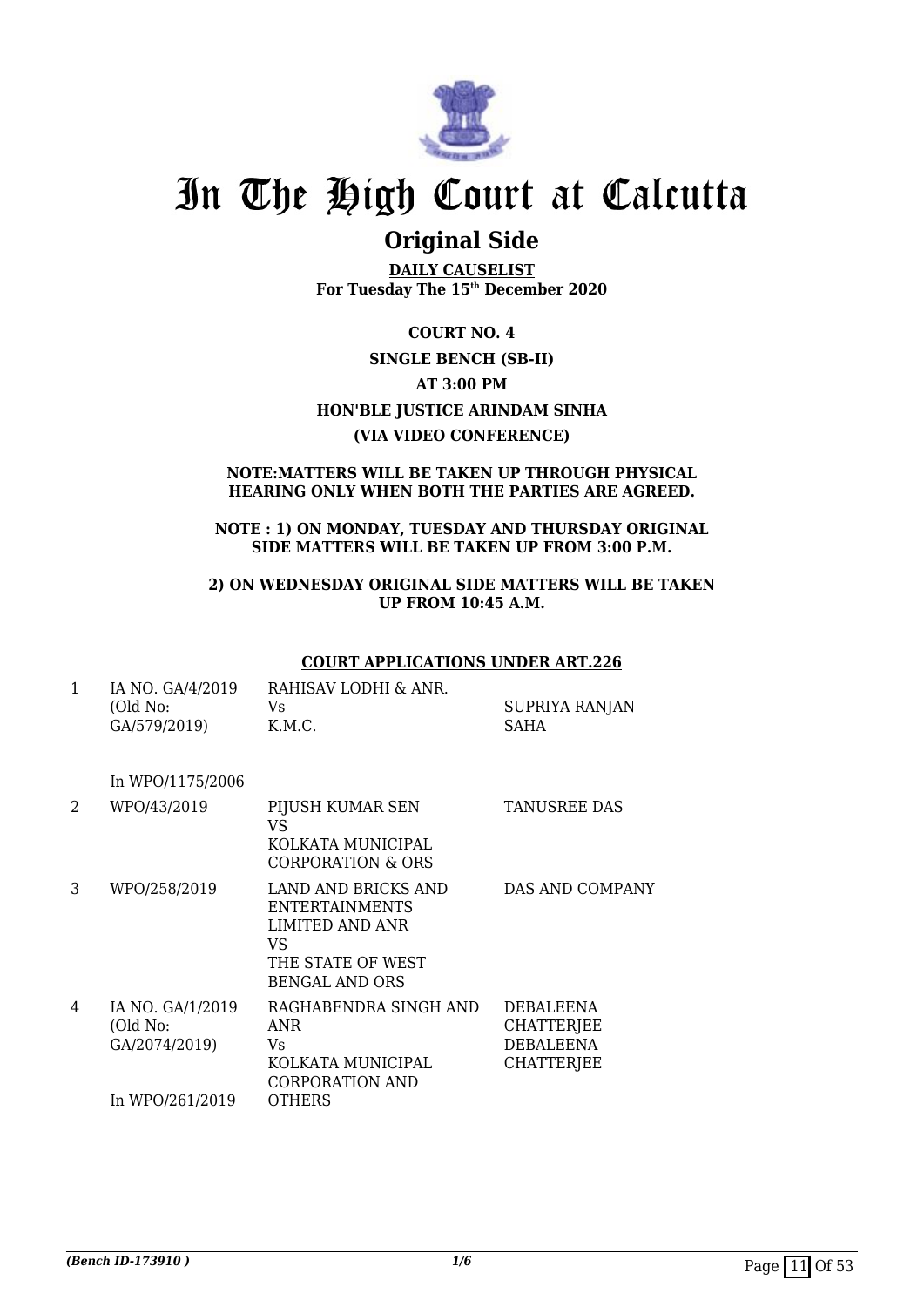| 5  | WPO/302/2019                                                    | PRADIP KUMAR GHOSH<br>AND ANR.<br><b>VS</b><br>KOLKATA MUNICIPAL                                                                         | <b>AMAR KUMAR</b><br><b>HALDAR</b>     |                                                       |
|----|-----------------------------------------------------------------|------------------------------------------------------------------------------------------------------------------------------------------|----------------------------------------|-------------------------------------------------------|
| 6  | WPO/346/2019                                                    | CORPORATION AND ORS.<br>SMT. BINA DEBI BAGARIA<br>AND ORS<br><b>VS</b><br>KOLKATA MUNICIPAL<br><b>CORPORATION AND 2</b><br><b>OTHERS</b> | <b>MOUMITA DAS</b>                     |                                                       |
|    | IA NO: GA/1/2020(Old No:GA/498/2020)                            |                                                                                                                                          |                                        |                                                       |
| 7  | WPO/418/2019                                                    | MAHBOOB ALAM<br><b>VS</b><br>THE KOLKATA MUNICIPAL<br><b>CORPORATION AND ORS.</b>                                                        | SWARVANU SAHA                          |                                                       |
| 8  | WPO/433/2019                                                    | <b>SUKHAMOY MALLICK</b><br><b>VS</b><br>THE KOLKATA MUNICIPAL<br><b>CORPORATION AND ORS</b>                                              | MAHABOOB AHMED                         |                                                       |
| 9  | WPO/435/2019                                                    | JIBAN KUMAR SEN<br><b>VS</b><br>THE KOLKATA MUNICIPAL<br><b>CORPORATION AND 3</b><br><b>OTHERS</b>                                       | M/S. N.C. BOSE AND<br>CO.              |                                                       |
| 10 | IA NO. GA/1/2020<br>(Old No:<br>GA/362/2020)<br>In WPO/439/2019 | JUSTIN CONRAD NAGLE<br><b>AND ORS</b><br><b>Vs</b><br>THE DY. CHIEF ENGINEER<br>(N) BOROUGH VI CALCUTTA<br>MUNICIPAL CORPORATION         | J BANERJEE AND CO<br>J BANERJEE AND CO |                                                       |
|    |                                                                 | <b>AND ORS</b>                                                                                                                           |                                        |                                                       |
| 11 | WPO/443/2019                                                    | <b>SANJOY DUTTA</b><br><b>VS</b><br>THE KOLKATA MUNICIPAL<br><b>CORPORATION AND ORS</b>                                                  | <b>DEB KUMAR</b><br><b>CHANDRA</b>     |                                                       |
| 12 | WPO/444/2019                                                    | RAJKUMAR SINGH AND ANR<br><b>VS</b><br>THE KOLKATA MUNICIPAL<br><b>CORPORATION AND ORS</b>                                               | <b>ANJAN</b><br><b>BHATTACHARYA</b>    | <b>SOUNAK</b><br><b>BHATTACHARYA</b><br>(FOR RES.5,6) |
| 13 | WPO/446/2019                                                    | RAMPURIA INDUSTRIES<br>AND INVESTMENTS<br>LIMITED AND ANR.<br><b>VS</b><br>KOLKATA MUNICIPAL<br>CORPORATION AND ORS.                     | MANNA AND CO.                          |                                                       |
| 14 | WPO/452/2019                                                    | PRABIR PALADHI AND 3<br><b>OTHERS</b><br><b>VS</b><br>THE KOLKATA MUNICIPAL<br><b>CORPORATION AND 8</b><br><b>OTHERS</b>                 | <b>SUTIRTHA DAS</b>                    | NITIN KR. DAS (FOR<br>RES.9                           |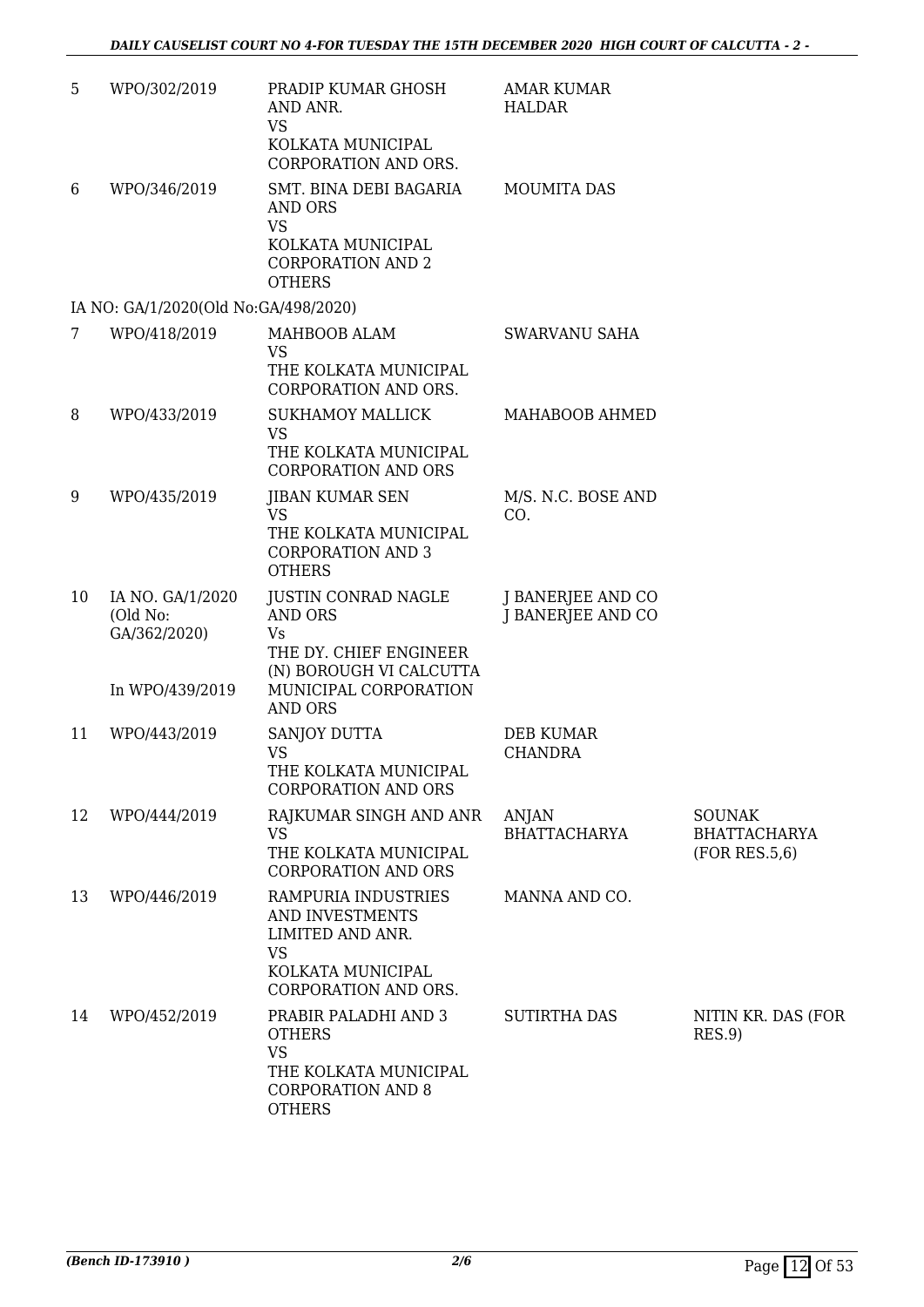| 15 | WPO/469/2019 | <b>BIPIN MEHTA AND ORS</b><br><b>VS</b>                                                                          | PRADEEP PANDEY                         |                                              |
|----|--------------|------------------------------------------------------------------------------------------------------------------|----------------------------------------|----------------------------------------------|
|    |              | KOLKATA MUNICIPAL<br><b>CORPORATION AND ORS</b>                                                                  |                                        |                                              |
| 16 | WPO/470/2019 | SMT. SUHASINI LOHIA<br><b>VS</b>                                                                                 | S. KAKRANIA AND CO.                    | MUKHERJEE<br>PRASAD &                        |
|    |              | KOLKATA MUNICIPAL<br>CORPORATION AND ORS.                                                                        |                                        | ASSO.(FOR PRO.<br>RES.<br>16,17,18,22,24,28) |
| 17 | WPO/473/2019 | KALLU BABU LALCHAND                                                                                              | VINAY KUMAR                            |                                              |
|    |              | HUF<br><b>VS</b><br>KOLKATA MUNICIPAL<br><b>CORPORATION AND 6</b>                                                | <b>PUROHIT</b>                         |                                              |
|    |              | <b>OTHERS</b>                                                                                                    |                                        |                                              |
| 18 | WPO/475/2019 | MOHANLAL KHEMKA AND<br><b>ANR</b><br><b>VS</b><br>KOLKATA MUNICIPAL<br><b>CORPORATION AND 7</b><br><b>OTHERS</b> | PRADEEP KUMAR<br><b>JEWRAJKA</b>       |                                              |
| 19 | WPO/494/2019 | MD. MEHTAB                                                                                                       | RAMPRAVESH SINGH                       | <b>IMTIYAZ ASLAM</b>                         |
|    |              | <b>VS</b><br><b>KOLKATA</b><br>MUNICIPALCORPORATION<br>AND ORS.                                                  |                                        | LODHI (FOR RES.6)                            |
| 20 | WPO/504/2019 | ADIBANSTALA MOHALLA<br>SEVA SAMITY AND ANR.<br><b>VS</b><br>KOLKATA MUNICIPAL                                    | PRIYANKAR BASU<br><b>MALLICK</b>       |                                              |
|    |              | CORPORATION AND ORS.                                                                                             |                                        |                                              |
| 21 | WPO/505/2019 | HARIS CHANDRA DALEI<br><b>VS</b><br>THE KOLKATA MUNICIPAL<br>CORPORATION AND ORS.                                | <b>ALOTRIYA</b><br><b>MUKHERJEE</b>    |                                              |
| 22 | WPO/557/2019 | SUDIP KUSARYE AND ANR<br><b>VS</b>                                                                               | <b>KOUSHIK</b><br><b>BHATTACHARYYA</b> |                                              |
|    |              | KOLKATA MUNICIPAL<br><b>CORPORATION AND 4</b><br><b>OTHERS</b>                                                   |                                        |                                              |
| 23 | WPO/577/2019 | KRISHANA PRASAD SHAW<br><b>VS</b><br>THE KOLKATA MUNICIPAL<br><b>CORPORATION AND ORS</b>                         | SK SAMIM AKHTER                        |                                              |
| 24 | WPO/594/2019 | LAKHU DUBEY<br><b>VS</b><br>THE KOLKATA MUNICIPAL<br><b>CORPORATION AND ORS</b>                                  | MAHABOOB AHMED                         |                                              |
| 25 | WPO/600/2019 | MD. ALLAUDDIN AND ORS<br><b>VS</b><br>KOLKATA MUNICIPAL<br><b>CORPORATION AND ORS</b>                            | <b>SANCHITA</b><br><b>CHAUDHURI</b>    |                                              |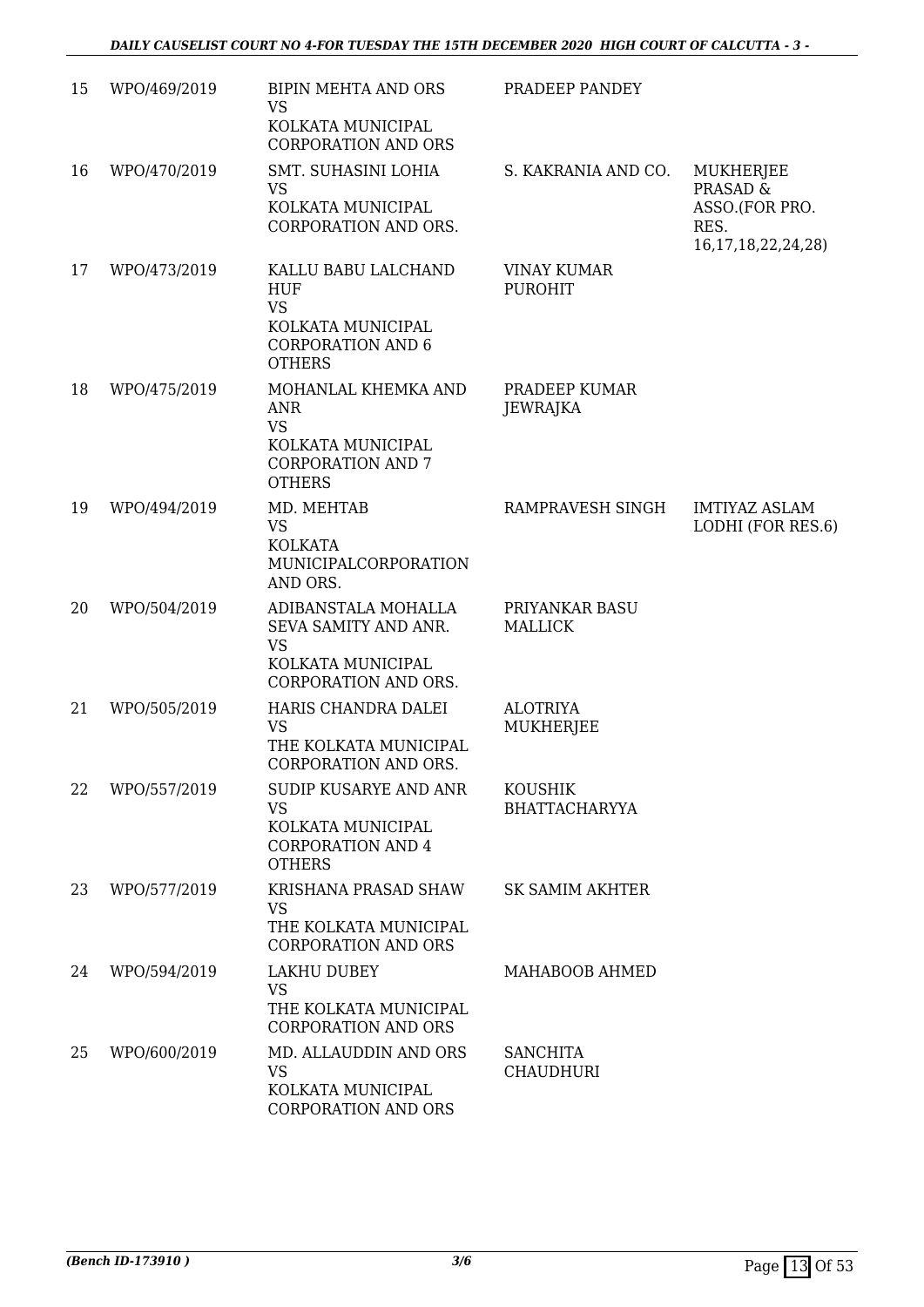| 26 | WPO/606/2019 | ABDUL KADER AND ORS.<br><b>VS</b>                                  | SK. REAZUL ISLAM                | SABYASACHI<br><b>BHATTACHARJEE</b>  |
|----|--------------|--------------------------------------------------------------------|---------------------------------|-------------------------------------|
|    |              | KOLKATA MUNICIPAL<br>CORPORATION AND ORS.                          |                                 | (PVT. RES.)                         |
| 27 | WPO/633/2019 | RENU SHAW AND ANR.<br><b>VS</b>                                    | <b>GAUTAM DAS</b>               |                                     |
|    |              | THE KOLKATA MUNICIPAL<br><b>CORPORATION AND ORS</b>                |                                 |                                     |
| 28 | WPO/635/2019 | <b>BIKASH KAMAL BANERJEE</b><br>VS                                 | KHAITAN AND CO.                 |                                     |
|    |              | KOLKATA MUNICIPAL<br>CORPORATION AND ORS.                          |                                 |                                     |
| 29 | WPO/643/2019 | RADHEYSHYAM KESHRI<br><b>VS</b>                                    | NILAY SENGUPTA                  | <b>GARGI GOSWAMI</b><br>(FOR RES.6) |
|    |              | STATE OF WEST BENGAL<br><b>AND ORS</b>                             |                                 |                                     |
| 30 | WPO/646/2019 | <b>RATAN SINGH</b><br><b>VS</b>                                    | <b>ARPITA BASU</b>              |                                     |
|    |              | THE KOLKATA MUNICIPAL<br>CORPORATION AND ORS.                      |                                 |                                     |
| 31 | WPO/6/2020   | AFSHA NADIM<br><b>VS</b>                                           | RAMIJ MUNSI                     |                                     |
|    |              | THE KOLKATA MUNICIPAL<br><b>CORPORATION AND 6</b><br><b>OTHERS</b> |                                 |                                     |
| 32 | WPO/7/2020   | OM PRAKASH BHARTIA<br><b>VS</b>                                    | TARUNJYOTI TEWARI               |                                     |
|    |              | THE KOLKATA MUNICIPAL<br>CORPORATION AND ORS.                      |                                 |                                     |
| 33 | WPO/17/2020  | SHAHID AHMED AND ORS<br><b>VS</b>                                  | NITIN KUMAR DAS                 |                                     |
|    |              | KOLKATA MUNICIPAL<br><b>CORPORATION AND ORS</b>                    |                                 |                                     |
| 34 | WPO/30/2020  | M/S. BRIJNATH<br>KHANDELWAL AND CO.                                | DIPENDRA NATH<br><b>CHUNDER</b> |                                     |
|    |              | <b>VS</b><br>KOLKATA MUNICIPAL                                     |                                 |                                     |
|    |              | CORPORATION AND ORS.                                               |                                 |                                     |
| 35 | WPO/40/2020  | <b>RARVEZ AHMED</b><br><b>VS</b>                                   | RAMPRAVESH SINGH                |                                     |
|    |              | KOLKATA MUNICIPAL<br>CORPORATION AND ORS.                          |                                 |                                     |
| 36 | WPO/62/2020  | SMT USHA JAISWAL<br><b>VS</b>                                      | PRODYOT KR. ROY                 |                                     |
|    |              | THE KOLKATA MUNICIPAL<br><b>CORPORATION AND ORS</b>                |                                 |                                     |
| 37 | WPO/64/2020  | MD. MEHTAB<br><b>VS</b>                                            | RAMPRAVESH SINGH                |                                     |
|    |              | KOLKATA MUNICIPAL<br>CORPORATION AND ORS.                          |                                 |                                     |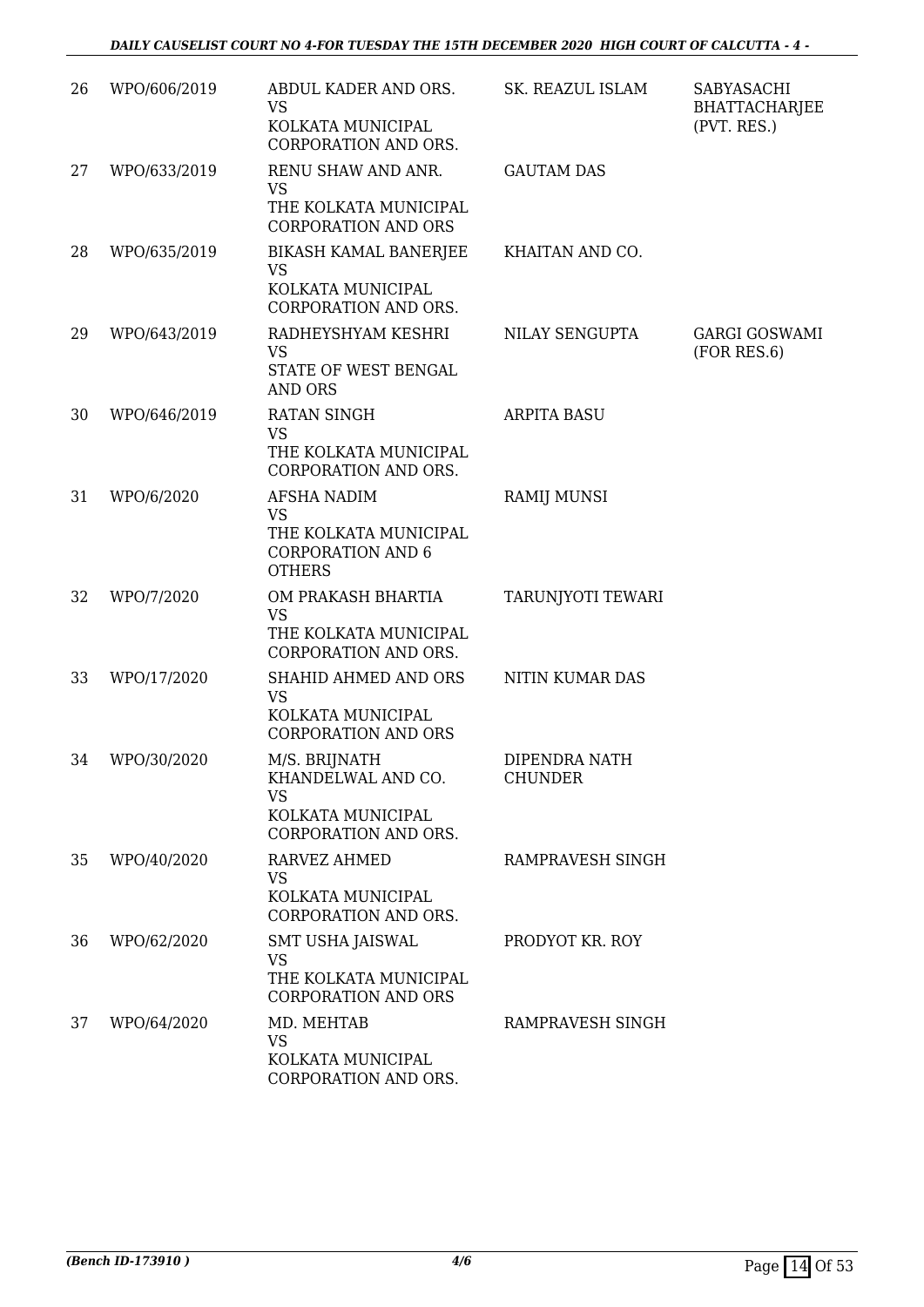| 38 | WPO/73/2020  | MIR MOHASIN ALI<br><b>VS</b><br>THE KOLKATA MUNICIPAL<br><b>CORPORATION AND 20</b><br><b>OTHERS</b>                  | RAMIJ MUNSI                           |
|----|--------------|----------------------------------------------------------------------------------------------------------------------|---------------------------------------|
| 39 | WPO/74/2020  | HILLMAN DEVELOPERS (P)<br>LTD AND ANR<br><b>VS</b><br>THE KOLKATA MUNICIPAL<br><b>CORPORATION AND ORS</b>            | <b>SIMA CHAKRABORTY</b>               |
| 40 | WPO/76/2020  | <b>MANISH KOCHAR</b><br>VS<br>THE KOLKATA MUNICIPAL<br>CORPORATION AND ORS.                                          | <b>EMON</b><br><b>BHATTACHARYA</b>    |
| 41 | WPO/91/2020  | SRI SANTOSH KUMAR<br><b>DALMIA</b><br><b>VS</b><br>THE KOLKATA MUNICIPAL<br><b>CORPORATION AND ORS</b>               | SAPTARSHI MAL                         |
| 42 | WPO/96/2020  | AJAY MADHOGARIA AND<br>ORS.<br><b>VS</b><br>KOLKATA MUNICIPAL<br>CORPORATION AND ORS.                                | NILAY SENGUPTA                        |
| 43 | WPO/97/2020  | SAMPA DUTTA AND ANR<br><b>VS</b><br>THE STATE OF WEST<br><b>BENGAL AND ORS</b>                                       | ANIRUDHA SARKAR                       |
| 44 | WPO/127/2020 | MR. HARSH VARDHAN RUIA<br><b>VS</b><br>KOLKATA MUNICIPAL<br><b>CORPORATION AND ORS.</b>                              | <b>SANCHARI</b><br><b>CHAKRABORTY</b> |
| 45 | WPO/134/2020 | MD. QASIM<br>VS<br>THE KOLKATA MUNICIPAL<br><b>CORPORATION AND ORS</b>                                               | SUNITI CHATTERJEE                     |
| 46 | WPO/137/2020 | <b>GAYATRI GUPTA</b><br><b>VS</b><br>KOLKATA MUNICIPAL<br>CORPORATION AND ORS.                                       | MAHESH KUMAR<br><b>JOSHI</b>          |
| 47 | WPO/138/2020 | TAPAS KUMAR MAJUMDAR<br><b>VS</b><br>STATE OF WEST BENGAL<br>AND ORS.                                                | CHIRANJIB SINHA                       |
| 48 | WPO/150/2020 | MUSTARI BEGUM AND ORS.<br><b>VS</b><br>THE STATE OF WEST<br>BENGAL AND ORS.                                          | <b>MAINAK SWARNOKAR</b>               |
| 49 | WPO/151/2020 | SILICAL HOUSING<br>SYSTEMS LIMITED AND<br><b>ORS</b><br><b>VS</b><br>KOLKATA MUNICIPAL<br><b>CORPORATION AND ORS</b> | <b>VICTOR MOSES AND</b><br>CO.        |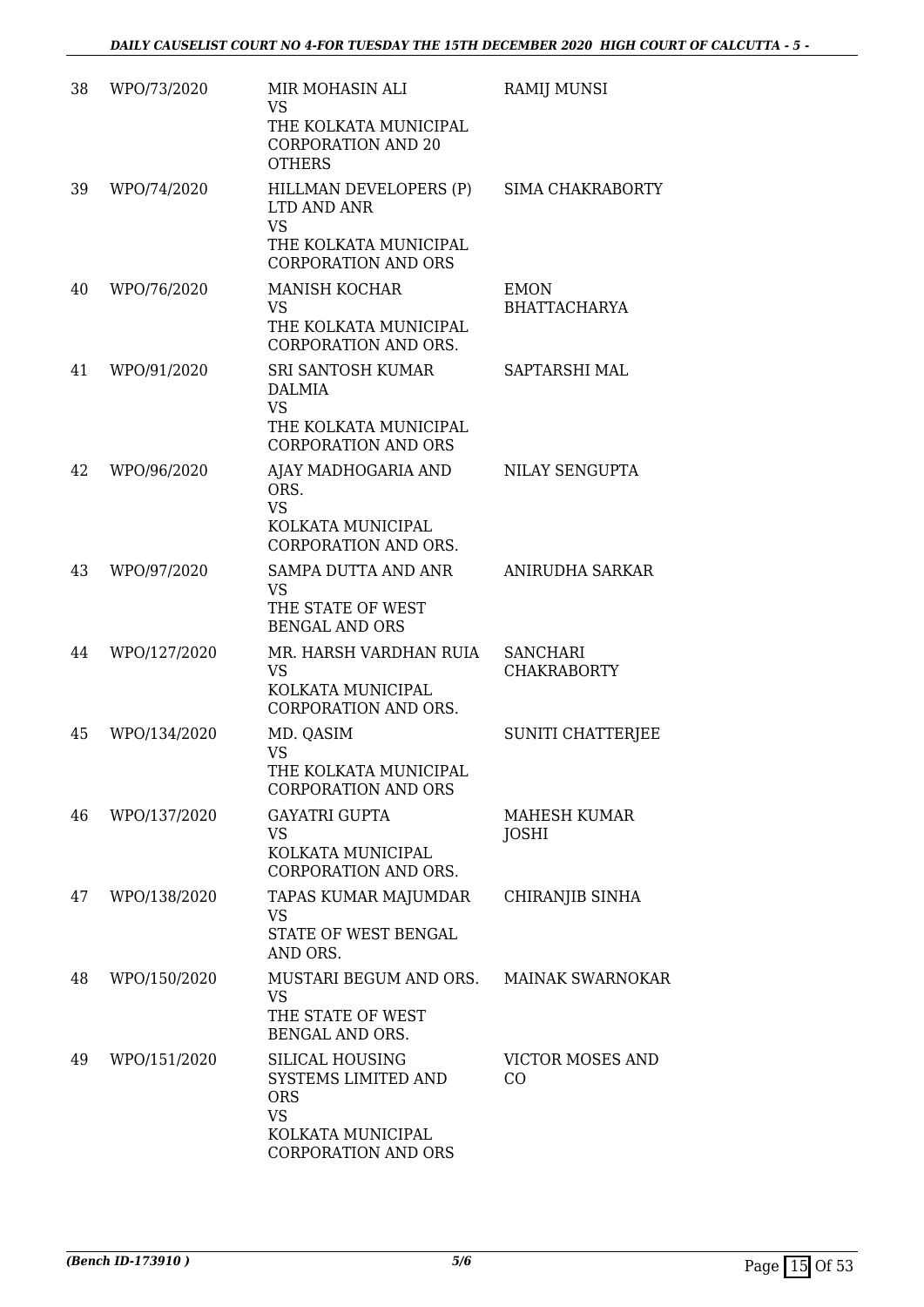50 WPO/407/2020 SMT NIHAR LAW AND ANR VS THE KOLKATA MUNICIPAL CORPORATION AND ORS SYANTAN BOSE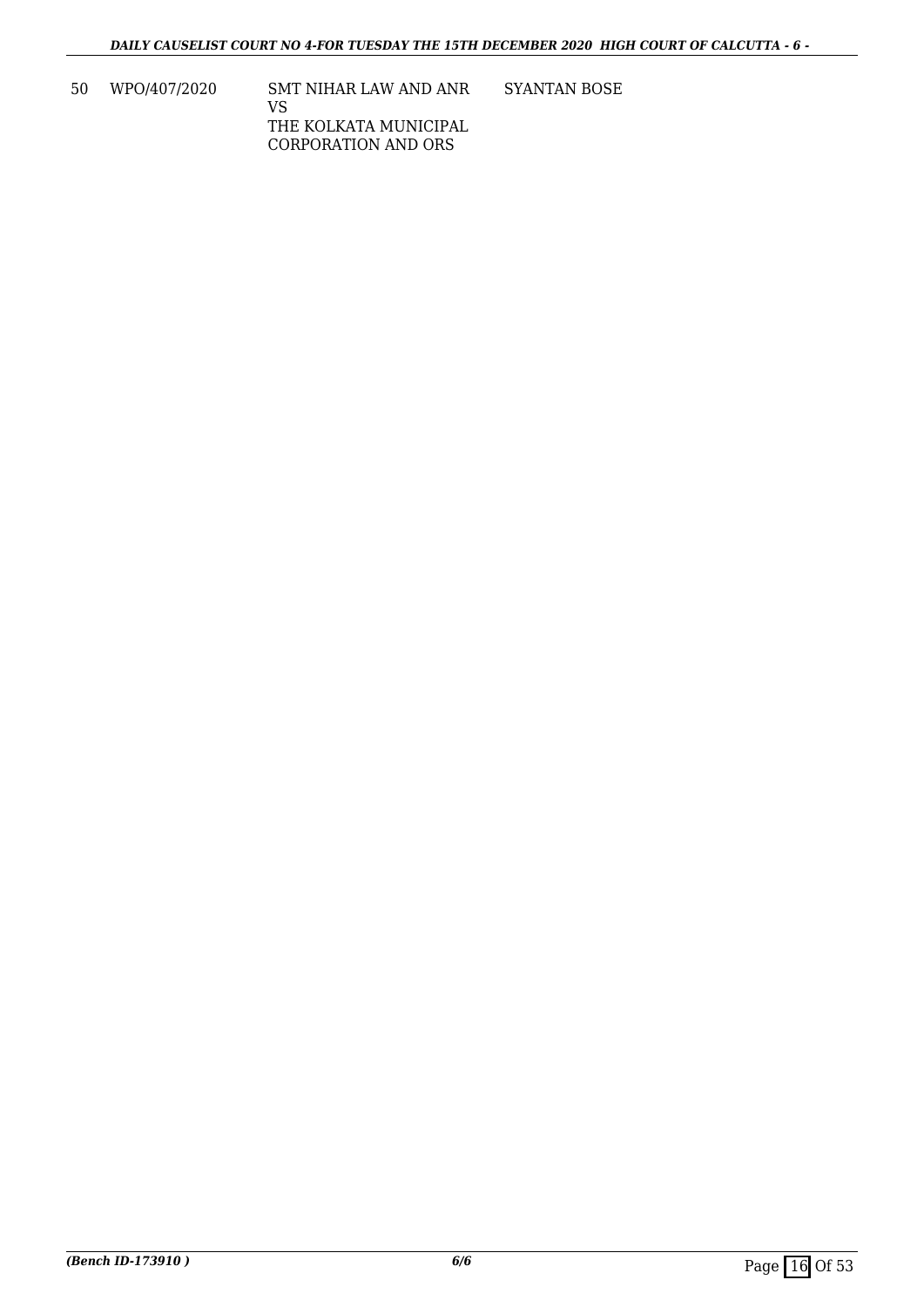

## **Original Side**

**DAILY CAUSELIST For Tuesday The 15th December 2020**

**COURT NO. 36 SINGLE BENCH (SB-III, COMMERCIAL BENCH) AT 10:45 AM HON'BLE JUSTICE DEBANGSU BASAK (VIA VIDEO CONFERENCE)**

**NOTE:MATTERS WILL BE TAKEN UP THROUGH PHYSICAL HEARING ONLY WHEN BOTH THE PARTIES ARE AGREED.**

#### **PRESENTATION OF PLAINT**

| 1 | CS/249/2019 | PIYUSH BAID<br><b>VS</b><br>KAMALESH AGARWAL                                                                   | L P MANOT AND CO                   |
|---|-------------|----------------------------------------------------------------------------------------------------------------|------------------------------------|
| 2 | CS/256/2019 | <b>MANISH KHETAN</b><br><b>VS</b><br>P. SOMARAJAN                                                              | J. P. TIBREWAL AND<br>CO.          |
| 3 | CS/9/2020   | PAWAN JAIN AND ORS<br>VS<br>ASHOK KUMAR AGARWAL<br><b>AND ORS</b>                                              | <b>ASHOK KUMAR</b><br><b>SINGH</b> |
| 4 | CS/35/2020  | <b>B. P. PODDAR HOSPITAL</b><br>AND MEDICAL RESEARCH<br><b>LIMITED</b><br><b>VS</b><br>UNION OF INDIA AND ORS. | <b>SURENDRA DUBE</b>               |
| 5 | CS/47/2020  | <b>HARIDARSHAN SALES</b><br>PRIVATE LIMITED<br><b>VS</b><br>MONOTYPE INDIA LIMITED                             | <b>ASHOK KUMAR</b><br><b>SINGH</b> |
| 6 | CS/49/2020  | <b>SSK EXPORTS LIMITED</b><br><b>VS</b><br><b>INLAND WORLD LOGISTICS</b><br>PVT LTD. AND ANR.                  | DEBANGSHU DINDA                    |
| 7 | CS/52/2020  | CTS INDUSTRIES LIMITED<br>AND ANR.<br><b>VS</b><br>TILAK RATAN REALTORS<br>PRIVATE LIMITED AND ORS.            | MEGHAJIT<br>MUKHERJEE              |
| 8 | CS/66/2020  | SHENTRACON TREXIM<br>PRIVATE LIMITED<br><b>VS</b><br><b>SHYAM KEDIA HUF</b>                                    | <b>ASHOK KUMAR</b><br><b>SINGH</b> |
| 9 | CS/67/2020  | SHENTRACON TREXIM<br>PRIVATE LIMITED<br><b>VS</b><br>MRS RITA KEDIA                                            | <b>ASHOK KUMAR</b><br><b>SINGH</b> |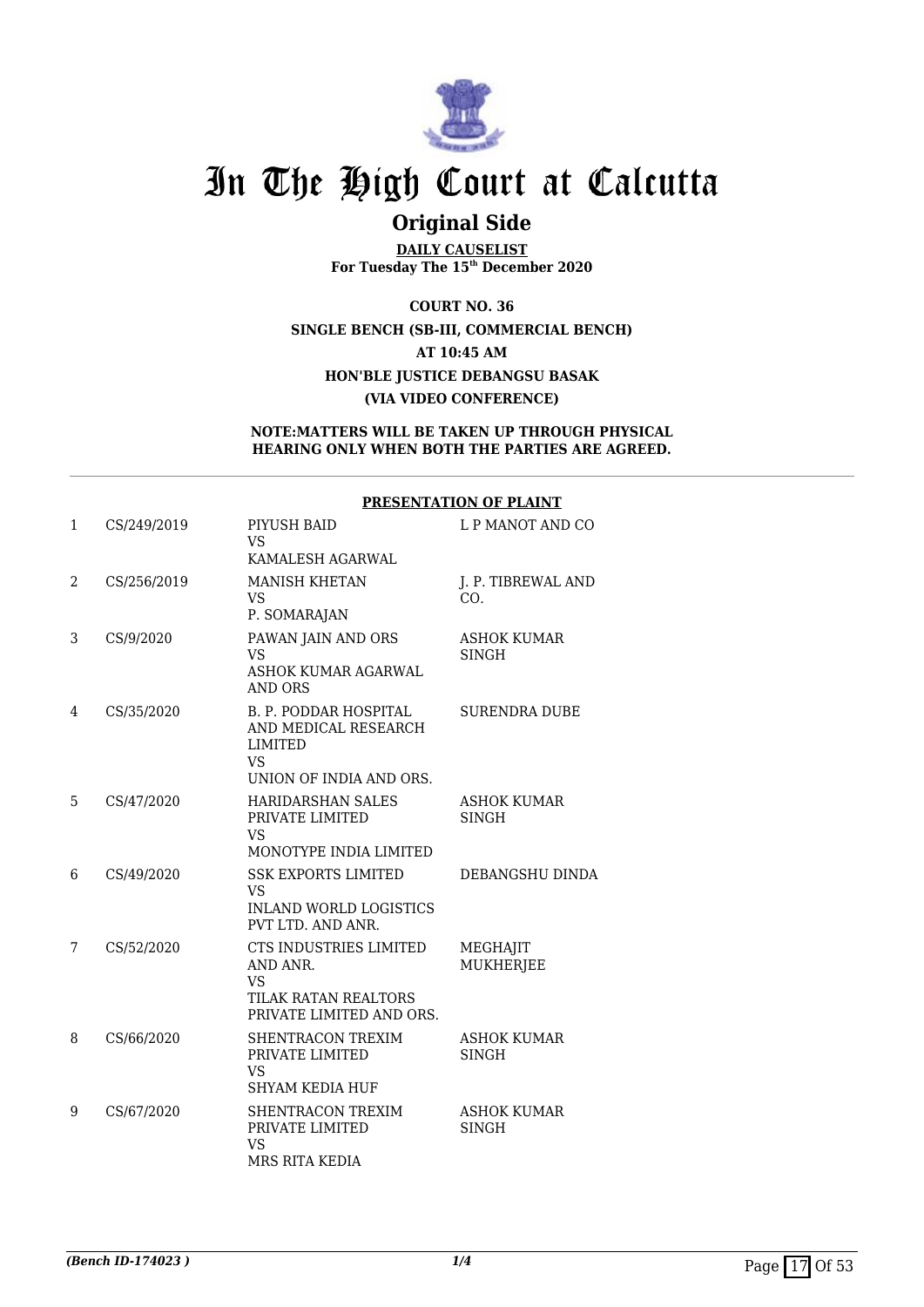| 10 | CS/68/2020       | SHENTRACON TREXIM<br>PRIVATE LIMITED<br>VS<br><b>ADITYA KEDIA</b>                                                       | <b>ASHOK KUMAR</b><br><b>SINGH</b> |
|----|------------------|-------------------------------------------------------------------------------------------------------------------------|------------------------------------|
| 11 | CS/118/2020      | M/S. SLS BEARINGS (S) PTE<br>LIMITED<br>VS.<br><b>SATYENDERA</b><br><b>JHUNJHUNWALA</b>                                 | ANUJIT MOOKHERJI                   |
| 12 | CS/131/2020      | <b>DASCON SOURAV</b><br><b>COMMERCIAL PRIVATE</b><br>LIMITED<br>VS<br><b>CREST LOGISTICS AND</b><br>ENGINEERS PVT. LTD. | SAPTARSHI KUMAR<br>MAL             |
| 13 | CS/139/2020      | HINDUSTAN STEELWORKS<br>CONSTRUCTION LIMITED<br>VS.<br>UNIVERSITY OF KALYANI                                            | DEVAJYOTI BARMAN                   |
| 14 | CS/145/2020      | <b>INDIAN CITY PROPERTIES</b><br>LIMITED AND ANR.<br>VS.<br>RELIANCE COMMERCIAL<br><b>FINANCE LIMITED</b>               | <b>BARNIK GHOSH</b>                |
| 15 | CS/146/2020      | INDIAN CITY PROPERTIES<br>LIMITED AND ANR.<br>VS<br>RELIANCE HOME FINANCE<br>LIMITED                                    | <b>BARNIK GHOSH</b>                |
| 16 | CS/147/2020      | SELVEL ADVERTISING PVT<br><b>LTD</b><br>VS<br>APTO MEDIA SOLUTIONS<br>PV T LTD                                          | <b>SUNNY NANDY</b>                 |
| 17 | CS/148/2020      | RATNAJEET FINVEST PVT<br><b>LTD</b><br>VS<br>VINLINE ENGINEERING PVT<br>LTD.                                            | NILAY SENGUPTA                     |
| 18 | CS/149/2020      | KESORAM INDUSTRIES<br>LIMITED<br><b>VS</b><br><b>GANESHLAXMI CEMENT</b><br><b>PVT LTD</b>                               | KHAITAN AND CO                     |
|    | IA NO: GA/1/2020 |                                                                                                                         |                                    |
| 19 | CS/155/2020      | KHAITAN INDIA LIMITED<br>VS<br><b>KHAITAR INDUSTRIES</b>                                                                | RAJESH UPADHYAY                    |
|    |                  | PRIVATE LIMITED AND ORS.                                                                                                |                                    |
| 20 | CS/156/2020      | ASTREX ENTERPRISE PVT.<br>LTD.<br><b>VS</b>                                                                             | RANJIT KUMAR BASU                  |
|    |                  | SURENDRA SINGH<br><b>BENGANI</b>                                                                                        |                                    |
| 21 | CS/157/2020      | KRISHNA KUMAR BHATTER<br>(HUF)<br><b>VS</b>                                                                             | RANJIT KUMAR BASU                  |
|    |                  | SURENDRA SINGH<br><b>BENGANI</b>                                                                                        |                                    |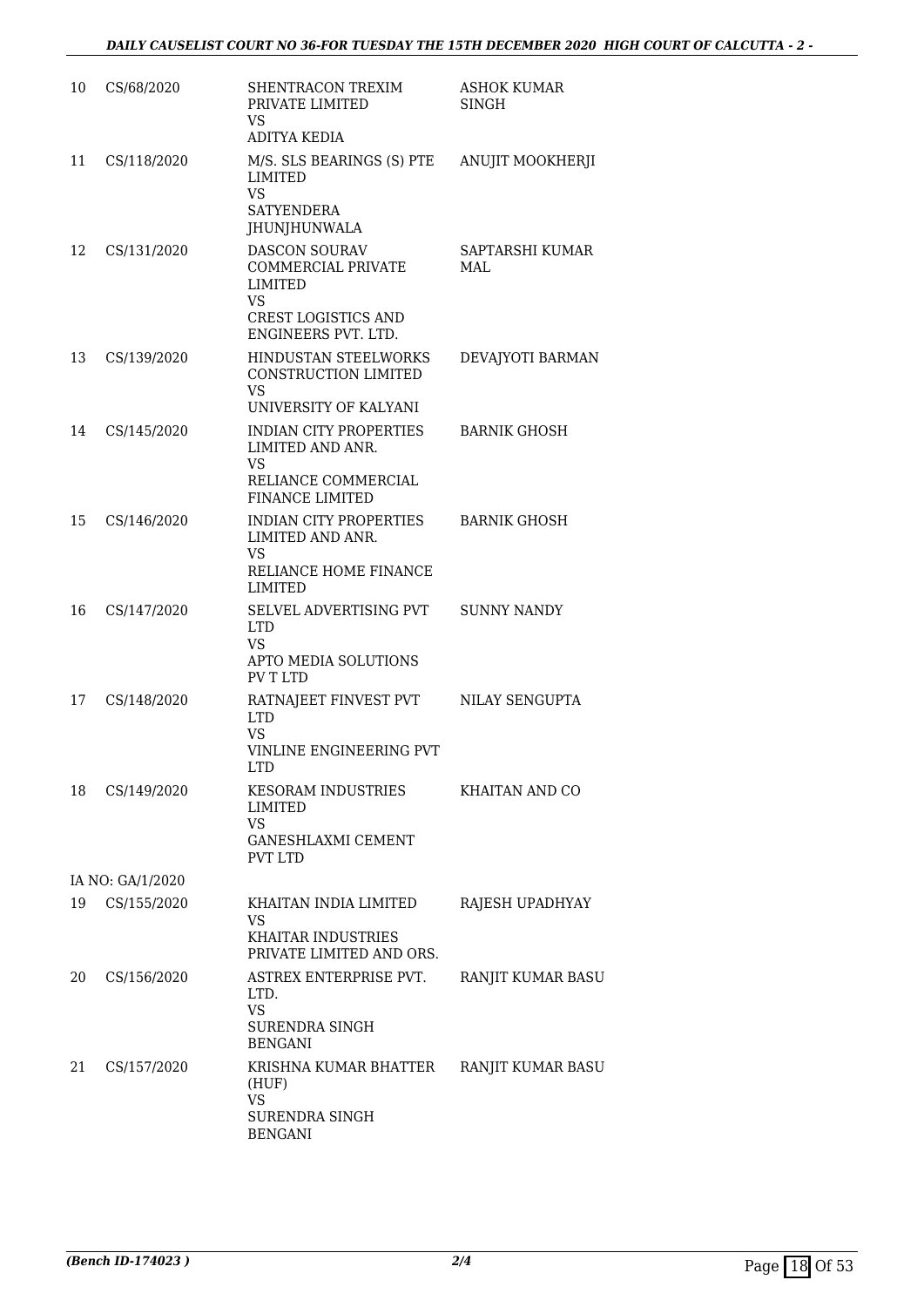| 22 | CS/158/2020                  | SUNDERLAL BHATTER<br>VS<br>SURENDRA SINGH                                | RANJIT KUMAR BASU                             |                                                            |
|----|------------------------------|--------------------------------------------------------------------------|-----------------------------------------------|------------------------------------------------------------|
| 23 | CS/159/2020                  | <b>BENGANI</b><br>KRISHNA KUMAR BHATTER                                  | RANJIT KUMAR BASU                             |                                                            |
|    |                              | VS<br>SURENDRA SINGH<br><b>BENGANI</b>                                   |                                               |                                                            |
|    |                              |                                                                          | <b>NEW MOTION (UNDER COMMERCIAL DIVISION)</b> |                                                            |
| 24 | IA NO. GA/1/2020             | BABITA KHEMKA<br>Vs                                                      | ANURAG BAGARIA<br>ANURAG BAGARIA              |                                                            |
|    | In CS/95/2020                | CITY LIFE RETAIL PRIVATE<br>LIMITED                                      |                                               |                                                            |
|    |                              | <b>CHAMBER APPLICATION FOR FINAL DISPOSAL(UNDER COMMERCIAL DIVISION)</b> |                                               |                                                            |
|    |                              |                                                                          | (AT 2:00 P.M.)                                |                                                            |
| 25 | IA NO. GA/8/2020<br>(Old No: | MADHUSRI KONAR & ANR.<br>Vs                                              | <b>DWIP RAJ BASU</b><br><b>DWIP RAJ BASU</b>  | MUNSHI MIJANUR RAHAMAN                                     |
|    | GA/35/2020)                  | NEW CENTRAL BOOK<br>AGENCY PVT. LIMITED &<br>ANR.                        |                                               |                                                            |
|    | In CS/219/2016               |                                                                          |                                               |                                                            |
| 26 | IA NO. GA/2/2019<br>(Old No: | UTKARSH INDIA LIMITED<br><b>Vs</b>                                       | <b>DWIP RAJ BASU</b><br><b>DWIP RAJ BASU</b>  |                                                            |
|    | GA/1717/2019)                | RAJEEV AGARWAL                                                           |                                               |                                                            |
|    | In CS/247/2018               |                                                                          |                                               |                                                            |
| 27 | IA NO. GA/1/2019<br>(Old No: | UTKARSH INDIA LIMITED<br>Vs                                              | <b>DWIP RAJ BASU</b><br><b>DWIP RAJ BASU</b>  |                                                            |
|    | GA/656/2019)                 | RAJEEV AGARWAL                                                           |                                               |                                                            |
|    | In CS/247/2018               |                                                                          |                                               |                                                            |
| 28 | IA NO. GA/1/2019             | BRESCON PARTNERS LLP<br><b>AND ORS</b>                                   | KHAITAN AND CO<br>KHAITAN AND CO              | <b>ARNAB</b>                                               |
|    | In CS/103/2019               | Vs<br>ASHOK KUMAR AGARWAL                                                |                                               | MUKHERJEE(RES.5,2,4,1),ASHOK<br>KR. SINGH(DEF.9,7,8), ANIL |
|    |                              | AND ORS                                                                  |                                               | CHOUDHURY (DEF.17 IN GA<br>1378/2019,                      |
| 29 | IA NO. GA/1/2019<br>(Old No: | AMITA DANI AND ORS<br>Vs                                                 | CHOUDHURY AND CO<br>CHOUDHURY AND CO          |                                                            |
|    | GA/1721/2019)                | SUDHA KANKARIA                                                           |                                               |                                                            |
|    | In CS/116/2019               |                                                                          |                                               |                                                            |
| 30 | IA NO. GA/2/2019<br>(Old No: | AMITA DANI AND ORS<br>Vs.                                                | CHOUDHURY AND CO<br>CHOUDHURY AND CO          |                                                            |
|    | GA/2511/2019)                | <b>SUDHA KANKARIA</b>                                                    |                                               |                                                            |
|    | In CS/116/2019               |                                                                          |                                               |                                                            |
| 31 | IA NO. GA/1/2019             | <b>SURENDRA KUMAR</b>                                                    | CHOUDHURY AND CO                              |                                                            |
|    | (Old No:<br>GA/1722/2019)    | <b>BANTHIA (HUF) AND ORS</b><br>Vs<br><b>USHA AGARWAL</b>                | CHOUDHURY AND CO                              | SURANA AND CHOUDHURY (IN<br>GA. 1722/2019)                 |
|    | In CS/117/2019               |                                                                          |                                               |                                                            |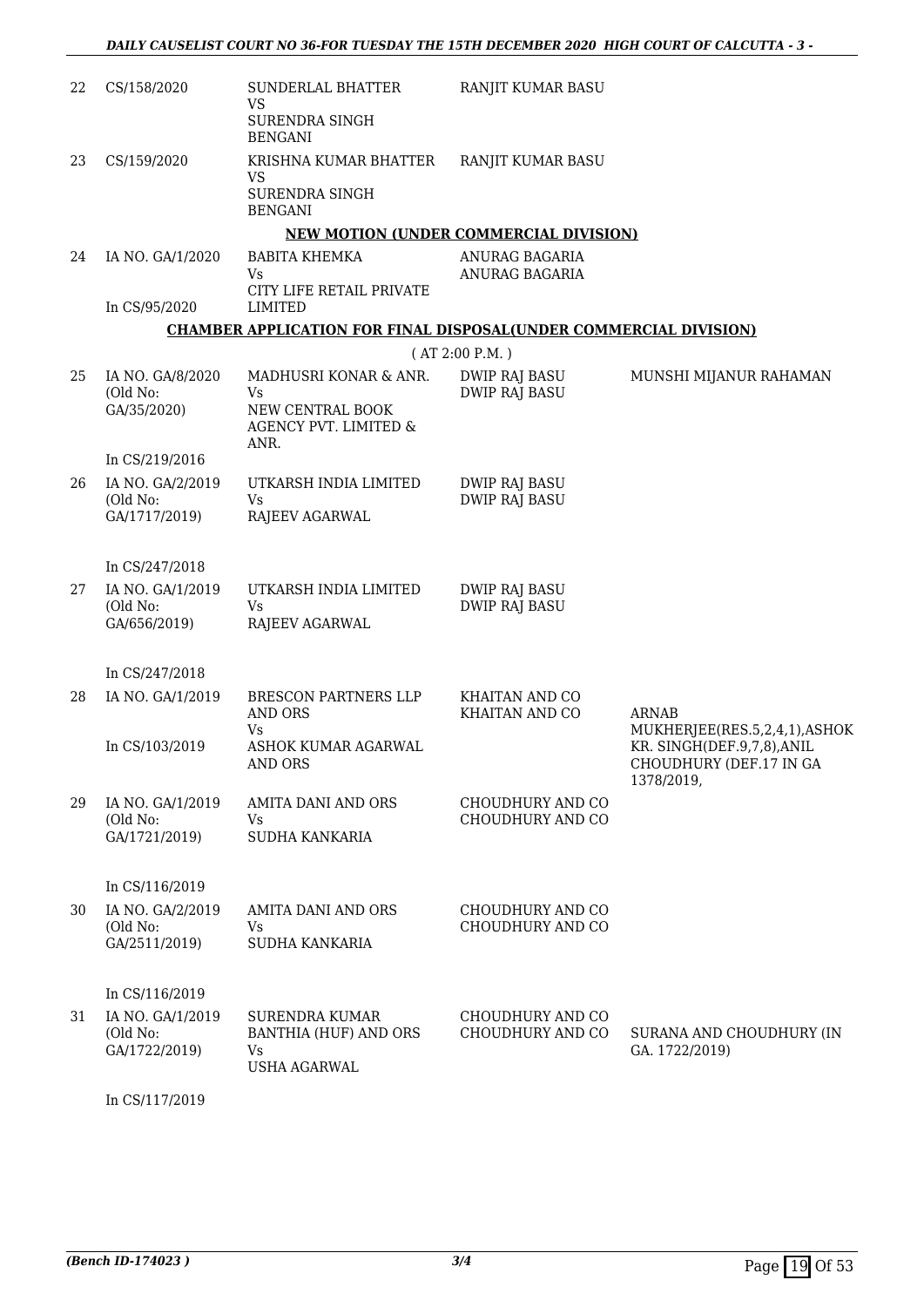### *DAILY CAUSELIST COURT NO 36-FOR TUESDAY THE 15TH DECEMBER 2020 HIGH COURT OF CALCUTTA - 4 -*

| 32 | IA NO. GA/1/2019<br>(Old No:<br>GA/1712/2019)                   | PAN SEED PVT. LTD.<br>Vs<br>M/S. KISHAN GREEN FIELD<br><b>AGRITECH AND ORS.</b>               | <b>SOURAV JANA</b><br><b>SOURAV JANA</b>       |                               |
|----|-----------------------------------------------------------------|-----------------------------------------------------------------------------------------------|------------------------------------------------|-------------------------------|
| 33 | In CS/136/2019<br>IA NO. GA/1/2019<br>(Old No:<br>GA/2140/2019) | <b>VINAY PAROLIA</b><br><b>Vs</b><br>K. S. IMPEX AND ORS.                                     | H. N. DATTA AND CO.<br>H. N. DATTA AND CO.     |                               |
|    | In CS/180/2019                                                  |                                                                                               |                                                |                               |
|    |                                                                 | <b>ADJOURNED MOTION (UNDER COMMERCIAL DIVISION)</b>                                           | (AT 2:00 P.M.)                                 |                               |
| 34 | IA NO. GA/1/2019<br>(Old No:<br>GA/2174/2019)                   | IL AND FS FINANCIAL<br><b>SERVICES</b><br><b>Vs</b><br>ADITYA KHAITAN AND ORS.                | <b>HSA</b><br><b>HSA</b>                       | KHAITAN AND CO. (FOR RES.9,6) |
|    | In CS/177/2019                                                  |                                                                                               |                                                |                               |
| 35 | IA NO. GA/1/2019<br>(Old No:<br>GA/2637/2019)                   | HAKIMUDDIN BHEMAT<br>Vs<br>MAHAVEER PRASAD<br>AGARWAL AND ANR.                                | <b>ANAND FARMANIA</b><br><b>ANAND FARMANIA</b> |                               |
|    | In CS/252/2019                                                  |                                                                                               |                                                |                               |
| 36 | IA NO. GA/1/2019<br>(Old No:<br>GA/2693/2019)                   | SOUTH CITY PROJECTS<br>(KOLKATA) LTD.<br>Vs<br><b>IDEAL REAL ESTATES PVT</b><br>LTD.          | AJAY GAGGAR<br><b>AJAY GAGGAR</b>              |                               |
|    | In CS/255/2019                                                  |                                                                                               |                                                |                               |
| 37 | IA NO. GA/1/2020<br>(Old No:<br>GA/841/2020)                    | SUPER SMELTERS LIMITED<br>Vs<br>VISA RESOURCES PTE<br>LIMITED AND ANR.                        | NIKUNJ BARLIA<br><b>NIKUNJ BARLIA</b>          |                               |
|    | In CS/56/2020                                                   |                                                                                               |                                                |                               |
| 38 | IA NO. GA/2/2020<br>(Old No:<br>GA/859/2020)                    | SUPER SMELTERS LIMITED<br><b>Vs</b><br>VISA RESOURCES PTE<br>LIMITED AND ANR.                 | NIKUNJ BARLIA<br><b>NIKUNJ BARLIA</b>          |                               |
|    | In CS/56/2020                                                   |                                                                                               |                                                |                               |
| 39 | IA NO. GA/3/2020                                                | SUPER SMELTERS LIMITED<br>Vs<br>VISA RESOURCES PTE                                            | NIKUNJ BARLIA<br><b>NIKUNJ BARLIA</b>          |                               |
|    | In CS/56/2020                                                   | LIMITED AND ANR.                                                                              |                                                |                               |
| 40 | AP/255/2020                                                     | QUIPPO INFRASTRUCTURE<br>LIMITED<br><b>VS</b><br><b>A2Z INFRASERVICES</b><br>LIMITED AND ANR. | MULLICK AND CO.                                |                               |
|    | IA NO: GA/1/2020, GA/2/2020                                     |                                                                                               |                                                |                               |
| 41 | AP/308/2020                                                     | <b>CUPRUM BAGRODIA</b><br>LIMITED<br><b>VS</b><br>GAINWELL COMMOSALES<br>PRIVATE LIMITED      | SHARMA KAJARIA<br>AND CO.                      |                               |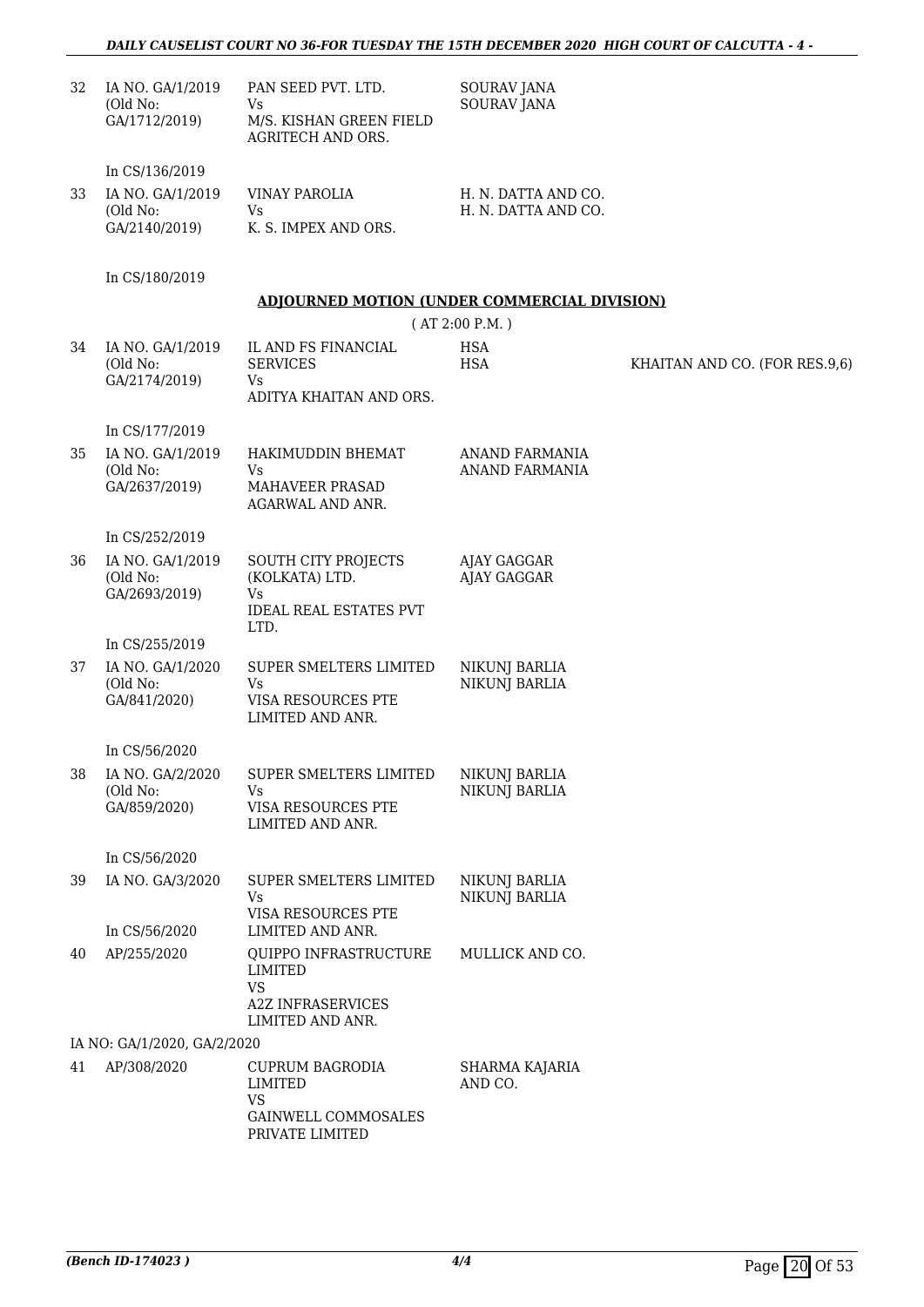

## **Original Side**

**DAILY CAUSELIST For Tuesday The 15th December 2020**

**COURT NO. 36**

**SINGLE BENCH (SB-III)**

**AT 10:45 AM**

**HON'BLE JUSTICE DEBANGSU BASAK**

#### **(VIA VIDEO CONFERENCE) NOTE:MATTERS WILL BE TAKEN UP THROUGH PHYSICAL HEARING ONLY WHEN BOTH THE PARTIES ARE AGREED.**

### **TO BE MENTIONED**

| 1 | EC/444/2018                                  | MAGMA FINCORP LIMITED<br><b>VS</b><br>SUJAYA KUMAR DAS & ANR.           | SINHA & CO.                        |
|---|----------------------------------------------|-------------------------------------------------------------------------|------------------------------------|
| 2 | EC/509/2018                                  | MAGMA FINCORP LIMITED<br>VS<br>AVADESH KUMAR & ANR.                     | SINHA & CO.                        |
| 3 | EC/513/2018                                  | MAGMA FINCORP LIMITED<br>VS<br>SAHU HARIJAN & ANR.                      | SINHA & CO.                        |
| 4 | EC/580/2018                                  | MAGMA FINCORP LIMITED<br>VS<br>SUKHDEV YADAV & ORS.                     | SINHA & CO.                        |
| 5 | PLA/298/2019                                 | IN THE GOODS OF KAMAL<br>NAYAN BANGUR (DECED)<br><b>VS</b><br>NA        | <b>SRI SURESH PRASAD</b><br>TIWARI |
| 6 | EC/305/2019                                  | MAGMA FINCORP LIMITED<br>VS.<br><b>GAURAV LEMON CO. AND</b><br>CO.      | SINHA AND CO.                      |
| 7 | EC/332/2019                                  | MAGMA FINCORP LIMITED<br><b>VS</b><br><b>SATNAM TRAVELS AND</b><br>ORS. | SINHA AND CO.                      |
| 8 | IA NO. GA/1/2020<br>(Old No:<br>GA/564/2020) | <b>MAGMA FINCORP LIMITED</b><br>Vs<br>A. MOHAMMED ARIFF AND<br>ANR.     | SINHA AND CO.<br>SINHA AND CO.     |
|   |                                              |                                                                         |                                    |

In EC/428/2019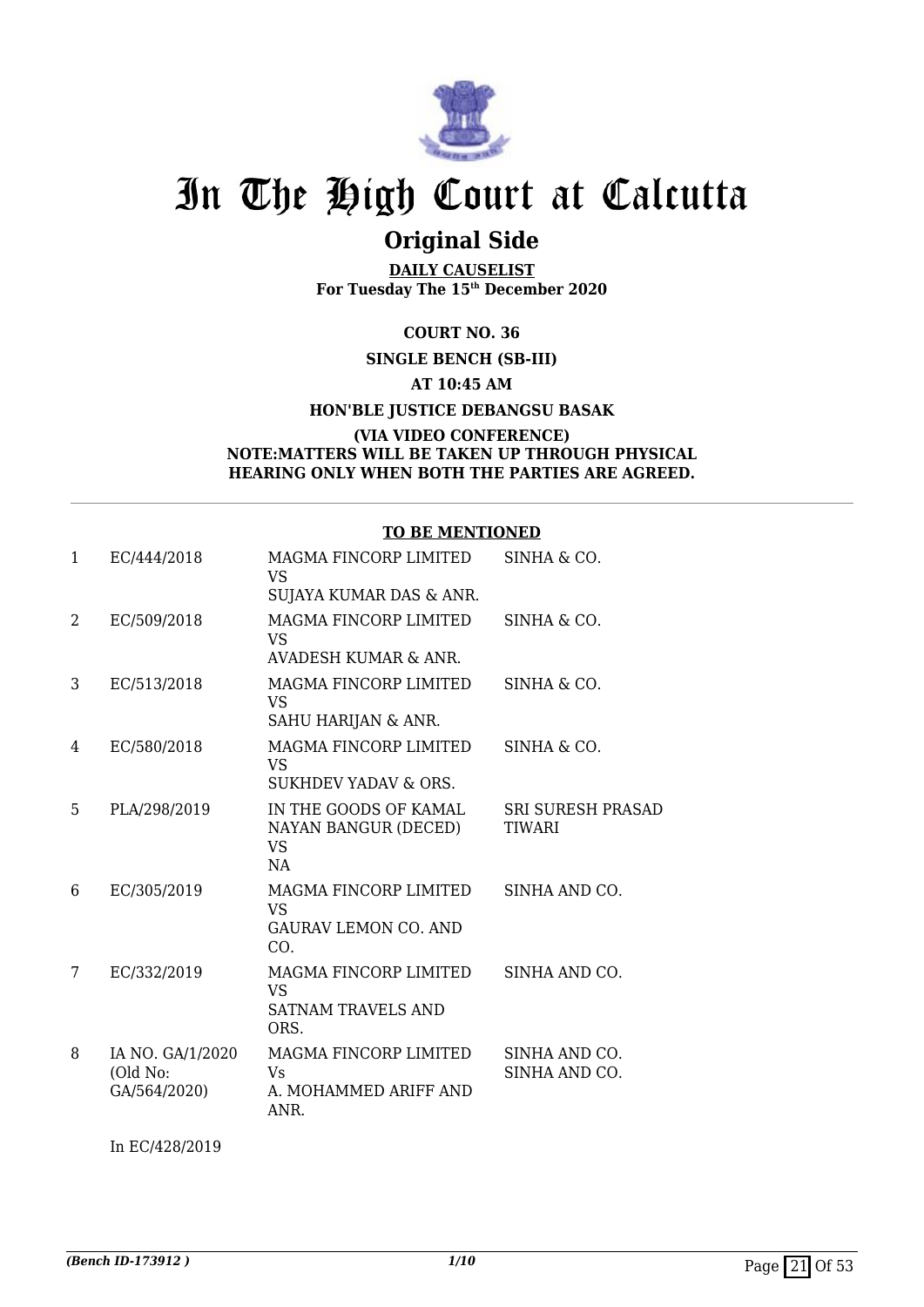| 9  | IA NO. GA/1/2020<br>(Old No:<br>GA/562/2020) | MAGMA FINCORP LIMITED<br>Vs<br>MOHAMMED JAMMEL<br>AHMED AND ORS.                      | SINHA AND CO.<br>SINHA AND CO. |
|----|----------------------------------------------|---------------------------------------------------------------------------------------|--------------------------------|
|    | In EC/430/2019                               |                                                                                       |                                |
| 10 | EC/501/2019                                  | MAGMA FINCORP LIMITED<br><b>VS</b><br>ANIL JADHAV AND ORS.                            | SINHA AND CO.                  |
| 11 | EC/503/2019                                  | MAGMA FINCORP LIMITED<br><b>VS</b><br>PALLAVI AND ANR.                                | SINHA AND CO.                  |
| 12 | EC/513/2019                                  | MAGMA FINCORP LIMITED<br><b>VS</b><br>ERANNA ANGADI AND ANR.                          | SINHA AND CO.                  |
| 13 | EC/82/2020                                   | MAGMA FINCORP LIMITED<br><b>VS</b><br><b>MILAN FRUIT SUPPLIERS</b><br>AND ORS.        | SINHA AND CO.                  |
| 14 | EC/105/2020                                  | MAGMA FINCORP LIMITED<br><b>VS</b><br><b>MANISH KUMAR</b><br>CHOURASIYA AND ORS.      | SINHA AND CO.                  |
| 15 | EC/112/2020                                  | MAGMA FINCORP LIMITED<br><b>VS</b><br>DILIP WAMANRAO NIMJE<br>AND ORS.                | SINHA AND CO.                  |
| 16 | EC/177/2020                                  | MAGMA FINCORP LIMITED<br><b>VS</b><br>SANTANU BHATTACHARYA<br>AND ORS.                | K. K. PANDEY                   |
|    |                                              | <b>PRESENTATION OF PLAINT</b>                                                         |                                |
| 17 | CS/277/2019                                  | M/S. G R POLYFILM<br>PRIVATE LIMITED AND ORS<br>VS                                    | <b>MOTI SAGAR TIWARI</b>       |
|    |                                              | <b>ALLAHABAD BANK</b>                                                                 |                                |
| 18 | CS/14/2020                                   | TIRUPATI JARS PRIVATE<br>LIMITED<br><b>VS</b><br>PRASANTA DAS                         | <b>SAUNAVO BASU</b>            |
| 19 | CS/17/2020                                   | SRI SALASAR SUPPLIERS<br>PVT. LTD.<br><b>VS</b><br><b>SUBRATA INDU</b>                | <b>BISAL PAUL</b>              |
| 20 | CS/38/2020                                   | AKANSHA COMMODITIES<br><b>PVT LTD AND ORS</b><br><b>VS</b><br>TCI FINANCE LTD AND ANR | M/S L.P.TIWARI AND<br>CO       |
| 21 | CS/43/2020                                   | DEBONAIR VANIJYA PVT.<br>LIMITED<br><b>VS</b><br>ESHRAT JAHAN AND ANR.                | MUKHERJEE<br>AGARWALLA AND CO. |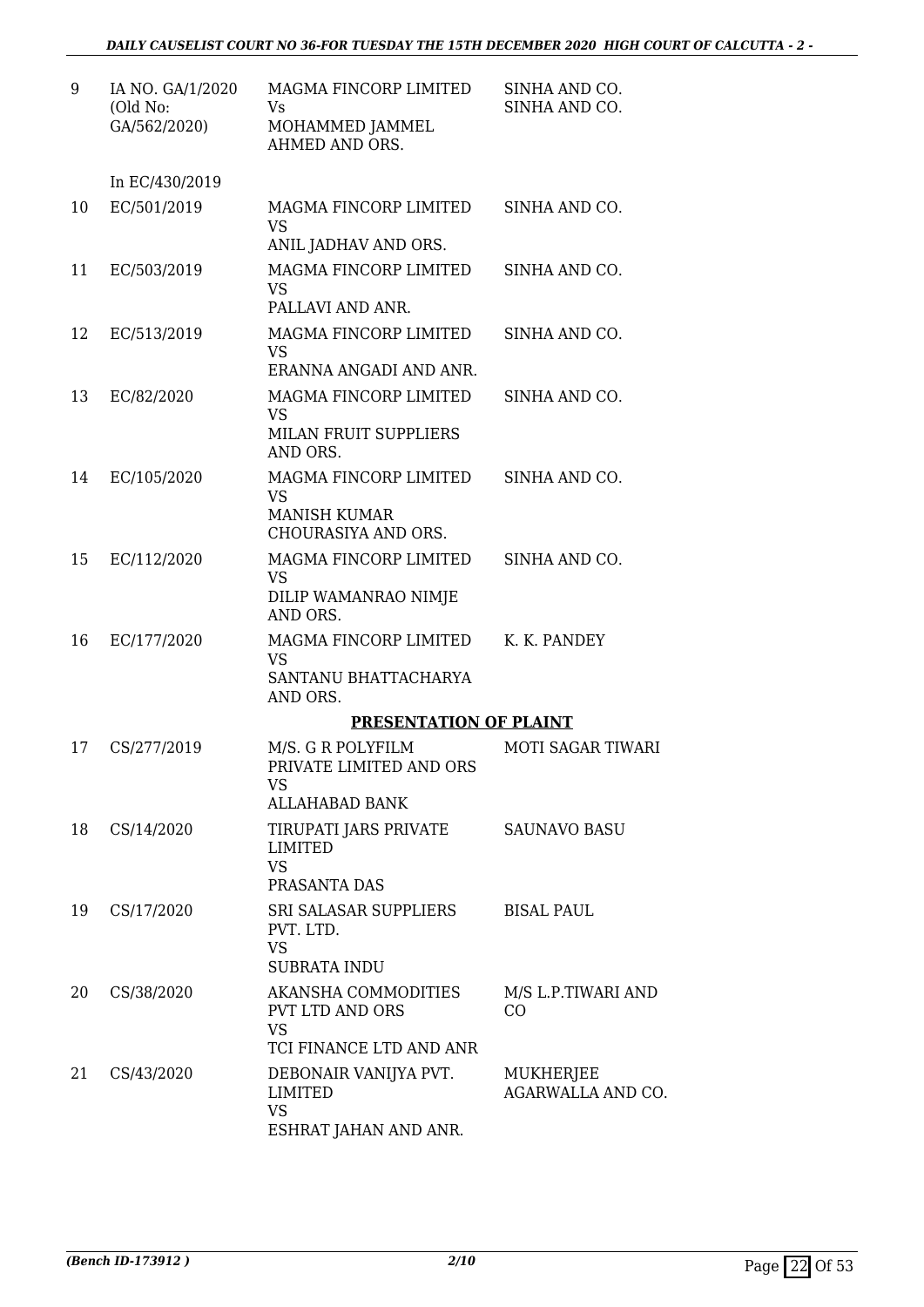| 22 | CS/104/2020                                   | LAKSHMAN PRASAD<br>AGARWAL<br><b>VS</b><br>THE KARUR VYSYA BANK<br><b>LIMITED</b>                     | ANUJIT MOOKHERJI                                                                |                                                                                              |
|----|-----------------------------------------------|-------------------------------------------------------------------------------------------------------|---------------------------------------------------------------------------------|----------------------------------------------------------------------------------------------|
| 23 | CS/117/2020                                   | SUSHIL KUMAR AGARWAL<br><b>VS</b><br>SURENDRA KUMAR SINGHI<br><b>AND ORS</b>                          | S P BRAHMACHARI                                                                 |                                                                                              |
| 24 | CS/154/2020                                   | ANIL KUMAR GUPTA<br><b>VS</b><br>UNION BANK OF INDIA<br>(ERSTWHILE ANDHRA<br>BANK) AND ORS.           | MRS. MAHESWARI<br><b>SHARMA</b>                                                 |                                                                                              |
|    |                                               | <b>NEW MOTIONS</b>                                                                                    |                                                                                 |                                                                                              |
| 25 | IA NO. GA/15/2020<br>(Old No:<br>GA/724/2020) | PRATIK BARUA AND ORS.<br><b>Vs</b><br><b>SM. ANUVA BARUA AND</b><br>ORS.                              | P. C. PAUL<br><b>CHOUDHURY AND</b><br>CO.<br>P. C. PAUL<br><b>CHOUDHURY AND</b> |                                                                                              |
|    | In CS/993/1960                                |                                                                                                       | CO.                                                                             |                                                                                              |
| 26 | IA NO. GA/10/2020<br>(Old No:<br>GA/658/2020) | MIHIJAM VANASPATI LTD<br><b>Vs</b><br>MAERSK LINE INDIA PVT.<br>LTD.                                  | ANURAG BAGARIA                                                                  |                                                                                              |
|    | In CS/244/2012                                |                                                                                                       |                                                                                 |                                                                                              |
| 27 | IA NO. GA/8/2020                              | PAM DEVELOPMENTS PVT<br>LTD & ANR<br>Vs                                                               | AMRITAM MANDAL<br><b>AMRITAM MANDAL</b>                                         |                                                                                              |
|    | In CS/102/2016                                | STATE OF WEST BENGAL &<br><b>ORS</b>                                                                  |                                                                                 |                                                                                              |
| 28 | IA NO. GA/1/2020                              | PAM DEVELOPMENTS<br>PRIVATE LIMITED<br>Vs                                                             | AMRITAM MANDAL<br><b>AMRITAM MANDAL</b>                                         |                                                                                              |
|    | In AP/973/2017                                | STATE OF WEST BENGAL &<br><b>ANR</b>                                                                  |                                                                                 |                                                                                              |
| 29 | IA NO. GA/3/2019<br>(Old No:<br>GA/2299/2019) | <b>ITC LIMITED</b><br>Vs<br>WHOLE LEAF TOBACCO<br>VENTURE PVT. LTD & ORS.                             | SARYANTI DATTA<br>SARYANTI DATTA                                                | <b>PRATIK</b><br><b>GHOSH(RES.1 FOR</b><br>GA 3437/2018)<br><b>PRATIK</b><br>GHOSH(RES.1 FOR |
|    | In CS/261/2018                                |                                                                                                       |                                                                                 | GA 3437/2018)                                                                                |
| 30 | AID/2/2019                                    | UST GLOBAL (SINGAPORE)<br>PTE LTD<br><b>VS</b><br>THE CONTROLLER OF<br>PATENTS AND DESIGNS<br>AND ANR | YASH VARDHAN<br><b>DEORA</b>                                                    |                                                                                              |
| 31 | AP/194/2019                                   | SREI EQUIPMENT FINANCE<br><b>LTD</b><br><b>VS</b><br>RAMESH BISWAL AND ANR                            | <b>SKR AND</b><br><b>ASSOCIATES</b>                                             |                                                                                              |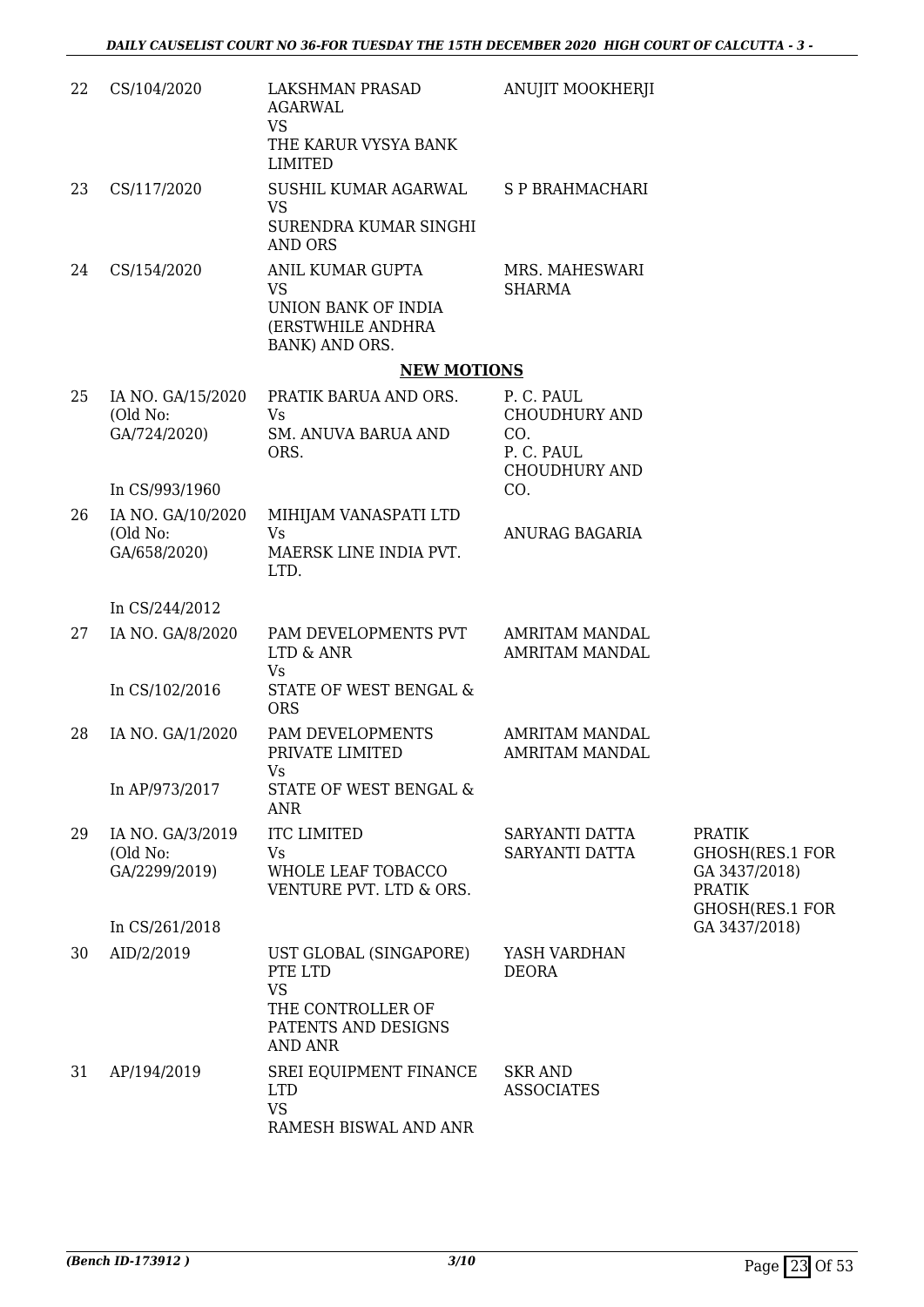| 32 | ATA/3/2020                                   | RAMA RANI MOITRA<br><b>VS</b><br>SULEKHA LAHIRI AND CO                                    | <b>SUCHITRA SUR</b>                        |                                       |
|----|----------------------------------------------|-------------------------------------------------------------------------------------------|--------------------------------------------|---------------------------------------|
| 33 | ALP/11/2020                                  | PARTHA SARATHI GHOSH<br><b>VS</b><br>SMT. BANI DAS (GHOSH)<br>AND ANR.                    | SABYASACHI SEN                             |                                       |
| 34 | IA NO. GA/1/2020<br>(Old No:<br>GA/430/2020) | SABYASACHI BANERJEE<br>Vs<br>ASHA MIRCHANDANI AND<br><b>OTHERS</b>                        | <b>ARNAB SARDAR</b><br><b>ARNAB SARDAR</b> |                                       |
|    | In CS/24/2020                                |                                                                                           |                                            |                                       |
| 35 | AP/77/2020                                   | AXIS BANK LIMITED<br><b>VS</b><br>SUBHRANIL BANERJEE                                      | SINHA AND CO.                              |                                       |
| 36 | IA NO. GA/2/2020                             | BARDHAMAN DHARMARAJ<br>PAPER MILL PRIVATE<br><b>LIMITED</b>                               | <b>SURANA AND</b><br><b>CHOUDHURY</b>      | <b>SURANA AND</b><br><b>CHOUDHURY</b> |
|    | In CS/79/2020                                | Vs<br><b>BALAJI CHEM SOLUTION</b><br>PRIVATE LIMITED                                      |                                            |                                       |
| 37 | IA NO. GA/1/2020                             | HARSH VARDHAN LODHA<br><b>AND ORS</b><br>Vs                                               | FOXA AND MANDAL<br>FOXA AND MANDAL         |                                       |
|    | In APO/99/2020                               | ARVIND KUMAR NEWAR<br><b>AND ORS</b>                                                      |                                            |                                       |
| 38 | AP/110/2020                                  | VENDITION AGENCIES PVT<br><b>LTD</b><br><b>VS</b><br>KM PRODUCTS EUROPE<br><b>LIMITED</b> | AMRITA PANJA<br><b>MOULICK</b>             |                                       |
| 39 | AP/149/2020                                  | SREI EQUIPMENT FINANCE<br><b>LIMITED</b><br><b>VS</b><br>AMARNATH SINGH AND<br>ANR        | TIRTHANKAR DAS                             |                                       |
| 40 | IA NO. GA/1/2020                             | <b>KESORAM INDUSTRIES</b><br><b>LIMITED</b><br><b>Vs</b>                                  | KHAITAN AND CO<br>KHAITAN AND CO           |                                       |
|    | In CS/149/2020                               | <b>GANESHLAXMI CEMENT</b><br><b>PVT LTD</b>                                               |                                            |                                       |
| 41 | AP/150/2020                                  | SREI EQUIPMENT FINANCE<br><b>LIMITED</b><br><b>VS</b><br>MUKESH KUMAR SINGH               | TIRTHANKAR DAS                             |                                       |
| 42 | AP/161/2020                                  | SREI EQUIPMENT FINANCE<br>LIMITED<br><b>VS</b><br>BHAVESH PATEL AND ANR.                  | AYAN CHAKRABORTY                           |                                       |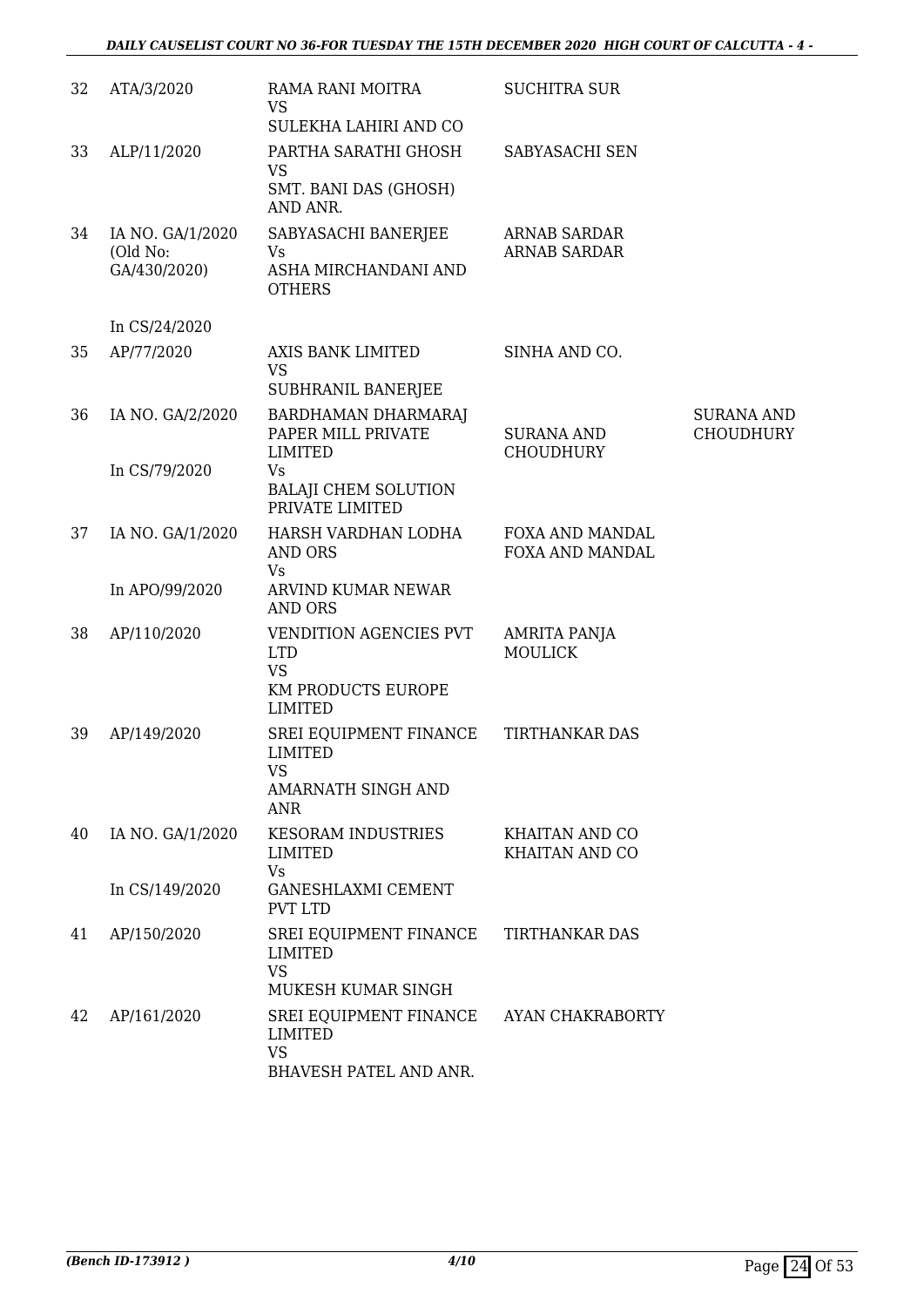| 43 | AP/229/2020                         | SREI EQUIPMENT FINANCE<br><b>LIMITED</b><br><b>VS</b><br><b>SHREE KRISHNA</b><br>TRANSWAYS AND<br>LOGISTICS (INDIA) PVT.<br>LTD. AND ANR. | SINHA AND CO.                      |                   |
|----|-------------------------------------|-------------------------------------------------------------------------------------------------------------------------------------------|------------------------------------|-------------------|
| 44 | AP/250/2020                         | SREI INFRASTRUCTURE<br>FINANCE LIMITED<br><b>VS</b><br><b>SUPREME</b><br>INFRASTRUCTURE INDIA<br><b>LIMITED</b>                           | SAUBHIK<br><b>CHOWDHURY</b>        |                   |
| 45 | AP/274/2020                         | KRISHANU SAHA<br><b>VS</b><br>SUDIP SATYAPRIYA<br><b>CHAKRABORTY</b>                                                                      | PRASANTA KUMAR<br><b>BAGCHI</b>    |                   |
| 46 | AP/314/2020                         | SHRACHI DEVELOPERS PVT<br><b>LTD</b><br><b>VS</b><br>BIDYUTLATA MAHAPATRA                                                                 | <b>SAUBHIK</b><br><b>CHOWDHURY</b> |                   |
| 47 | AP/344/2020                         | NISHITH KUMAR SWAIKA<br>AND ANR.<br><b>VS</b><br>HEMANT KUMAR SWAIKA                                                                      | SANWAL TIBREWAL                    |                   |
| 48 | AP/372/2020                         | <b>BOWLOPEDIA</b><br>RESTAURANTS INDIA<br><b>LIMITED</b><br><b>VS</b><br>DEVYANI INTERNATIONAL<br><b>LIMITED</b>                          | TIRTHANKAR DAS                     |                   |
| 49 | AP/379/2020                         | SAF FERMION LIMITED<br><b>VS</b><br><b>D R JOHNS LAB PVT</b><br><b>LIMITED</b>                                                            | <b>SUMANTA BISWAS</b>              |                   |
| 50 | AP/382/2020                         | FERTILIZER CORPORATION FOX AND MANDAL<br>OF INDIA LIMITED<br><b>VS</b><br>BALMER LAWRIE AND CO.<br>LTD.                                   |                                    |                   |
|    |                                     | <b>NEW CHAMBER APPLICATIONS</b>                                                                                                           |                                    |                   |
| 51 | IA NO. GA/17/2020<br>In CS/459/1987 | VIRENDRA KUMAR<br><b>AGARWALA &amp; ORS</b><br>Vs.<br>SHREE SHREE SITARAM                                                                 | MR.O.P.SHARMA                      | <b>ANITA BASU</b> |
|    |                                     | JEW                                                                                                                                       |                                    |                   |
| 52 | IA NO. GA/3/2020                    | IN THE GOODS OF HARRY<br>MORRIS, DECD<br><b>Vs</b>                                                                                        | SAHA<br><b>SAHA &amp; RAY</b>      |                   |

In PLA/289/2005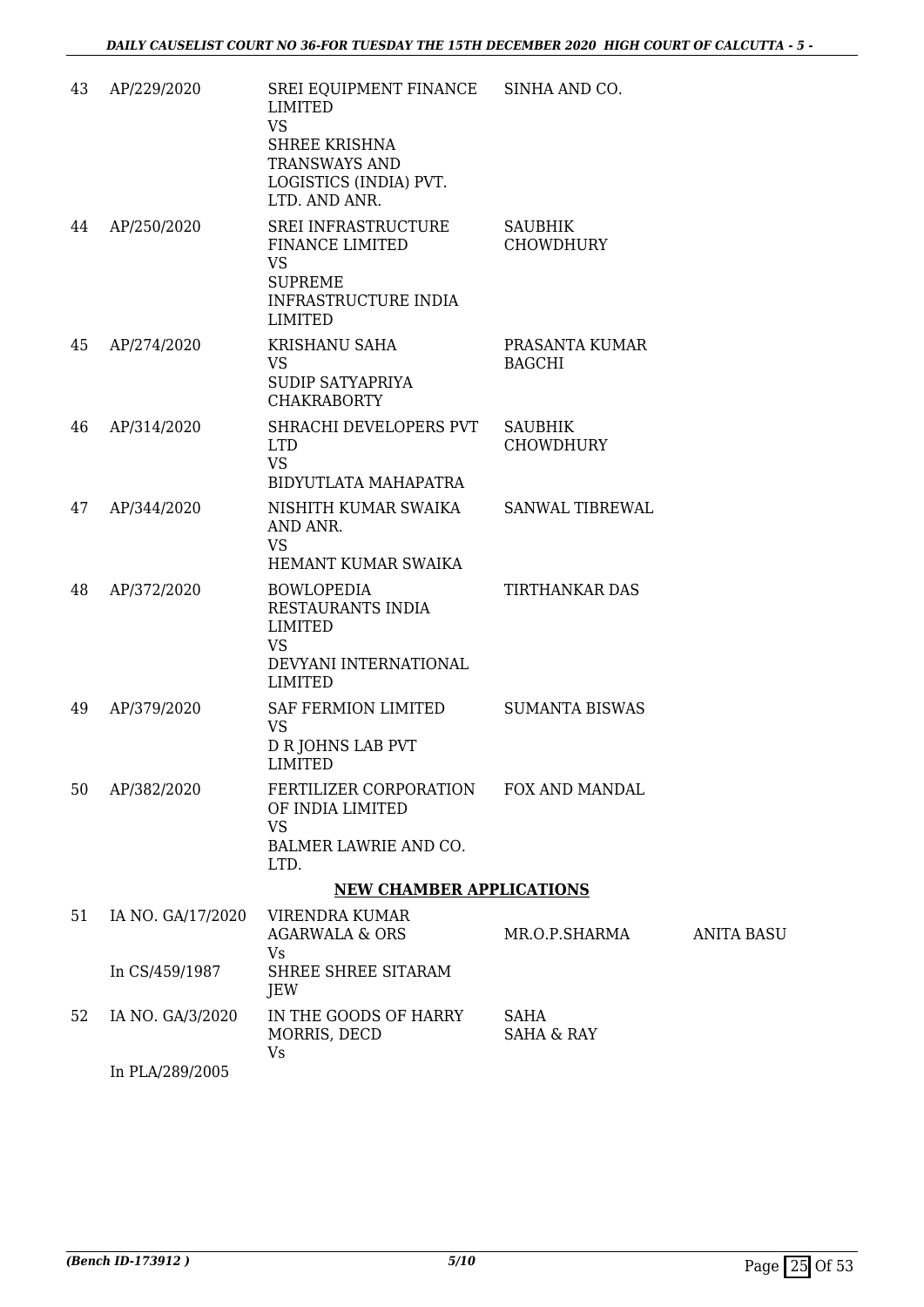| 53 | IA NO. GA/7/2020                                                | IN THE GOODS OF<br>INDUMATI GIRJASHANKAR<br>OJHA @ INDUMATI G. OJH                   | T. C. RAY & CO.                                                                      |                                      |
|----|-----------------------------------------------------------------|--------------------------------------------------------------------------------------|--------------------------------------------------------------------------------------|--------------------------------------|
|    | In TS/5/2017                                                    | <b>Vs</b><br>-AND- PURUSHOTTAM<br>JAGANNATH BHIDE -VS-<br><b>BHAVIT BOLE</b>         |                                                                                      |                                      |
| 54 | IA NO. GA/2/2018<br>(Old No:<br>GA/1833/2018)                   | <b>FAIR DEAL SUPPLIES</b><br><b>LIMITED</b><br>Vs<br><b>ALLAHABAD BANK &amp; ANR</b> | V. RAJA RAO<br>KAUSHIK BANERJEE                                                      |                                      |
|    | In CS/195/2017                                                  |                                                                                      |                                                                                      |                                      |
| 55 | IA NO. GA/2/2020                                                | TALAT AHMED & ORS.<br>Vs                                                             | <b>SINHA</b><br>SINHA & CO                                                           | SANDIP KR.<br>DATTA(RES.4,5)         |
|    | In EC/243/2017                                                  | PRABHADEEP<br>CONSTRUCTION PV T LTD &<br>ORS.                                        |                                                                                      | SANDIP KR.<br>DATTA(RES.4,5)         |
| 56 | IA NO. GA/1/2020                                                | IN THE GOODS OF<br>RAGHUNATH DASS SOMANI<br>(DEC)                                    | CHOUDHURY AND CO                                                                     |                                      |
|    | In PLA/370/2019                                                 | <b>Vs</b><br>NA                                                                      |                                                                                      |                                      |
| 57 | IA NO. GA/1/2020<br>(Old No:<br>GA/723/2020)                    | KOTAK MAHINDRA BANK<br>LTD.<br>Vs<br>M/S. SAI BABA TRADERS<br>AND ANR.               | SINHA NAD CO.<br>SINHA NAD CO.                                                       |                                      |
|    | In EC/370/2019                                                  |                                                                                      |                                                                                      |                                      |
| 58 | EC/116/2020                                                     | RAMESH CO.<br><b>VS</b><br><b>IMPERIAL TUBES PRIVATE</b><br><b>LIMITED</b>           | SOUMALYA GANGULI                                                                     |                                      |
|    | IA NO: GA/2/2020(Old No:GA/877/2020)                            |                                                                                      |                                                                                      |                                      |
|    |                                                                 | 59 EC/269/2020 M/S. DILIP KUMAR SAHA<br><b>VS</b><br>STATE OF WEST BENGAL            | <b>SARAJIT MITRA</b>                                                                 |                                      |
|    |                                                                 | <b>CHAMBER APPLICATIONS FOR FINAL DISPOSAL</b>                                       |                                                                                      |                                      |
|    |                                                                 | (AT 2:00 P.M.)                                                                       |                                                                                      |                                      |
| 60 | IA NO. GA/4/2019<br>(Old No:<br>GA/1709/2019)<br>In CS/265/2016 | <b>MAHESH PROPERTIES</b><br>PRIVATE LIMITED<br>Vs<br>PARTHA PRATIM MAZRA &<br>ANR.   | <b>SHAILENDRA KUMAR</b><br><b>MISHRA</b><br><b>SHAILENDRA KUMAR</b><br><b>MISHRA</b> |                                      |
| 61 | IA NO. GA/2/2019<br>(Old No:<br>GA/1763/2019)                   | AXIS BANK LTD<br><b>Vs</b><br>MANOHAR LAL AND CO. &<br>ANR.                          | <b>SINHA</b><br>SINHA & CO.                                                          | KAUSHIK BANERJEE<br>KAUSHIK BANERJEE |

In EC/127/2017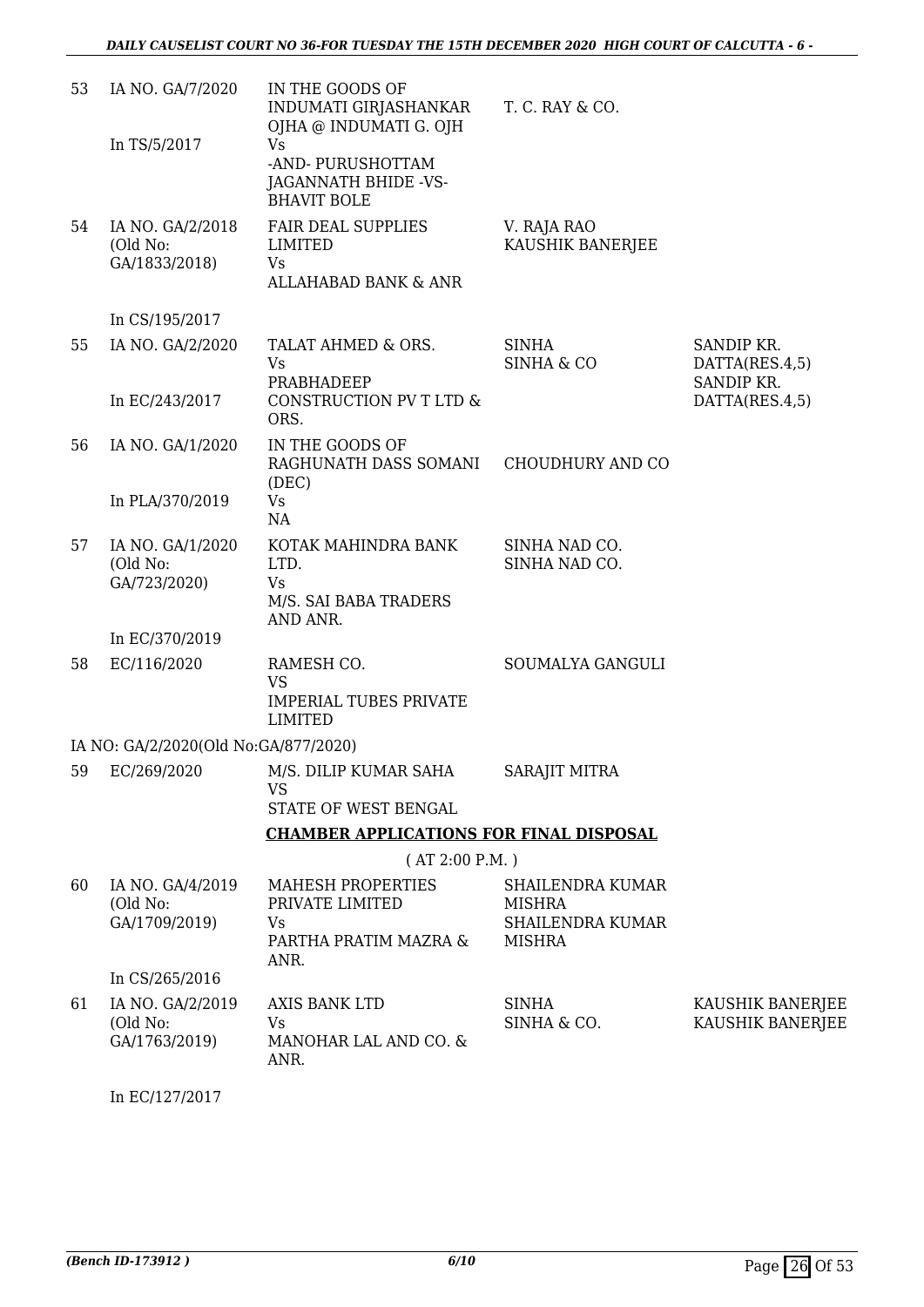| 62 | IA NO. GA/2/2018<br>(Old No:<br>GA/1878/2018) | M/S. NEUTRAL PUBLISHING<br>HOUSE LIMITED<br>Vs<br>M/S. J. M. INDUSTRIES                                  | NILADRI KHANRA<br>NILADRI KHANRA                                    | <b>ANIRBAN GHOSH</b>                                         |
|----|-----------------------------------------------|----------------------------------------------------------------------------------------------------------|---------------------------------------------------------------------|--------------------------------------------------------------|
|    | In CS/260/2017                                |                                                                                                          |                                                                     |                                                              |
| 63 | IA NO. GA/1/2018<br>(Old No:<br>GA/2282/2018) | RELIABLE ROADWINGS PVT<br><b>LTD</b><br><b>Vs</b><br>BEVCON WAYORS PVT LTD<br>& ORS                      | <b>SUNITA AGARWAL</b><br><b>SUNITA AGARWAL</b>                      |                                                              |
|    | In CS/40/2018                                 |                                                                                                          |                                                                     |                                                              |
| 64 | IA NO. GA/2/2018<br>(Old No:<br>GA/3106/2018) | RELIABLE ROADWINGS PVT<br><b>LTD</b><br><b>Vs</b><br>BEVCON WAYORS PVT LTD<br>& ORS                      | <b>AVIJIT DEY</b><br><b>SUNITA AGARWAL</b>                          |                                                              |
|    | In CS/40/2018                                 |                                                                                                          |                                                                     |                                                              |
| 65 | IA NO. GA/3/2019<br>(Old No:<br>GA/1876/2019) | VIJAYWARGI PULSES &<br><b>GRAINS PRIVATE LIMITED</b><br>Vs<br>CARE UTILITY PRODUCTS<br>(PRIVATE) LIMITED | <b>ADITYA GARODIA</b><br><b>ADITYA GARODIA</b>                      | ARUNABHA DEB(IN<br>GA 1876/2019)                             |
|    | In CS/137/2018                                |                                                                                                          |                                                                     |                                                              |
| 66 | IA NO. GA/1/2019<br>(Old No:<br>GA/287/2019)  | P C CHANDRA & COMPANY<br>PRIVATE LIMITED<br>Vs<br><b>BHARAT CHEMICALS &amp;</b><br><b>PAINTS</b>         | S. KAKRANIA<br>S. KAKRANIA & CO.                                    |                                                              |
|    | In CS/158/2018                                |                                                                                                          |                                                                     |                                                              |
| 67 | IA NO. GA/2/2019<br>(Old No:<br>GA/409/2019)  | P C CHANDRA & COMPANY<br>PRIVATE LIMITED<br>Vs<br><b>BHARAT CHEMICALS &amp;</b><br><b>PAINTS</b>         | S. KAKRANIA<br>S. KAKRANIA & CO.                                    |                                                              |
|    | In CS/158/2018                                |                                                                                                          |                                                                     |                                                              |
| 68 | IA NO. GA/2/2019<br>(Old No:<br>GA/1921/2019) | JYOTSNA KUMARI MOGHA<br><b>Vs</b><br>MUKESH MOGHA                                                        | <b>JOYDEEP GUHA</b><br><b>JOYDEEP GUHA</b>                          |                                                              |
|    | In EC/85/2019                                 |                                                                                                          |                                                                     |                                                              |
| 69 | IA NO. GA/1/2020<br>(Old No:<br>GA/488/2020)  | RAJENDRA KUMAR PODDAR<br><b>Vs</b><br>SHIRLEY BENNO<br><b>SEBASTIAN</b>                                  | ANIKET CHAUDHURY<br><b>ANIKET CHAUDHURY</b>                         | SANDIP KR.<br>DATTA(FOR J/D)<br>SANDIP KR.<br>DATTA(FOR J/D) |
|    | In EC/155/2019                                |                                                                                                          |                                                                     |                                                              |
| 70 | IA NO. GA/1/2019<br>(Old No:<br>GA/2548/2019) | SPX FLOW TECHNOLOGY<br>SINGAPORE PTE LTD<br>Vs<br><b>SANJAY JAIN</b>                                     | RAJASHREE<br><b>KUNDALIA</b><br><b>RAJASHREE</b><br><b>KUNDALIA</b> |                                                              |
|    | In EC/324/2019                                |                                                                                                          |                                                                     |                                                              |

### **SPECIALLY ASSIGNED MATTERS**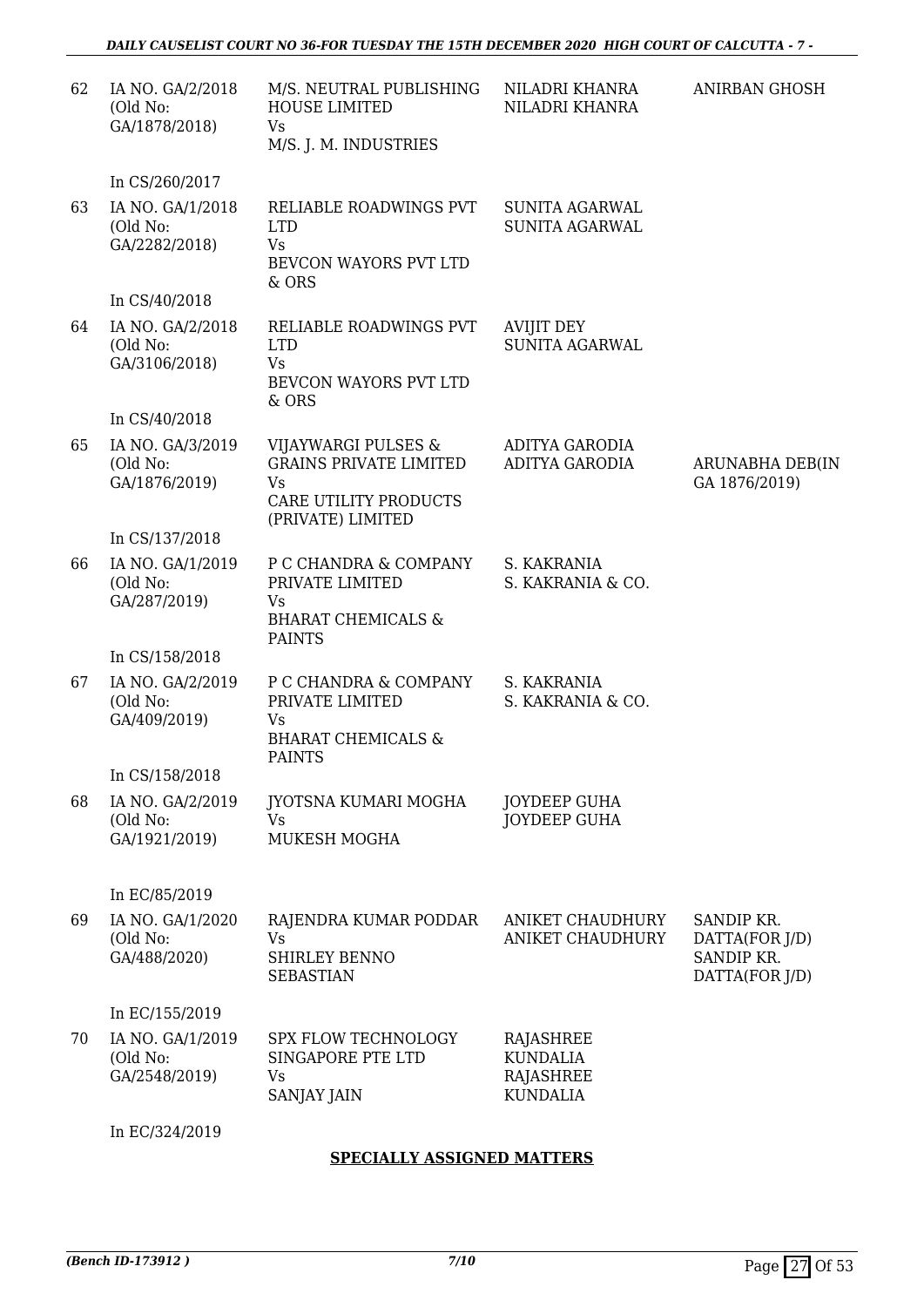| 71 | AP/89/2015<br>[S.A.]                           | THE STATE OF WEST<br>BENGAL & ORS.<br><b>VS</b><br>M/S. DILIP KUMAR SAHA | PARITOSH SINHA                            |                  |
|----|------------------------------------------------|--------------------------------------------------------------------------|-------------------------------------------|------------------|
|    | IA NO: GA/1/2018(Old No:GA/2586/2018)          |                                                                          |                                           |                  |
| 72 | RVWO/6/2020<br>[S.A.]                          | <b>IMPERIAL TUBES PRIVATE</b><br>LIMITED<br><b>VS</b><br>RAMESH CO.      | KHAITAN AND CO.                           |                  |
|    |                                                | IA NO: GA/1/2020(Old No:GA/901/2020), GA/2/2020(Old No:GA/902/2020)      |                                           |                  |
|    |                                                | <b>ADJOURNED MOTION</b>                                                  |                                           |                  |
|    |                                                | (AT 2:00 P.M.)                                                           |                                           |                  |
| 73 | IA NO. GA/11/2019<br>(Old No:<br>GA/860/2019)  | <b>AMRIT LALL SHAW</b><br>Vs<br>SHYAM JAISWAL & ORS.                     | SINHA & CO.                               | A.GHOSH          |
|    | In CS/563/1975                                 |                                                                          |                                           |                  |
| 74 | IA NO. GA/10/2019<br>(Old No:<br>GA/1782/2019) | MONOJ ROY & ORS<br>Vs<br>SMT. CHARUSILA TRUST                            | P.N. MITTER<br>P.N. MITTER & CO.          | A.BASU<br>A.BASU |
|    |                                                | <b>ESTATES</b>                                                           |                                           |                  |
|    | In ACR/2214/1987                               |                                                                          |                                           |                  |
| 75 | IA NO. GA/12/2020<br>(Old No:<br>GA/429/2020)  | MONOJ ROY & ORS<br>Vs<br>SMT. CHARUSILA TRUST<br><b>ESTATES</b>          | P.N. MITTER<br>P.N. MITTER & CO.          | A.BASU<br>A.BASU |
|    | In ACR/2214/1987                               |                                                                          |                                           |                  |
| 76 | IA NO. GA/7/2019<br>(Old No:<br>GA/2651/2019)  | ADAR HOLDINGS LIMITED<br>Vs<br><b>ANIL KUMAR TODI</b>                    | <b>SANDERSONS &amp;</b><br><b>MORGANS</b> |                  |
|    | In CS/287/2000                                 |                                                                          |                                           |                  |
| 77 | IA NO. GA/4/2019<br>(Old No:<br>GA/2953/2019)  | <b>TRACTEL SAS</b><br>Vs<br>TRACTEL TIRFOR INDIA<br>(PVT) LTD.           | <b>KHAITAN</b><br>KHAITAN & CO.           | N.DAS<br>N.DAS   |
|    | In CS/340/2000                                 |                                                                          |                                           |                  |
| 78 | IA NO. GA/7/2020<br>(Old No:<br>GA/532/2020)   | <b>GULMARG ESTATES</b><br>PRIVATE LIMITED<br>Vs<br>SANTANU SARKAR & ORS. | SAMRAT MUKHERJI<br><b>SAMRAT MUKHERJI</b> |                  |
|    | In CS/46/2008                                  |                                                                          |                                           |                  |
| 79 | IA NO. GA/10/2020<br>(Old No:<br>GA/468/2020)  | M/S. SPOXY<br>CONSTRUCTIONS PVT LTD<br>Vs<br>ARUNA ASOPA AND ORS         | NILAY SENGUPTA<br>NILAY SENGUPTA          |                  |

In CS/197/2014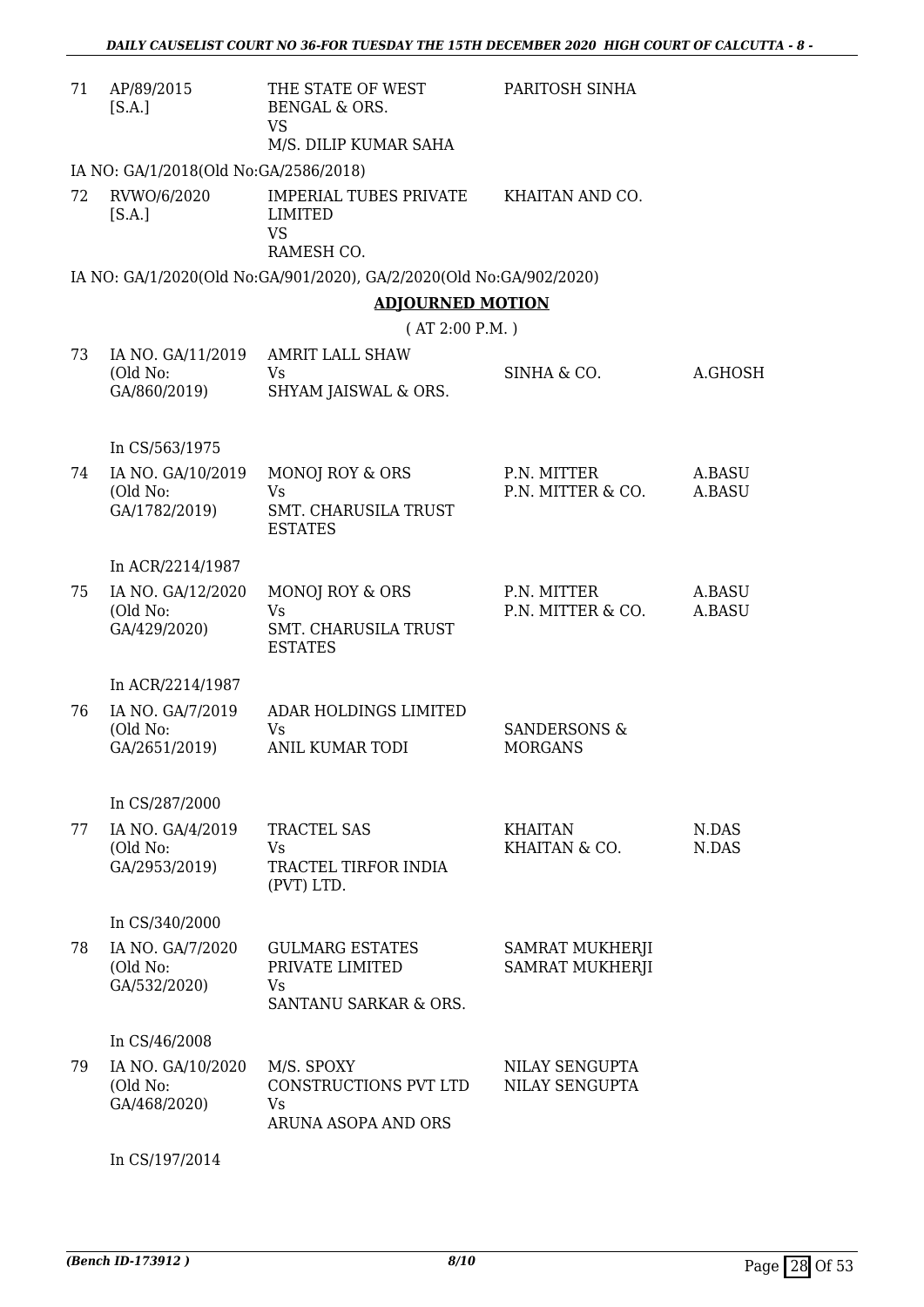| 80 | IA NO. GA/2/2019<br>(Old No:<br>GA/1843/2019)                   | <b>INDUSIND BANK LIMITED</b><br>Vs<br>DILIP CHOUDHURY & ANR.                           | <b>GANGULY</b><br><b>GANGULY &amp;</b><br><b>COMPANY</b>                           |                                    |
|----|-----------------------------------------------------------------|----------------------------------------------------------------------------------------|------------------------------------------------------------------------------------|------------------------------------|
| 81 | In EC/1095/2015<br>IA NO. GA/2/2018<br>(Old No:<br>GA/580/2018) | REENA ORGANICS PVT.<br>LTD.<br>Vs<br>PRABHU POLY COLOR LTD.                            | SANDIP AGARWAL &<br>CO.<br>ARUNABHA DEB                                            |                                    |
|    | In CS/173/2017                                                  |                                                                                        |                                                                                    |                                    |
| 82 | IA NO. GA/1/2018<br>(Old No:<br>GA/3286/2018)                   | <b>ABHISHEK BANERJEE</b><br>Vs<br>KAILASH VIJAYVARGIYA                                 | <b>SANJAY BASU</b><br><b>SANJAY BASU</b>                                           | NIKUNJ BERLIA                      |
|    | In CS/243/2018                                                  |                                                                                        |                                                                                    |                                    |
| 83 | AID/1/2019                                                      | CROCS INC.<br><b>VS</b><br>THE CONTROLLER OF<br>PATENTS AND DESIGNS<br><b>AND ORS</b>  | <b>TANMOY ROY</b>                                                                  | <b>HARSH SHUKLA</b><br>(FOR RES.3) |
| 84 | IA NO. GA/2/2019<br>(Old No:<br>GA/1347/2019)                   | SRI MANOJ KUAMR<br>JAYASWAL AND ORS.<br><b>Vs</b><br>SMT. ASALATA JAYASWAL<br>AND ORS. | DAS AND COMPANY<br>DAS AND COMPANY                                                 |                                    |
|    | In CS/40/2019                                                   |                                                                                        |                                                                                    |                                    |
| 85 | IA NO. GA/3/2020<br>(Old No:<br>GA/156/2020)                    | MERAJ RASHID<br><b>Vs</b><br>MD. NASIM                                                 | SWARVANU SAHA<br><b>SWARVANU SAHA</b>                                              | PANKAJ LADIA                       |
|    | In CS/53/2019                                                   |                                                                                        |                                                                                    |                                    |
| 86 | IA NO. GA/3/2020<br>(Old No:<br>GA/228/2020)                    | M/S. S. L. POLYPACK PVT.<br>LTD.<br><b>Vs</b><br>M/S. NEXTRA DEVELOPERS<br><b>LLP</b>  | <b>SANDERSONS AND</b><br><b>MORGANS</b><br><b>SANDERSONS AND</b><br><b>MORGANS</b> |                                    |
|    | In CS/114/2019                                                  |                                                                                        |                                                                                    |                                    |
| 87 | IA NO. GA/1/2019<br>(Old No:<br>GA/2533/2019)                   | MR. SHRENIK SURANA<br>Vs<br>SMT. SUDHA KANKARIA                                        | <b>SURANA AND</b><br><b>CHOUDHURY</b><br><b>SURANA AND</b><br><b>CHOUDHURY</b>     |                                    |
|    | In CS/138/2019                                                  |                                                                                        |                                                                                    |                                    |
| 88 | IA NO. GA/1/2019<br>(Old No:<br>GA/2534/2019)                   | <b>SMT. MADHU SURANA</b><br><b>Vs</b><br>SMT. SUDHA KANKARIA                           | <b>SURANA AND</b><br><b>CHOUDHURY</b><br><b>SURANA AND</b><br><b>CHOUDHURY</b>     |                                    |

In CS/139/2019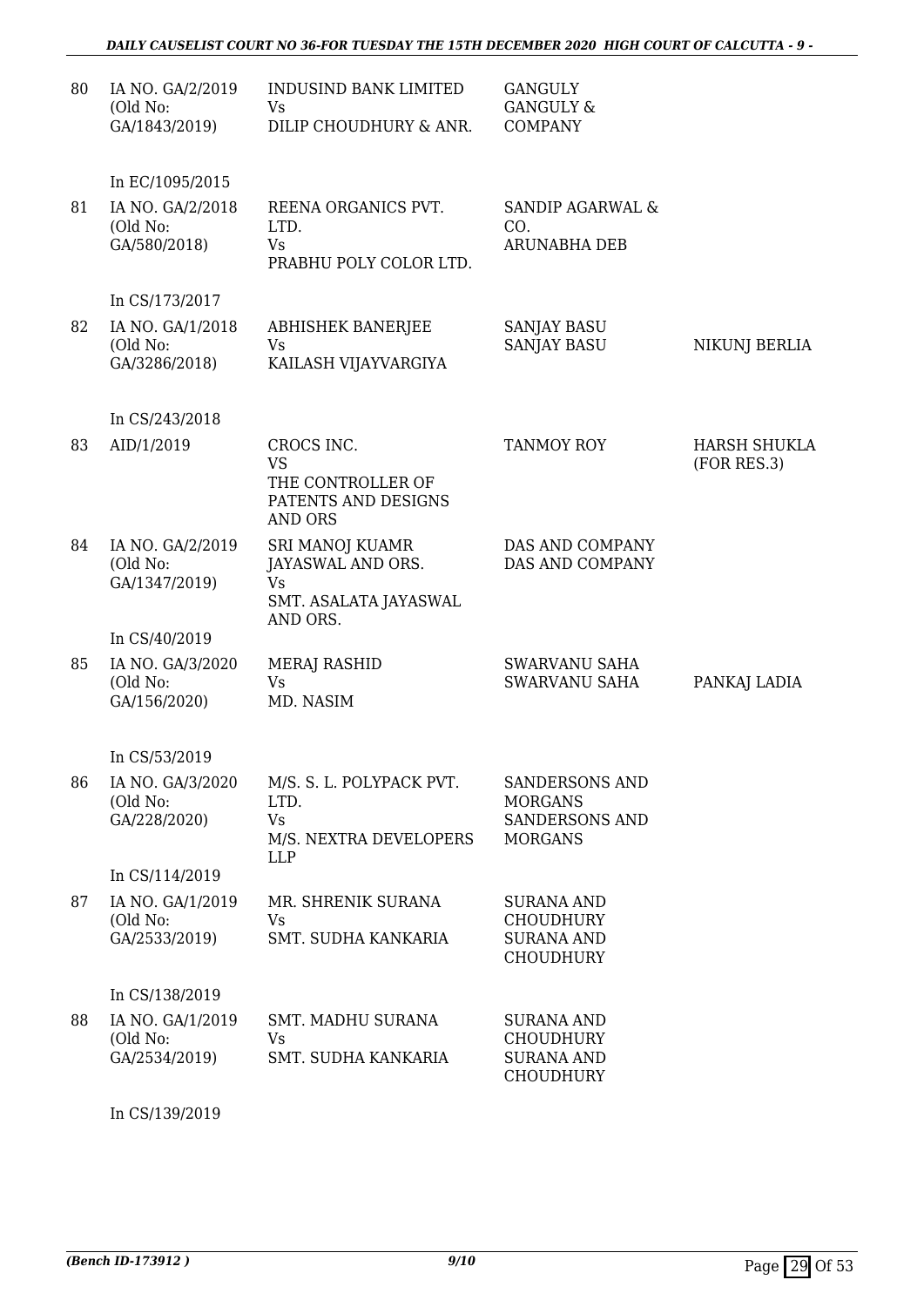| 89 | IA NO. GA/1/2019<br>(Old No:<br>GA/2535/2019)                   | MR. SAROJ KUMAR SURANA<br>Vs<br>SMT. SUDHA KANKARIA                                                                                             | <b>SURANA AND</b><br><b>CHOUDHURY</b><br><b>SURANA AND</b><br><b>CHOUDHURY</b>     |                                                       |
|----|-----------------------------------------------------------------|-------------------------------------------------------------------------------------------------------------------------------------------------|------------------------------------------------------------------------------------|-------------------------------------------------------|
|    | In CS/140/2019                                                  |                                                                                                                                                 |                                                                                    |                                                       |
| 90 | IA NO. GA/1/2019<br>(Old No:<br>GA/2583/2019)                   | <b>GYAN TRADERS LIMITED</b><br><b>Vs</b><br>MAHENDRA KUMAR<br><b>AGARWAL</b>                                                                    | <b>CHOUDHURYS LAW</b><br><b>OFFICES</b><br><b>CHOUDHURYS LAW</b><br><b>OFFICES</b> | ABHIJIT SARKAR (IN<br>GA 2583/19)                     |
|    | In CS/233/2019                                                  |                                                                                                                                                 |                                                                                    |                                                       |
| 91 | IA NO. GA/1/2019<br>(Old No:<br>GA/2536/2019)<br>In CS/250/2019 | FIS PAYMENT SOLUTIONS<br>AND SERVICES INDIA PVT<br><b>LTD</b><br><b>Vs</b><br>ALL BENGAL CONTRACT<br><b>SECURITY WORKMEN S</b><br>UNION AND ORS | KHAITAN AND CO.<br>KHAITAN AND CO.                                                 | <b>SUPREEM NASKAR</b><br>(FOR RES.5 IN GA<br>2536/19) |
| 92 | ALP/1/2020                                                      | <b>ALAMBEE CO-OPERATIVE</b><br>HOUSING SOCIETY LIMITED<br><b>VS</b><br><b>RAJIV GARG AND ORS</b>                                                | I.C. SANCHETI AND<br>CO.                                                           |                                                       |
| 93 | IA NO. GA/1/2020<br>(Old No:<br>GA/512/2020)                    | RAM NATH SINGH AND ORS<br><b>Vs</b><br>JASPAL SINGH CHANDHOK<br><b>AND ORS</b>                                                                  | <b>DALIA</b><br><b>BHATTACHERJEE</b><br><b>DALIA</b><br><b>BHATTACHERJEE</b>       |                                                       |
|    | In CS/12/2020                                                   |                                                                                                                                                 |                                                                                    |                                                       |
| 94 | AP/16/2020                                                      | CRESCENT CONSTRUCTION<br><b>VS</b><br>MOSAMMAT NUR AUNGREJ<br><b>BIBI AND ORS.</b>                                                              | <b>SUMAN BANERJEE</b>                                                              | <b>VICTOR MOSES &amp;</b><br>CO.                      |
| 95 | AP/215/2020                                                     | PAPILLON DEVELOPERS<br><b>LLP</b><br><b>VS</b><br>DEBJYOTI PAUL AND ANR                                                                         | DSP LAW<br><b>ASSOCIATES</b>                                                       |                                                       |

IA NO: GA/1/2020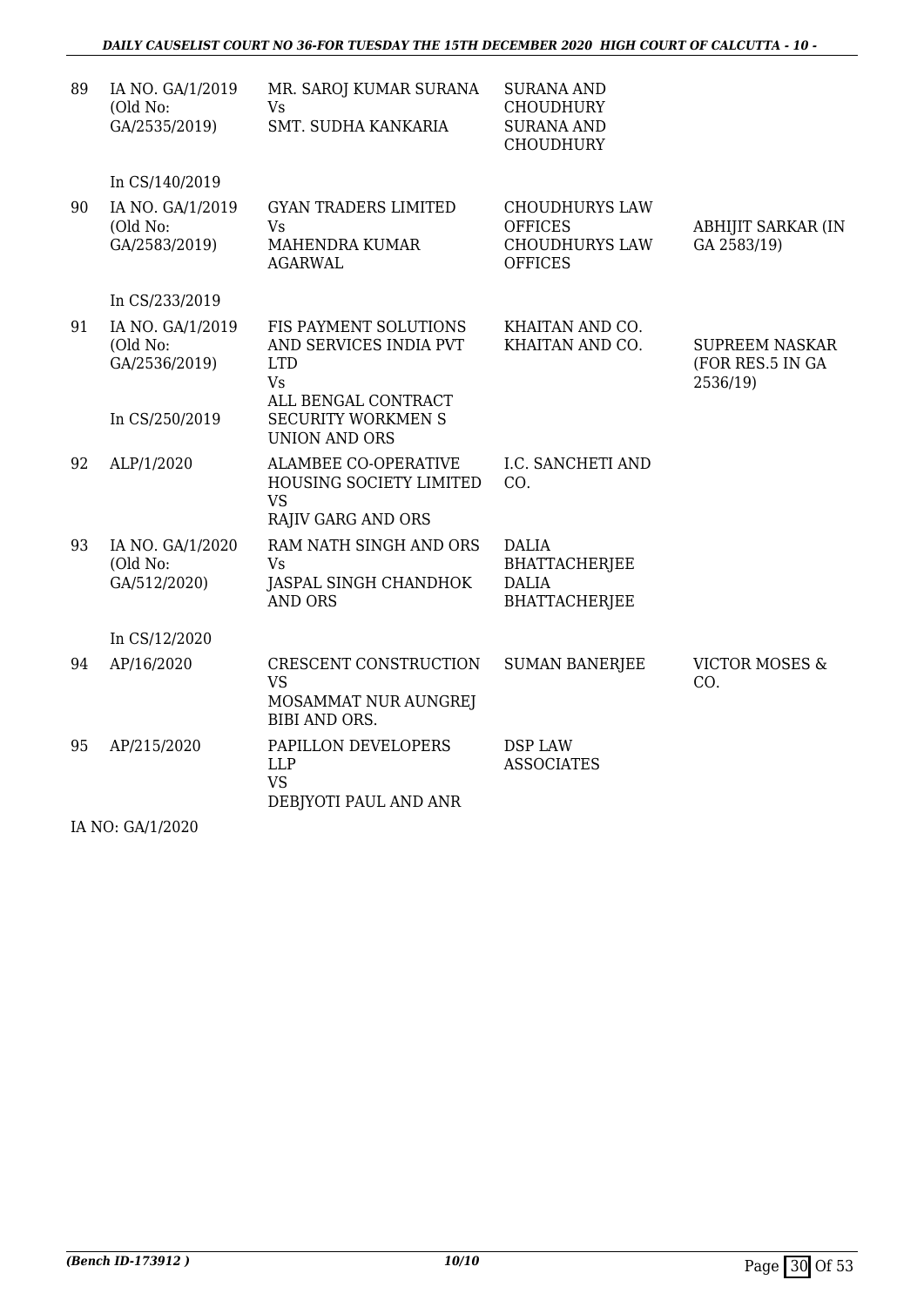

## **Original Side**

**DAILY CAUSELIST For Tuesday The 15th December 2020**

**COURT NO. 38 SINGLE BENCH (SB-IV, COMMERCIAL BENCH) AT 2:00 PM HON'BLE JUSTICE ASHIS KUMAR CHAKRABORTY (VIA VIDEO CONFERENCE)**

**NOTE:MATTERS WILL BE TAKEN UP THROUGH PHYSICAL HEARING ONLY WHEN BOTH THE PARTIES ARE AGREED.**

**NOTE: ORIGINAL SIDE MATTERS WILL BE TAKEN UP FROM 2:00 P.M**

**NOTE: ROSTER FOR COMMERCIAL APPELLATE DIVISION AND COMMERCIAL DIVISION, CALCUTTA HIGH COURT ON AND FROM MONDAY, THE 7TH DECEMBER, 2020 ISSUED ON 1ST DECEMBER, 2020 IS MODIFIED TO THE FOLLOWING EXTENT - MATTERS UNDER SECTION 11 OF THE ARBITRATION AND CONCILIATION ACT, 1996 INCLUDING APPLICATION CONNECTED THERETO.**

**NOTE: MENTIONING WILL BE PERMITTED ONLY ON THE VIRTUAL MODE INDICATING GROUP(S) OR SECTION(S) ALONG WITH GROUND OF URGENCY.**

**NOTE: COMMERCIAL BENCH WILL BE TAKEN UP FIRST.**

### **NEW MOTIONS (SECTION 11)**

1 AP/73/2020 DHARAMSINH RAJPUT VS QUIPPO OIL AND GAS INFRASTRUCTURE LIMITED RITESH KUMAR GANGULY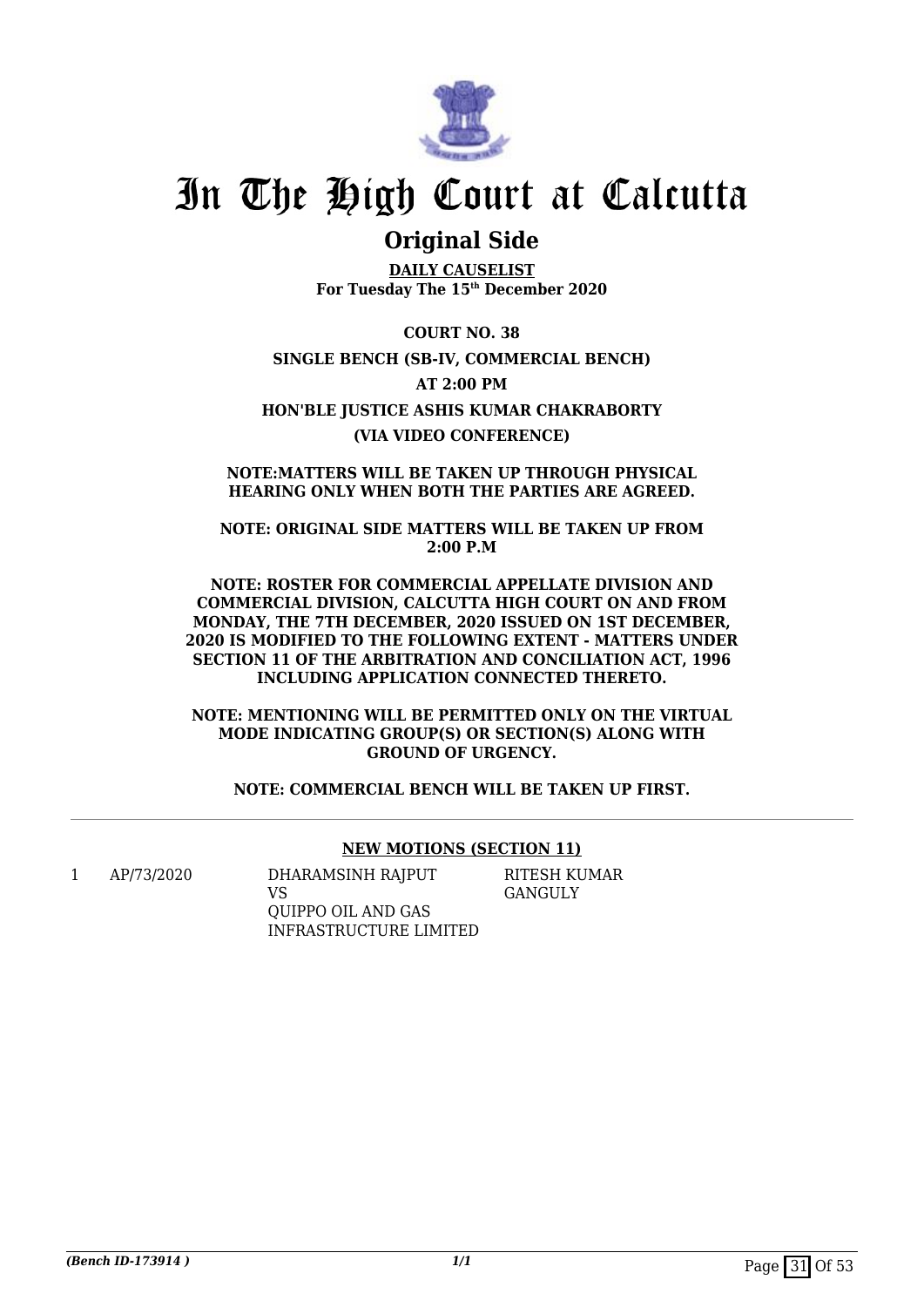

## **Original Side**

**DAILY CAUSELIST For Tuesday The 15th December 2020**

**COURT NO. 38**

**SINGLE BENCH (SB-IV)**

#### **AT 2:00 PM**

#### **HON'BLE JUSTICE ASHIS KUMAR CHAKRABORTY**

**(VIA VIDEO CONFERENCE)**

#### **NOTE:MATTERS WILL BE TAKEN UP THROUGH PHYSICAL HEARING ONLY WHEN BOTH THE PARTIES ARE AGREED.**

**NOTE: ORIGINAL SIDE MATTERS WILL BE TAKEN UP FROM 2:00 P.M**

**NOTE: ROSTER FOR COMMERCIAL APPELLATE DIVISION AND COMMERCIAL DIVISION, CALCUTTA HIGH COURT ON AND FROM MONDAY, THE 7TH DECEMBER, 2020 ISSUED ON 1ST DECEMBER, 2020 IS MODIFIED TO THE FOLLOWING EXTENT - MATTERS UNDER SECTION 11 OF THE ARBITRATION AND CONCILIATION ACT, 1996 INCLUDING APPLICATION CONNECTED THERETO.**

#### **NOTE: MENTIONING WILL BE PERMITTED ONLY ON THE VIRTUAL MODE INDICATING GROUP(S) OR SECTION(S) ALONG WITH GROUND OF URGENCY.**

**NOTE: COMMERCIAL BENCH WILL BE TAKEN UP FIRST.**

### **COMPANY MATTER (NEW)**

| 1 | IA NO. CA/57/2020                                              | IN THE MATTER OF<br>GOURIPORE CO. LTD. (IN<br>$LIQN.$ )                                      | A.K.GHOSH, K.N.JADAV | K.CHOWDHURY.N.DAWN  |
|---|----------------------------------------------------------------|----------------------------------------------------------------------------------------------|----------------------|---------------------|
|   | In CP/355/1997                                                 | Vs.                                                                                          |                      |                     |
| 2 | IA NO. CA/58/2020<br>(Old No:<br>CA/44/2020)<br>In CP/355/1997 | IN THE MATTER OF<br>GOURIPORE CO. LTD. (IN<br>LIQN.)<br>Vs<br>ASHRAY VYAPAAR PVT LTD         | A.K.GHOSH, K.N.JADAV | K.CHOWDHURY, N.DAWN |
| 3 | IA NO. CA/59/2020<br>(Old No:<br>CA/53/2020)                   | <b>JUGAL KISHORE YADAV</b><br>Vs.<br>IN THE MATTER OF<br>GOURIPORE CO. LTD. (IN<br>$LIQN.$ ) | A.K.GHOSH, K.N.JADAV | K.CHOWDHURY.N.DAWN  |
|   | In CP/355/1997                                                 |                                                                                              |                      |                     |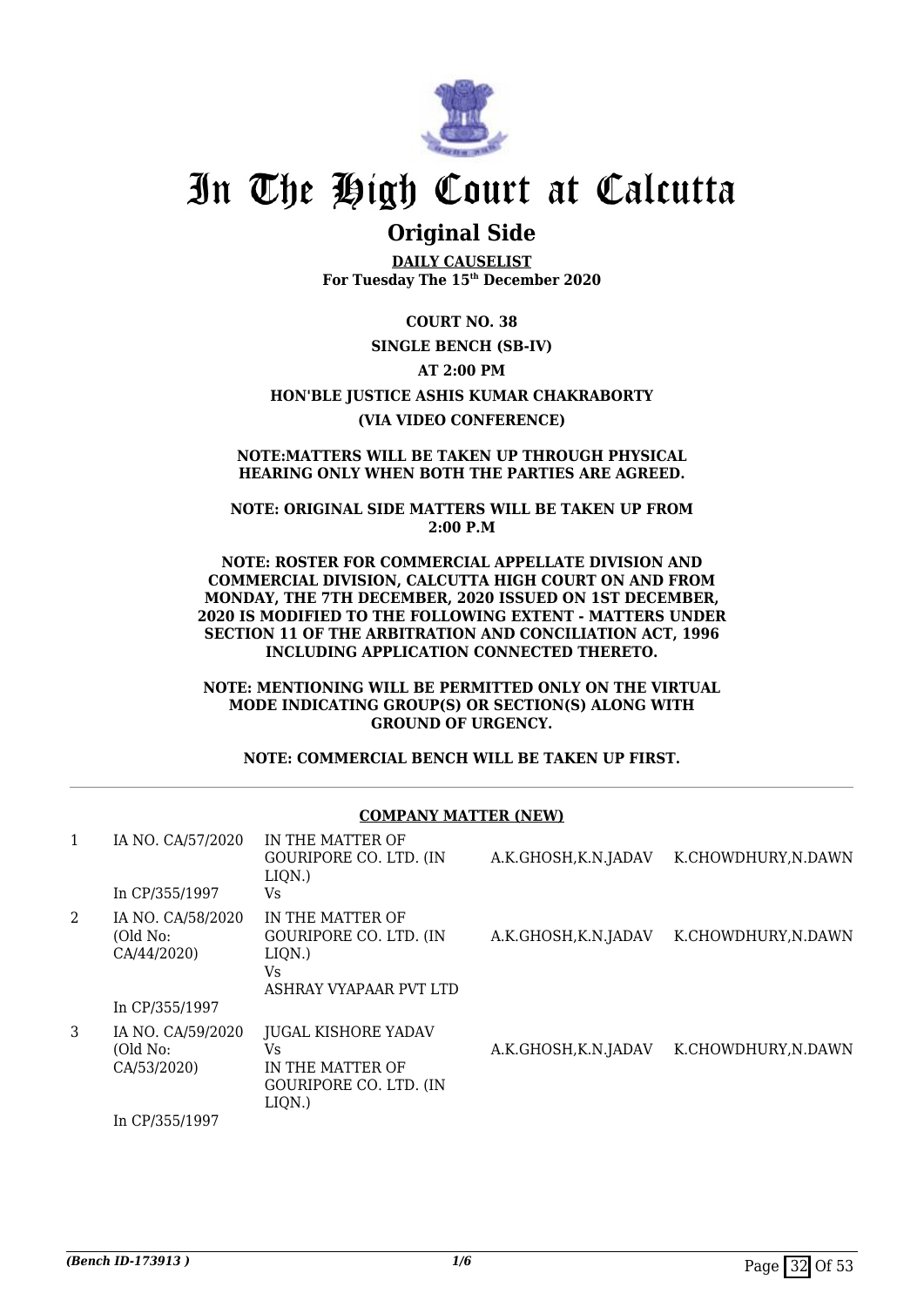| 4  | IA NO. CA/60/2020<br>(Old No:<br>CA/54/2020) | <b>JUGAL KISHORE YADAV</b><br>Vs<br>IN THE MATTER OF<br>GOURIPORE CO. LTD. (IN<br>LIQN.)   | A.K.GHOSH,K.N.JADAV                        | K.CHOWDHURY, N.DAWN |
|----|----------------------------------------------|--------------------------------------------------------------------------------------------|--------------------------------------------|---------------------|
|    | In CP/355/1997                               |                                                                                            |                                            |                     |
| 5  | IA NO. CA/8/2020                             | IN THE MATTER OF :<br>DIELES FORGE LTD (IN<br>LIQN)                                        | A.P.AGARWALLA                              |                     |
|    | In BIFR/299/1998                             | <b>Vs</b><br>RAJ KASERA -VS-O/L                                                            |                                            |                     |
| 6  | IA NO. CA/3/2020                             | IN THE MATTER OF : JAIN<br>INFRAPROJECTS LTD -AND-<br>Vs                                   | PRADEEP KUMAR<br>JEWRAJKA<br>PRADEEP KUMAR |                     |
|    | In CP/334/2013                               | LAFARGE AGGREGATES &<br>CONCRETE INDIA PVT.LTD                                             | <b>JEWRAJKA</b>                            |                     |
| 7  | IA NO. CA/13/2020                            | IN THE MATTER OF:<br>VRAJRAJ ISPAT LTD. - AND-                                             | <b>SANJIB DAWN</b>                         |                     |
|    | In CP/420/2016                               | Vs<br>KOHINOOR STEEL PVT.<br>LTD.                                                          |                                            |                     |
|    |                                              | <b>NEW MOTIONS (SECTION 11)</b>                                                            |                                            |                     |
| 8  | AP/101/2020                                  | SAHA BUILDING CENTRE<br>PVT LTD<br><b>VS</b>                                               | <b>SANTANU</b><br><b>CHATTERJEE</b>        |                     |
| 9  | AP/14/2019                                   | THE UNION OF INDIA<br>TANTIA CONSTUCTIONS<br><b>LIMITED</b><br><b>VS</b><br>UNION OF INDIA | SANJAY KUMAR BAID                          |                     |
| 10 | AP/388/2019                                  | KIRAN PATRA AND ANR<br>VS<br>RATNA DEY AND ORS                                             | <b>SOUMO CHAUDHURY</b>                     |                     |
|    | IA NO: GA/1/2019(Old No:GA/2968/2019)        |                                                                                            |                                            |                     |
| 11 | AP/102/2020                                  | SRI DURGA CONSTRUCTION<br><b>VS</b><br>UNION OF INDIA AND ORS                              | <b>BIJON MAJUMDAR</b>                      |                     |
| 12 | AP/103/2020                                  | M/S MEGOTIA<br>CONSTRUCTION PVT LTD<br>VS<br>HINDALCO INDUSTRIES<br><b>LTD</b>             | <b>BIJON MAJUMDAR</b>                      |                     |
| 13 | AP/112/2020                                  | SRI DURGA CONSTRUCTION<br><b>VS</b><br>UNION OF INDIA AND ORS                              | <b>BIJON MAJUMDAR</b>                      |                     |
| 14 | AP/115/2020                                  | MRT SIGNALS LTD<br>VS<br>KERNEX MICROSYSTEMS<br>(INDIA) LTD AND ANR                        | SHARMA KAJARIA<br>AND CO                   |                     |
| 15 | AP/138/2020                                  | ASRAFUL SK.<br><b>VS</b><br><b>HINDUSTHAN</b><br>CONSTRUCTION CO. LTD.<br>AND ANR.         | SOURAV CHATTERJEE                          |                     |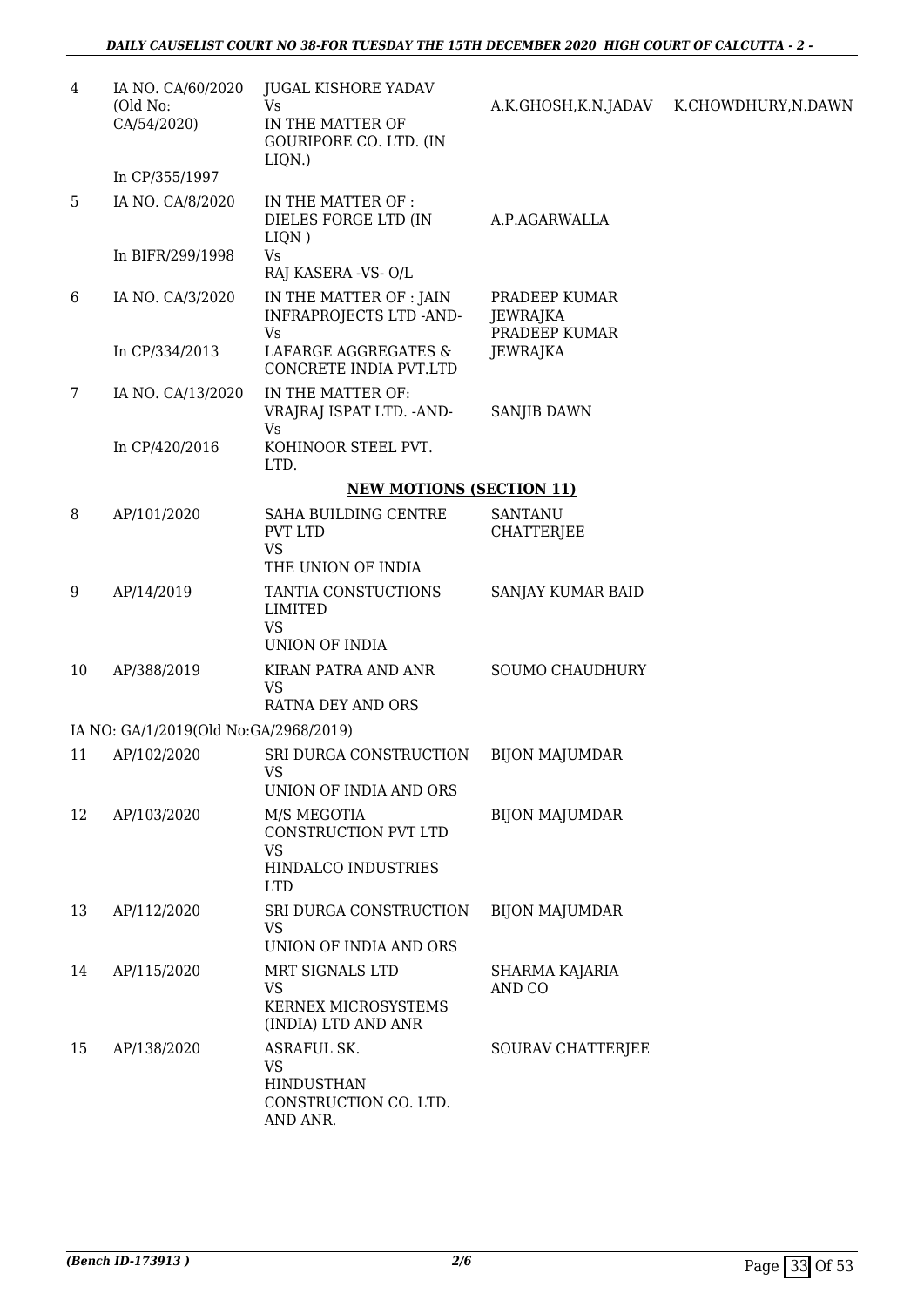| 16 | AP/141/2020                          | <b>TAPATI SAHA</b><br><b>VS</b><br><b>CHOWDHURY PROJECTS</b><br>PRIVATE LIMITED                          | ASHIS KUMAR DUTTA                       |
|----|--------------------------------------|----------------------------------------------------------------------------------------------------------|-----------------------------------------|
| 17 | AP/166/2020                          | ASHOK KUMAR BAJORIA<br>VS<br><b>GAIL (INDIA) LTD</b>                                                     | K N JANA                                |
| 18 | AP/200/2020                          | M/S. REMCO AND CO.<br><b>VS</b><br>UNION OF INDIA AND ORS.                                               | RAHUL SARKAR                            |
|    | IA NO: GA/1/2020(Old No:GA/878/2020) |                                                                                                          |                                         |
| 19 | AP/220/2020                          | SK. ANWAR HAQUE AND<br>ANR.<br><b>VS</b>                                                                 | SHUVANIL<br><b>CHAKRABORTY</b>          |
|    |                                      | AMINA BEGUM AND ORS.                                                                                     |                                         |
| 20 | AP/259/2020                          | STERLING AND WILSON<br>PRIVATE LIMITED<br><b>VS</b>                                                      | PATITA PABAN<br><b>BISHWAL</b>          |
|    |                                      | M/S. BRIDGE AND ROOF CO.<br><b>INDIA LIMITED</b>                                                         |                                         |
| 21 | AP/270/2020                          | P G AND W SAWOO PVT LTD<br><b>VS</b>                                                                     | SHARMISTHA LAHA                         |
|    |                                      | UNION OF INDIA, MINS OF<br>FINANCE DEPT OF<br><b>REVENUE</b>                                             |                                         |
| 22 | AP/271/2020                          | USHA LUBES PRIVATE<br>LIMITED<br><b>VS</b><br><b>LINGARAJ DAS</b>                                        | A P AGARWALA                            |
| 23 | AP/278/2020                          | M/S. MCNALLY BHARAT<br>ENGINEERING CO. LTD.<br>VS<br>STEEL AUTHORITY OF<br><b>INDIA LIMITED</b>          | <b>SOMDUTTA</b><br><b>BHATTACHARYYA</b> |
| 24 | AP/279/2020                          | UNIVERSAL CONSORTIUM<br>OF ENGINEERS PVT LTD<br>VS                                                       | MAHESWARI SHARMA                        |
|    |                                      | SRI KANAK MITRA AND ANR                                                                                  |                                         |
| 25 | AP/290/2020                          | M/S. BHADORA INDUSTRIES<br>PRIVATE LIMITED<br><b>VS</b><br>SPML INFRA LTD.                               | S. DUTT AND CO.                         |
| 26 | AP/293/2020                          | THE HOOGHLY MILLS<br><b>COMPANY LIMITED</b><br>VS<br><b>ACUMEN J MARKETING</b><br>PRIVATE LIMITED        | VICTOR MOSES AND<br>CO                  |
| 27 | AP/294/2020                          | THE HOOGHLY MILLS<br><b>COMPANY LIMITED</b><br><b>VS</b><br><b>ACUMEN J MARKETING</b><br>PRIVATE LIMITED | <b>VICTOR MOSES AND</b><br>CO           |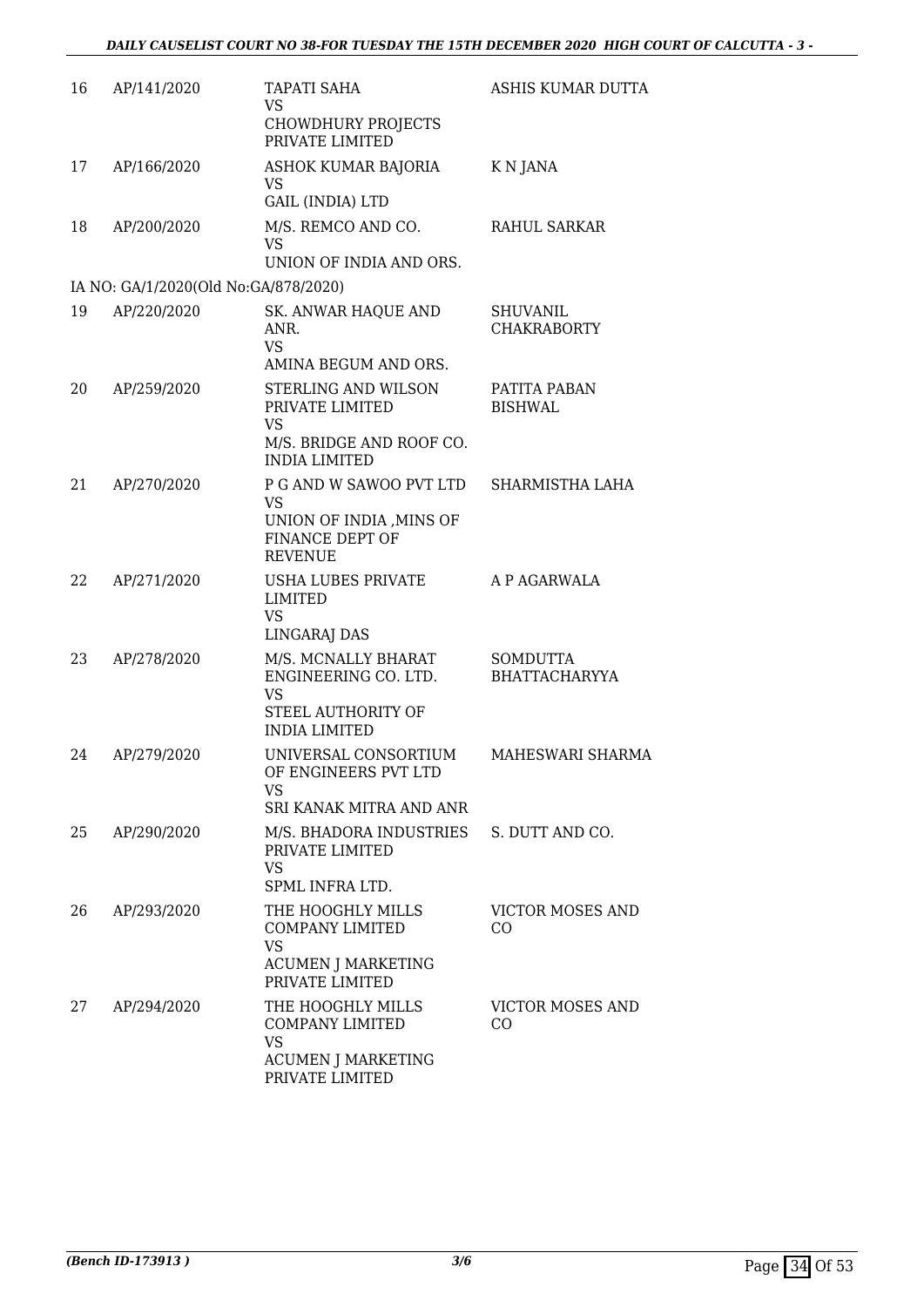| 28 | AP/295/2020 | HOOGHLY MILLS PROJECTS<br>LIMITED<br><b>VS</b><br><b>ACUMEN J MARKETING</b><br>PRIVATE LIMITED                                                  | <b>VICTOR MOSES AND</b><br>CO      |
|----|-------------|-------------------------------------------------------------------------------------------------------------------------------------------------|------------------------------------|
| 29 | AP/296/2020 | HOOGHLY MILLS PROJECTS<br>LIMITED<br><b>VS</b><br><b>ACUMEN J MARKETING</b><br>PRIVATE LIMITED                                                  | <b>VICTOR MOSES AND</b><br>CO.     |
| 30 | AP/303/2020 | KAASHVI ESTATE<br>VS<br>RAMA NARAYANA<br><b>EDUCATION TRUST</b>                                                                                 | <b>SANDIP AGARWAL</b><br>AND CO    |
| 31 | AP/304/2020 | KAUSHIK MUKHERJEE<br><b>VS</b><br>THE STEEL AUTHORITY OF<br><b>INDIA LIMITED AND ANR</b>                                                        | SATRAJIT SINHA ROY                 |
| 32 | AP/312/2020 | <b>RIPLEY AND CO</b><br><b>STEVEDORING AND</b><br><b>HANDLING PRIVATE</b><br>LIMITED<br><b>VS</b><br>STEEL AUTHORITY OF<br><b>INDIA LIMITED</b> | TIRTHANKAR DAS                     |
| 33 | AP/316/2020 | SHREE LAXMI IRON AND<br><b>STEEL WORKS PRIVATE</b><br>LIMITED<br>VS<br>THE EASTERN RAILWAY<br>AND ORS.                                          | <b>AVIJIT DEY</b>                  |
| 34 | AP/319/2020 | TARUN KANTI DAS<br>VS<br>UNION OF INDIA AND ANR.                                                                                                | SOURAV CHATTERJEE                  |
| 35 | AP/326/2020 | M/S. BALAJEE EDUCATION<br>PRIVATE LIMITED<br><b>VS</b><br><b>BISHWAJIT BARNWAL</b>                                                              | <b>SOUMA SIL</b>                   |
| 36 | AP/329/2020 | GILLANDERS ARBUTHNOT<br>AND CO. LTD.<br>VS<br>STEEL AUTHORITY OF<br><b>INDIA LIMITED</b>                                                        | <b>ABHIJIT RAY</b>                 |
| 37 | AP/335/2020 | AIRCARE ENTERPRISES<br>AND ORS.<br>VS<br>LEVER FOUNDATION, WEST<br>BENGAL AND ANR.                                                              | <b>AVIJIT DEY</b>                  |
| 38 | AP/337/2020 | M/S. EASTMAN CRUSHER<br>CO. (P) LTD.<br><b>VS</b><br>LARSEN AND TOUBRO<br><b>LIMITED</b>                                                        | <b>GOUTAM KUMAR</b><br><b>GOON</b> |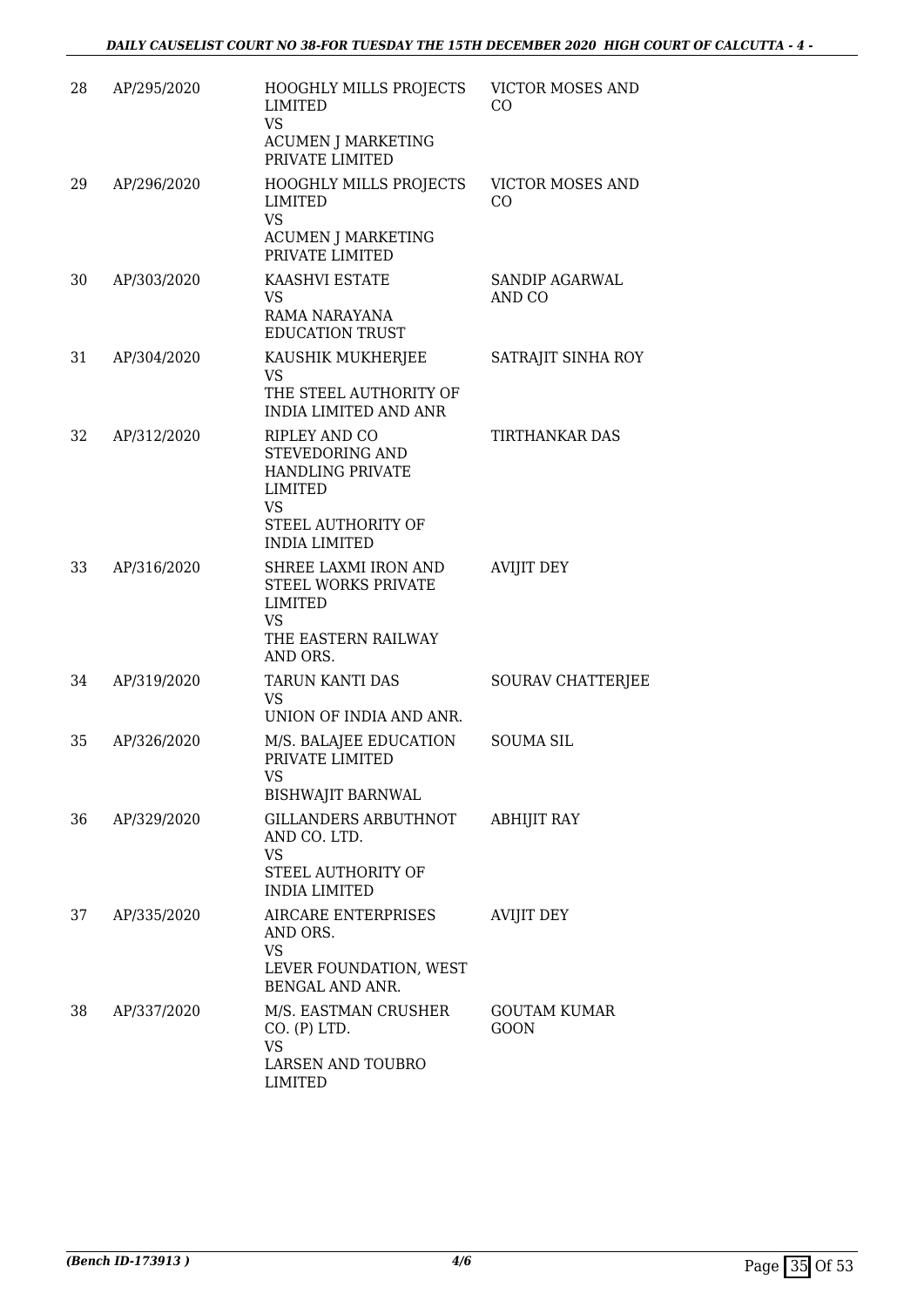| 39 | AP/345/2020 | GYANESHWAR PRASAD<br>AGARWAL<br>VS.                                                                                                | FARHAN GHAFFAR                       |
|----|-------------|------------------------------------------------------------------------------------------------------------------------------------|--------------------------------------|
|    |             | DISHNET WIRELESS<br><b>LIMITED</b>                                                                                                 |                                      |
| 40 | AP/348/2020 | DOLLY CHAKRAVORTY<br><b>VS</b><br><b>SHYAMAL RAY</b>                                                                               | <b>SHABANA HASIN</b>                 |
| 41 | AP/349/2020 | BHARAT PETROLEUM<br><b>CORPORATION LTD</b><br><b>VS</b><br><b>MAHESH SHAH</b>                                                      | <b>SUMAN DEY</b>                     |
| 42 | AP/363/2020 | MCNROE CONSUMER<br>PRODUCTS PRIVATE<br><b>LIMITED</b><br><b>VS</b><br><b>ALLURE CONSUMER</b><br>PRODUCTS PRIVATE<br><b>LIMITED</b> | <b>SOBHAN KUMAR</b><br><b>PATHAK</b> |
| 43 | AP/365/2020 | NAUSHAD ALAM<br><b>VS</b><br>PARTHA CHAKRABORTY                                                                                    | <b>MAINAK SWARNOKAR</b>              |
| 44 | AP/366/2020 | NAUSHAD ALAM<br><b>VS</b><br>PARTHA CHAKRABORTY                                                                                    | <b>MAINAK SWARNOKAR</b>              |
| 45 | AP/371/2020 | RREPL-KIPL (JV)<br><b>VS</b><br>EASTERN COALFIELDS LTD                                                                             | <b>RIJU GHOSH</b>                    |
| 46 | AP/374/2020 | M/S HINDUSTHAN<br><b>BUILDERS</b><br><b>VS</b><br>IRCON INTERNATIONAL<br><b>LIMITED</b>                                            | <b>SOMNATH SAHA</b>                  |
| 47 | AP/375/2020 | <b>KRISHANU SAHA</b><br>VS<br><b>SUDIP SATYAPRIYA</b><br><b>CHAKRABORTY</b>                                                        | PRASANTA KUMAR<br><b>BAGCHI</b>      |
| 48 | AP/376/2020 | M/S. ELGI EQUIPMENTS<br>LTD.<br><b>VS</b><br>M/S. HIRANMAYE ENERGY<br>LTD.                                                         | DIPANJAN DATTA                       |
| 49 | AP/378/2020 | INDWELL CONSTRUCTIONS<br>PVT. LIMITED<br>VS<br><b>BHARAT HEAVY</b><br>ELECTRICALS LIMITED<br>(BHEL)                                | PAL CHOUDHURI AND<br>CO.             |

## **ADJOURNED MOTION (SECTION-11)**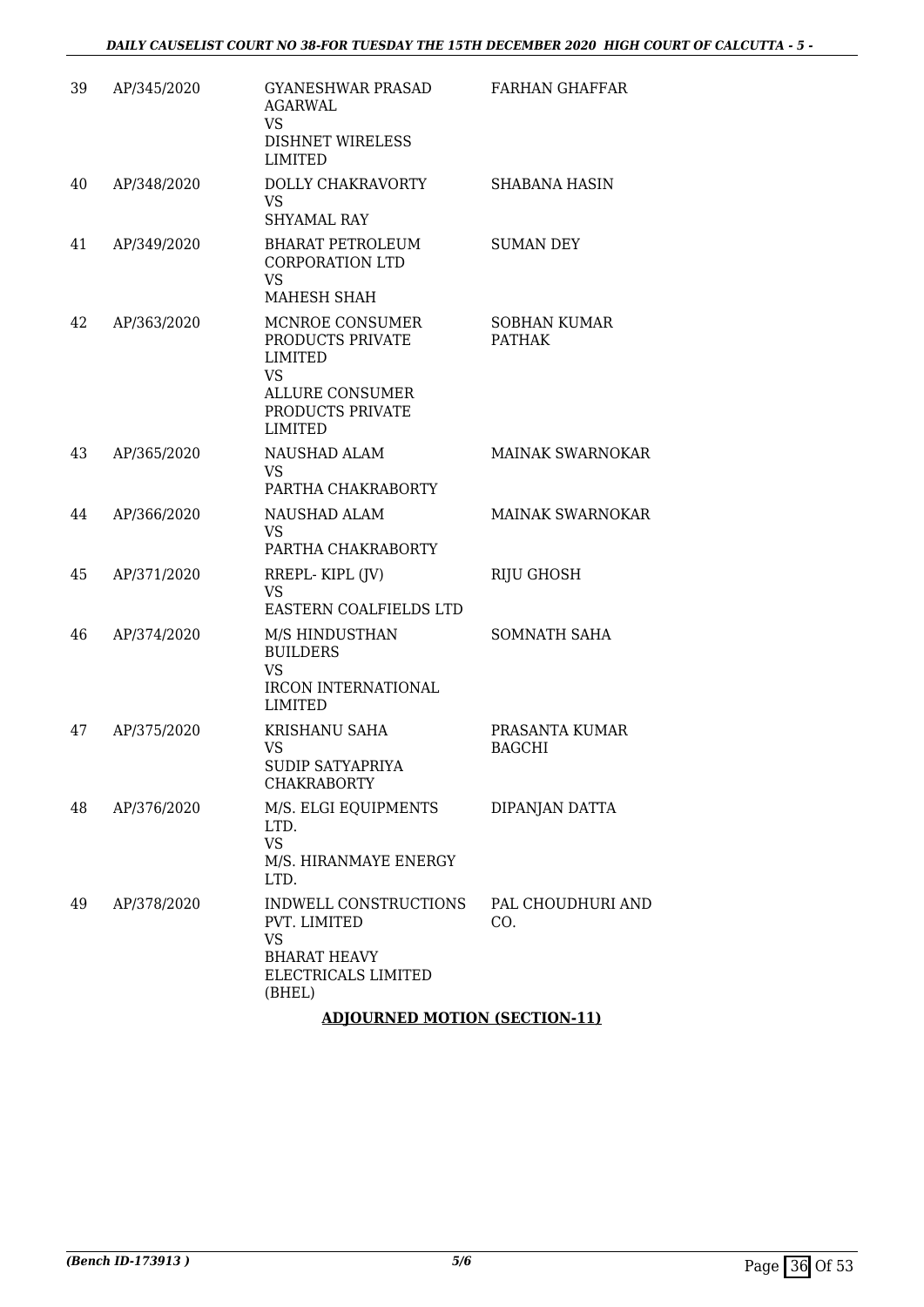- 50 AP/348/2019 R.K.ASSOCIATES AND HOTELIERS PVT LTD VS EASTERN RAILWAY,THROUGH ITS DEPUTY CHIEF COMMERCIAL MANAGER M/S. L.P.AGARWALLA AND CO. **SPECIALLY FIXED MATTERS**
- 51 AP/829/2019 KOLKATA METRO RAIL CORPORATION LTD VS SIMPLEX INFRASTRUCTURE LTD FOX AND MANDAL IA NO: GA/1/2020(Old No:GA/18/2020)
- **wt52** AP/830/2019 KOLKATA METRO RAIL CORPORATION LTD **VS** SIMPLEX INFRASTRUCTURE LTD FOX AND MANDAL

IA NO: GA/1/2020(Old No:GA/19/2020)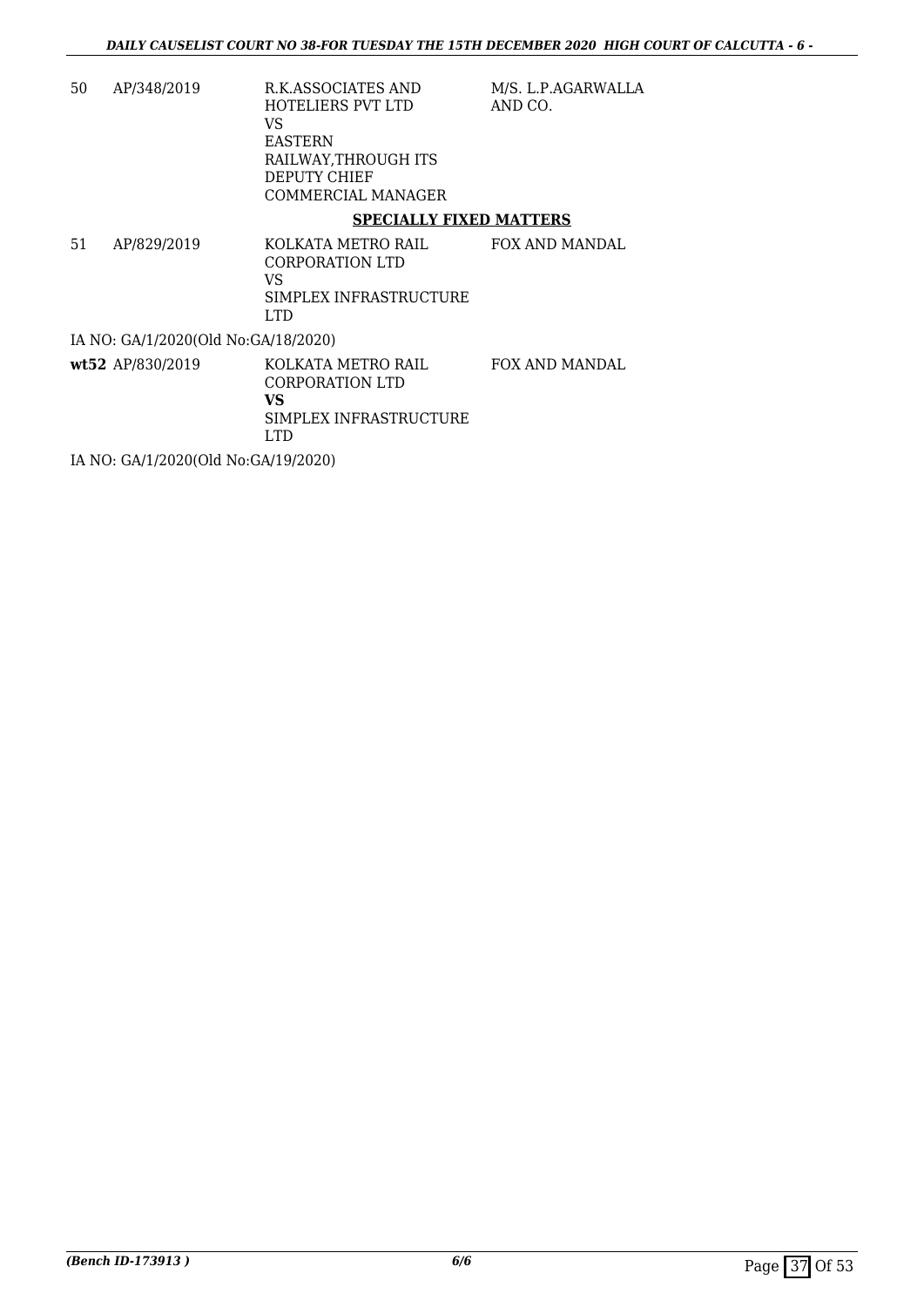

## **Original Side**

**DAILY CAUSELIST For Tuesday The 15th December 2020**

**COURT NO. 13 SINGLE BENCH (SB-VI) AT 3:30 PM HON'BLE JUSTICE RAJASEKHAR MANTHA (VIA VIDEO CONFERENCE)**

**NOTE:MATTERS WILL BE TAKEN UP THROUGH PHYSICAL HEARING ONLY WHEN BOTH THE PARTIES ARE AGREED.**

**NOTE : 1. ORIGINAL SIDE MENTIONING WILL BE ALLOWED ON EVERY TUESDAY AT 3.30 P.M.UPON NOTICE TO THE OTHER SIDE.**

**2. ORIGINAL SIDE MATTERS WILL BE TAKEN UP ON EVERY FRIDAY AT 3.30 P.M.**

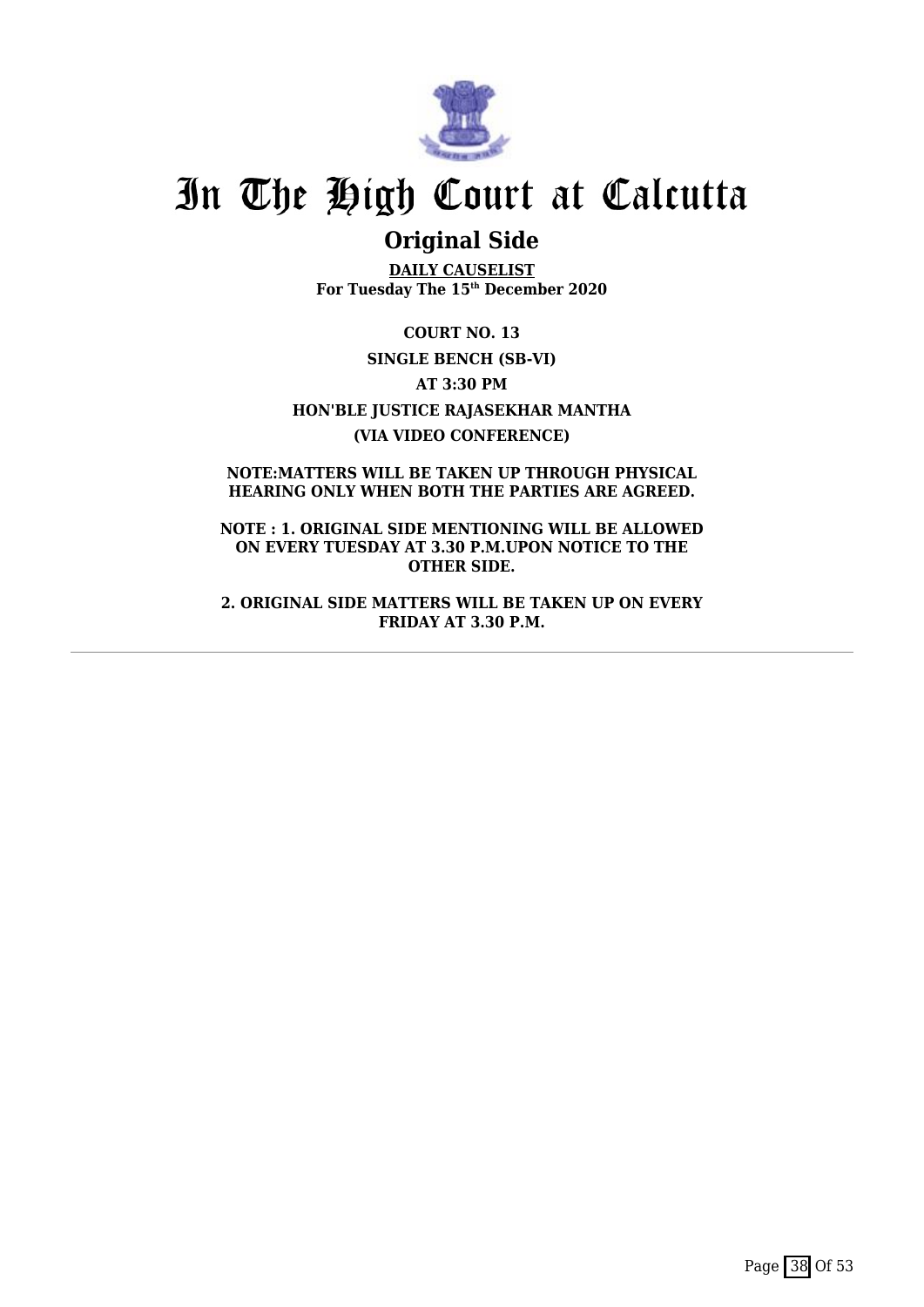

## **Original Side**

**DAILY CAUSELIST For Tuesday The 15th December 2020**

### **COURT NO. 8**

### **SINGLE BENCH (SB-VII)**

## **AT 10:45 AM**

### **HON'BLE JUSTICE SABYASACHI BHATTACHARYYA (VIA VIDEO CONFERENCE)**

#### **NOTE:MATTERS WILL BE TAKEN UP THROUGH PHYSICAL HEARING ONLY WHEN BOTH THE PARTIES ARE AGREED.**

#### **NOTE: (I) ORIGINAL SIDE MATTERS WILL BE TAKEN UP FROM 10:45 A.M.TO 1:00 P.M. EVERYDAY.**

#### **(II) APPELLATE SIDE MATTERS WILL BE TAKEN FROM 2:00 P.M. TO 4:00 P.M. OR IMMEDIATELY AFTER COMPLETION OF ORIGINAL SIDE MATTERS, WHICHEVER IS EARLIER.**

#### **(III) MENTIONING WILL BE ALLOWED ONLY ON EVERY MONDAY AT THE FIRST SITTING.**

#### **TO BE MENTIONED** 1 WPO/280/2020 PALAN CHANDRA NASKAR  $V<sub>S</sub>$ BANK OF MAHARASHTRA AND ORS. SRIKANTA DUTTA 2 WPO/344/2020 SUMAN SAHA VS STATE BANK OF INDIA AND ORS ARINDAM PAUL 3 WPO/369/2020 ASHA EXPO AND CO. LTD. VS UCO BANK ANURAG BAGARIA **COURT APPLICATIONS UNDER ART.226** 4 WPO/155/2020 M/S. B. S. MEDICAL INTERNATIONAL VS METRO RAILWAY, KOLKATA AND ORS. SUPREEM NASKAR

### **SPECIALLY FIXED MATTERS**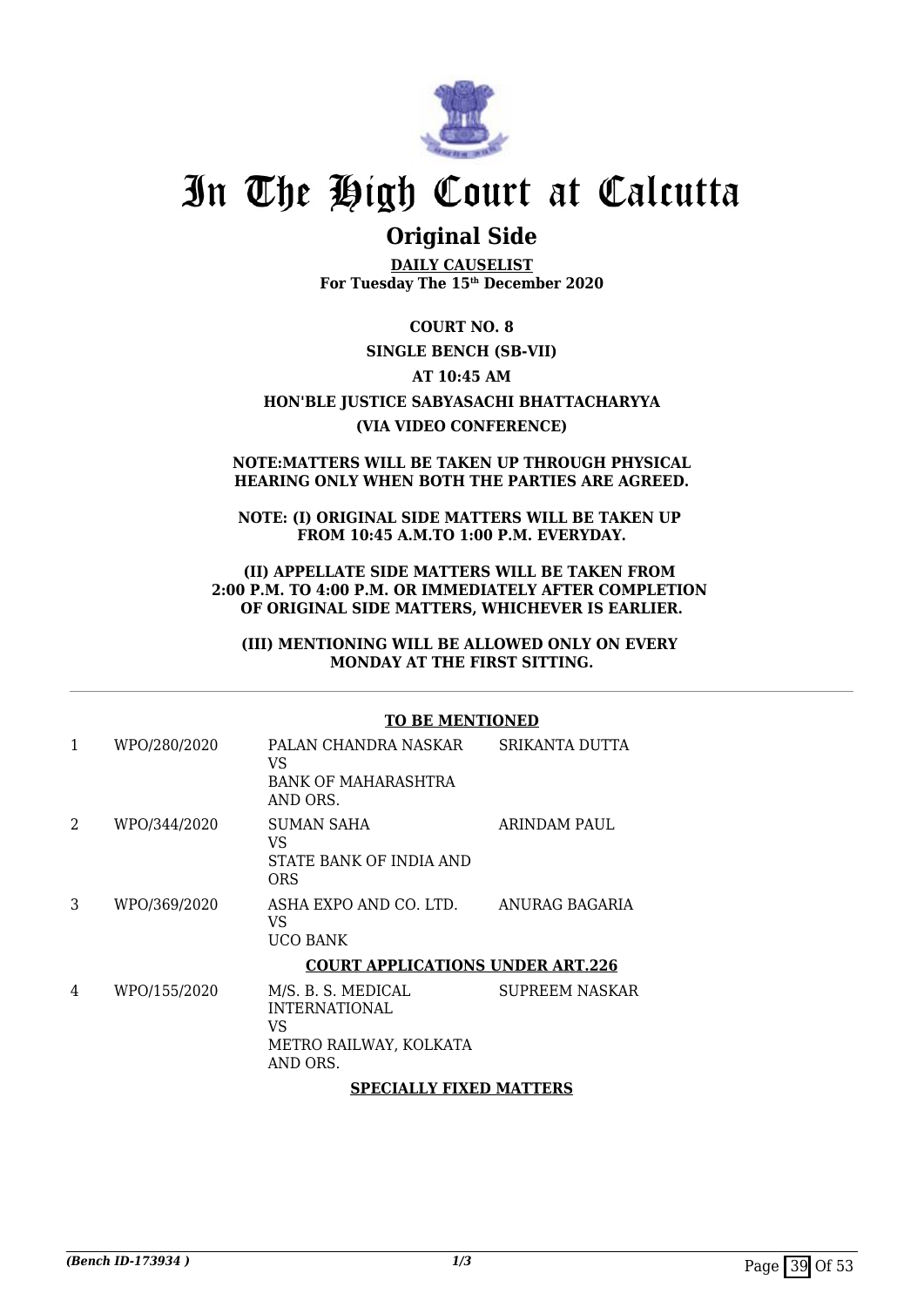| 5  | WPO/149/2020                          | TWO WAY CONTAINER<br>LINES PVT LTD AND ANR<br>VS<br>NATIONAL COMPANY LAW                                                | <b>SANDIP KUMAR</b><br><b>BHATTACHARYYA</b> |                                      |
|----|---------------------------------------|-------------------------------------------------------------------------------------------------------------------------|---------------------------------------------|--------------------------------------|
|    |                                       | TRIBUNAL AND ORS<br><b>FOR HEARING</b>                                                                                  |                                             |                                      |
| 6  | WPO/402/2018                          | RASHMI METALIKS<br>LIMITED & ANR.<br><b>VS</b>                                                                          | R. N. GHOSE & ASSO.                         | <b>SOMNATH BOSE</b><br>(FOR RES.3,6) |
|    |                                       | UNION OF INDIA & ORS.                                                                                                   |                                             |                                      |
| 7  | WPO/3/2019                            | DR. KUNAL SAHA<br><b>VS</b><br>THE STATE CONSUMER<br>DISPUTES REDRESSAL<br>COMMISSION & ORS.                            | SRIKANTA DUTTA                              |                                      |
|    | IA NO: GA/1/2019(Old No:GA/2385/2019) |                                                                                                                         |                                             |                                      |
| 8  | WPO/185/2019                          | RANJIT KUMAR PAUL AND<br>ORS.<br><b>VS</b><br>HINDUSTAN PETROLEUM<br>CORPORATION AND ORS.                               | MULLICK AND CO.                             | <b>PRASUN</b><br>MUKHERJEE(RES.1)    |
|    | IA NO: GA/2/2019(Old No:GA/1778/2019) |                                                                                                                         |                                             |                                      |
| 9  | WPO/398/2019                          | <b>HOOGHLY EXTRUSIONS</b><br>LTD AND ANR<br><b>VS</b><br>THE GOVERNMENT OF<br><b>WEST BENGAL AND 3</b><br><b>OTHERS</b> | <b>SAMRAT DEY PAUL</b>                      |                                      |
| 10 | WPO/427/2019                          | MD EHTESHAMUDDIN<br><b>VS</b><br>STATE OF WEST BENGAL<br><b>AND ORS</b>                                                 | NILOFER SIDDIQUE<br><b>ALAM</b>             | PRANGOPAL DAS<br>(FOR 13, 14)        |
| 11 | WPO/466/2019                          | MINA BEGUM PROP OF M/S<br><b>M N SULTANA ENTERPRISE</b><br>VS<br>THE KOLKATA PORT TRUST<br><b>AND ANR</b>               | <b>SUPREEM NASKAR</b>                       |                                      |
|    | wt12 WPO/559/2019                     | MINA BEGUM, PROPRITOR<br>OF M/S. M N SULTANA<br><b>ENTERPRISE</b><br><b>VS</b><br>THE KOLKATA PORT TRUST<br>AND ANR.    | <b>SUPREEM NASKAR</b>                       |                                      |
| 13 | WPO/502/2019                          | MAHABALI TECHNO<br><b>ENGINEERS</b><br><b>VS</b><br>EASTERN COALFIELDS<br>LIMITED AND ORS.                              | SUBRATA MUKHERJEE                           |                                      |
| 14 | WPO/503/2019                          | MAHESHWARI FUELS AND<br><b>ALLIED INDUSTRIES</b><br><b>VS</b><br>EASTERN COALFIELDS<br>LIMITED AND ORS.                 | SUBRATA MUKHERJEE                           |                                      |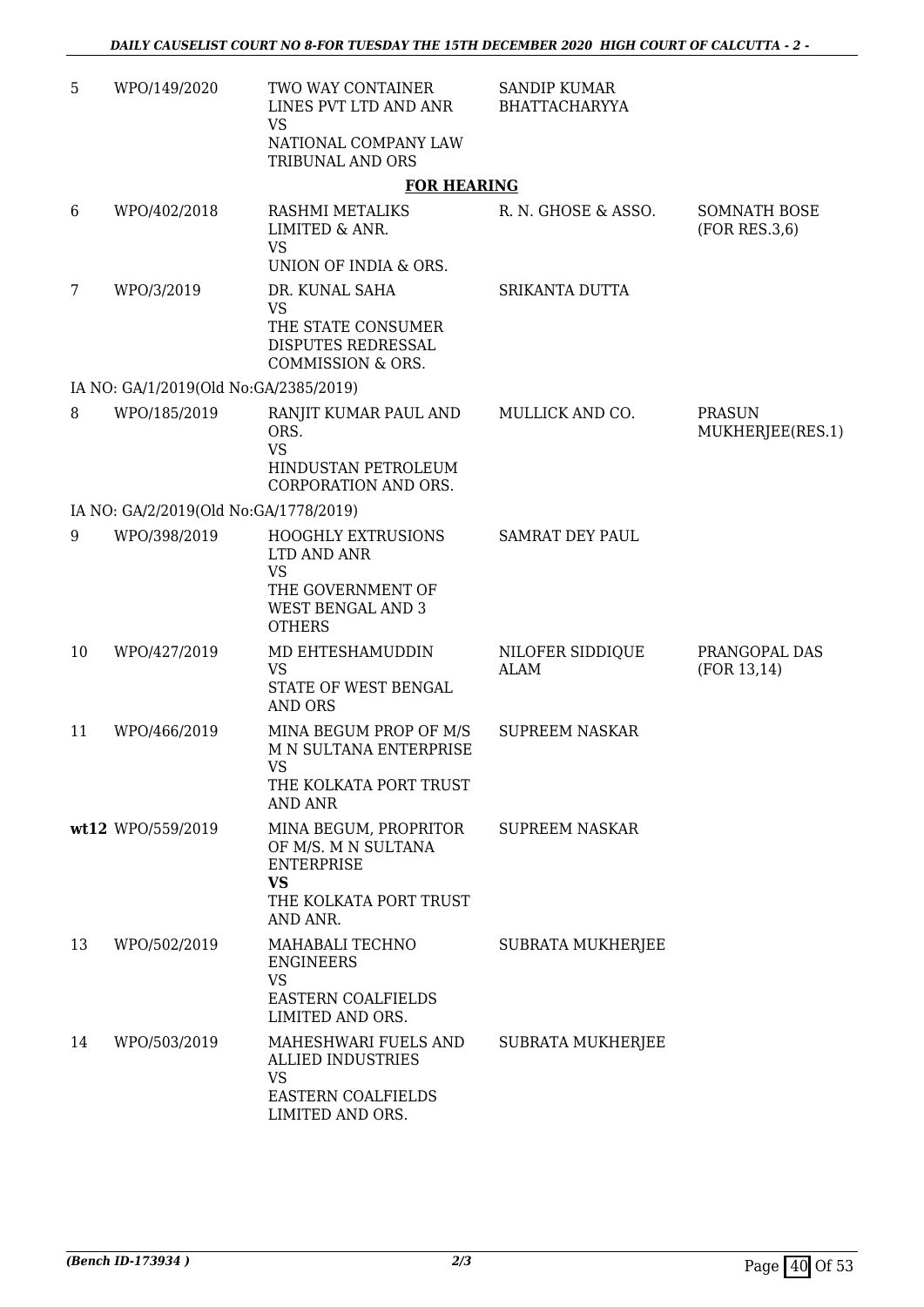| 15 | WPO/508/2019     | NAND LAL SHAW<br>VS.<br>UNION OF INDIA AND ORS                                                                     | PROTYUSHCHATTERJEE                      |
|----|------------------|--------------------------------------------------------------------------------------------------------------------|-----------------------------------------|
| 16 | WPO/512/2019     | ATMA RAM SARAF<br>VS.<br>THE STATE OF WEST<br><b>BENGAL AND 4 OTHERS</b>                                           | ARINDAM LAHIRI                          |
| 17 | WPO/524/2019     | GLACIER ENGINEERING CO<br>AND ORS<br><b>VS</b><br>STATE OF WEST BENGAL<br>AND ORS                                  | <b>SINTHIA BALA</b>                     |
| 18 | WPO/537/2019     | CHAMPA IMPEX PRIVATE<br><b>LIMITED AND ORS</b><br><b>VS</b><br>THE KARUR VYSYA BANK<br><b>LIMITED AND ANR</b>      | ANUJIT MOOKHERJI                        |
| 19 | WPO/541/2019     | <b>JAJU BROTHERS</b><br>VS.<br>THE BOARD OF TRUSTEES<br>FOR KOLKATA PORT TRUST<br><b>AND ORS</b>                   | SHREYASI SANYAL                         |
| 20 | WPO/563/2019     | DINESH DINDA<br><b>VS</b><br>THE STATE OF WEST<br><b>BENGAL AND 4 OTHERS</b>                                       | DEBDUTTA BASU                           |
| 21 | WPO/587/2019     | CITY DEVCON PVT. LTD.<br>AND ANR<br><b>VS</b><br>THE HOWRAH MUNICIPAL<br><b>CORPORATION AND ORS</b>                | ANJAN BHATTACHARYA                      |
| 22 | WPO/105/2020     | MRITUNJAY SINGH<br><b>VS</b><br>THE UNION OF INDIA AND<br>ORS.                                                     | <b>DIPAK RANJAN</b><br><b>MUKHERJEE</b> |
| 23 | WPO/278/2020     | MONISHA GROVER<br><b>VS</b><br>UNION OF INDIA AND ANR                                                              | <b>AMALAKSHA JANA</b>                   |
|    | IA NO: GA/1/2020 |                                                                                                                    |                                         |
| 24 | WPO/309/2020     | THE NORTH WESTERN<br>CACHAR TEA COMPANY<br><b>LIMITED AND ANR</b><br><b>VS</b><br>RESERVE BANK OF INDIA<br>AND ORS | <b>SHIVANGI THARD</b>                   |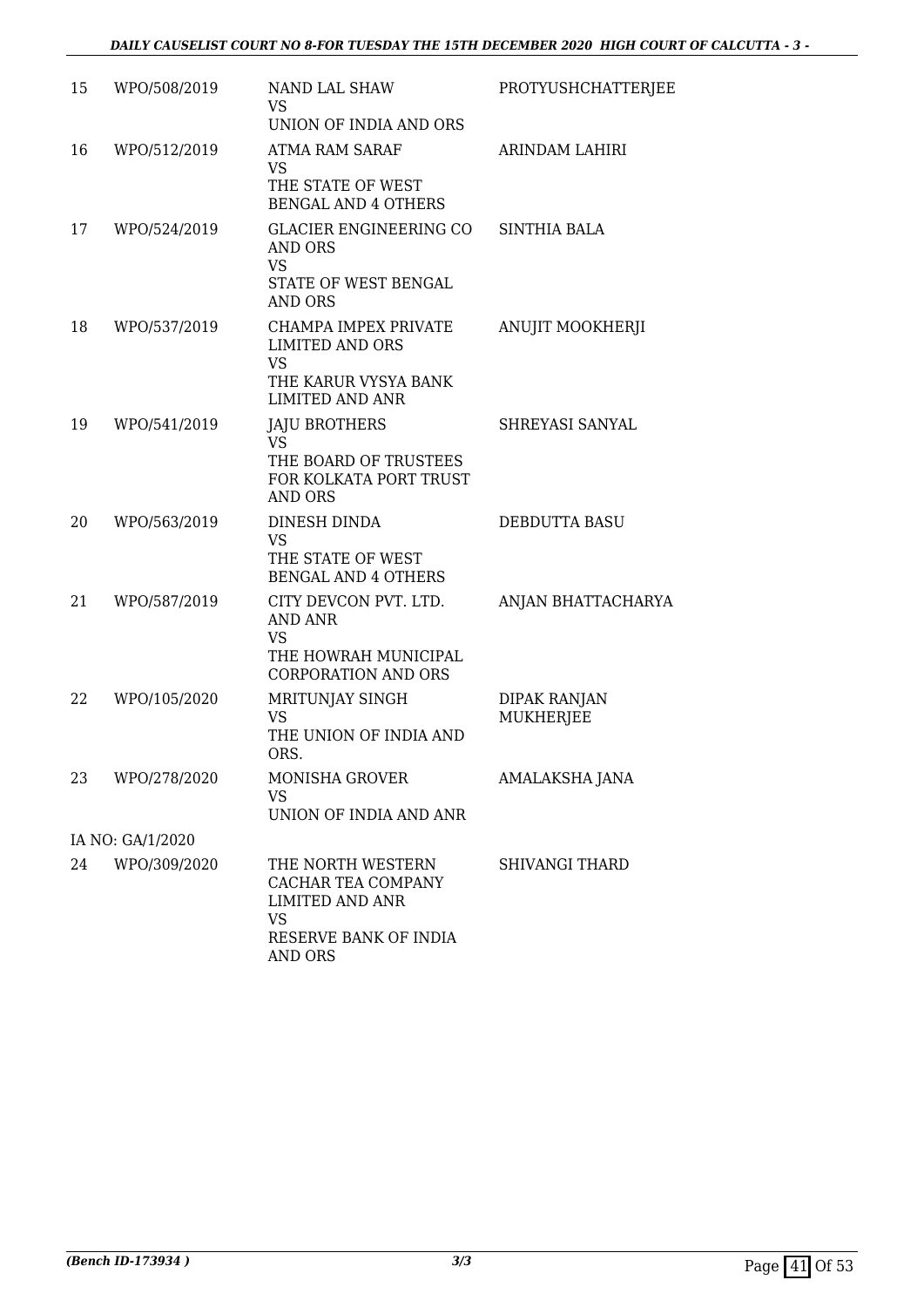

# **Original Side**

**DAILY CAUSELIST For Tuesday The 15th December 2020**

**COURT NO. 39 SINGLE BENCH (SB-VIII, COMMERCIAL BENCH) AT 10:45 AM HON'BLE JUSTICE MOUSHUMI BHATTACHARYA (VIA VIDEO CONFERENCE)**

**NOTE: MATTERS WILL BE TAKEN UP THROUGH PHYSICAL HEARING ONLY WHEN BOTH THE PARTIES ARE AGREED**

### **NEW MOTION (UNDER COMMERCIAL DIVISION)**

1 AS/5/2020 I MARINE INFRATECH (INDIA) PVT LTD MUMBAI VS THE OWNERS AND PARTIES INT. IN THE VASSEL M.V MAHESWARI ( IMO NO 9664665) AND ANR ANURAG BAGARIA

IA NO: GA/1/2020

### **CHAMBER APPLICATION FOR FINAL DISPOSAL(UNDER COMMERCIAL DIVISION)**

| IA NO. GA/3/2019 | M/S. AMIT MOTORCYCLES | MULLICK       | <b>SINHA</b> |
|------------------|-----------------------|---------------|--------------|
|                  | PVT. LTD.             | MULLICK & CO. | SINHA & CO.  |
|                  | Vs                    |               |              |
| In CS/217/2018   | M/S. AXIS BANK LTD.   |               |              |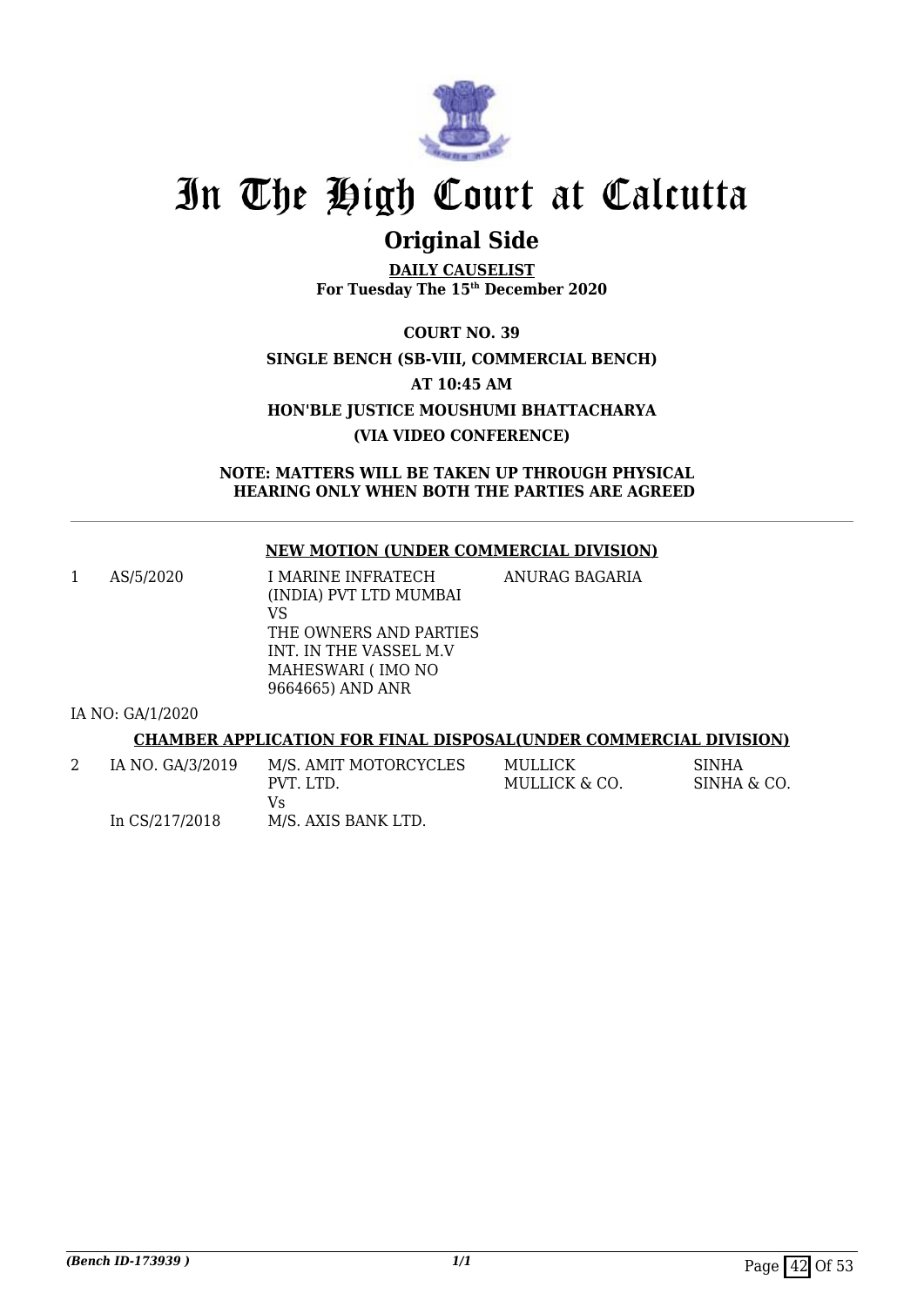

# **Original Side**

**DAILY CAUSELIST For Tuesday The 15th December 2020**

## **COURT NO. 39 SINGLE BENCH (SB-VIII) AT 10:45 AM HON'BLE JUSTICE MOUSHUMI BHATTACHARYA (VIA VIDEO CONFERENCE)**

#### **NOTE:MATTERS WILL BE TAKEN UP THROUGH PHYSICAL HEARING ONLY WHEN BOTH THE PARTIES ARE AGREED.**

### **NOTE : AFTER COMMERCIAL DIVISION MATTERS**

| $\mathbf{1}$                | IA NO. GA/1/2020<br>(Old No:<br>GA/992/2020)<br>[S.A.]<br>In CS/19/2020 | <b>BENGAL BONDED</b><br><b>WAREHOUSE LIMITED</b><br>Vs<br>THE CALCUTTA SAFE<br>DEPOSIT COMPANY<br><b>LIMITED</b> | <b>CHOUDHURYS LAW</b><br><b>OFFICES</b><br><b>CHOUDHURYS LAW</b><br><b>OFFICES</b> |
|-----------------------------|-------------------------------------------------------------------------|------------------------------------------------------------------------------------------------------------------|------------------------------------------------------------------------------------|
| $\mathcal{D}_{\mathcal{L}}$ | IA NO. GA/1/2020<br>In CS/121/2020                                      | PADMAVATI TRADELINK<br>LTD.<br>Vs<br>M. A. LEASING AND<br>CONSTRUCTION PVT. LTD.<br>AND ANR.                     | C. K. JAIN AND CO.<br>C. K. JAIN AND CO.                                           |
|                             |                                                                         | <b>FOR FRAMING OF ISSUES</b>                                                                                     |                                                                                    |
| 3                           | CS/230/2003<br>[S.A.]                                                   | THE CALCUTTA STOCK<br>EXCHANGE LTD.<br>VS                                                                        | M/S. SINHA AND CO.                                                                 |
|                             |                                                                         | TURNER MORRISON<br><b>LIMITED</b>                                                                                |                                                                                    |
| 4                           | CS/29/2004<br>[S.A.]                                                    | TURNER MORRISON LTD.<br>VS<br>THE CALCUTTA STOCK<br>EXCHANGE ASSOCIATION<br>LTD <sub>1</sub>                     | <b>SANDIP AGARWAL &amp;</b><br>CO.                                                 |

### **TO BE MENTIONED**

### IA NO: GA/1/2004(Old No:GA/1813/2004), GA/5/2019(Old No:GA/2254/2019)

### **NEW CHAMBER APPLICATIONS**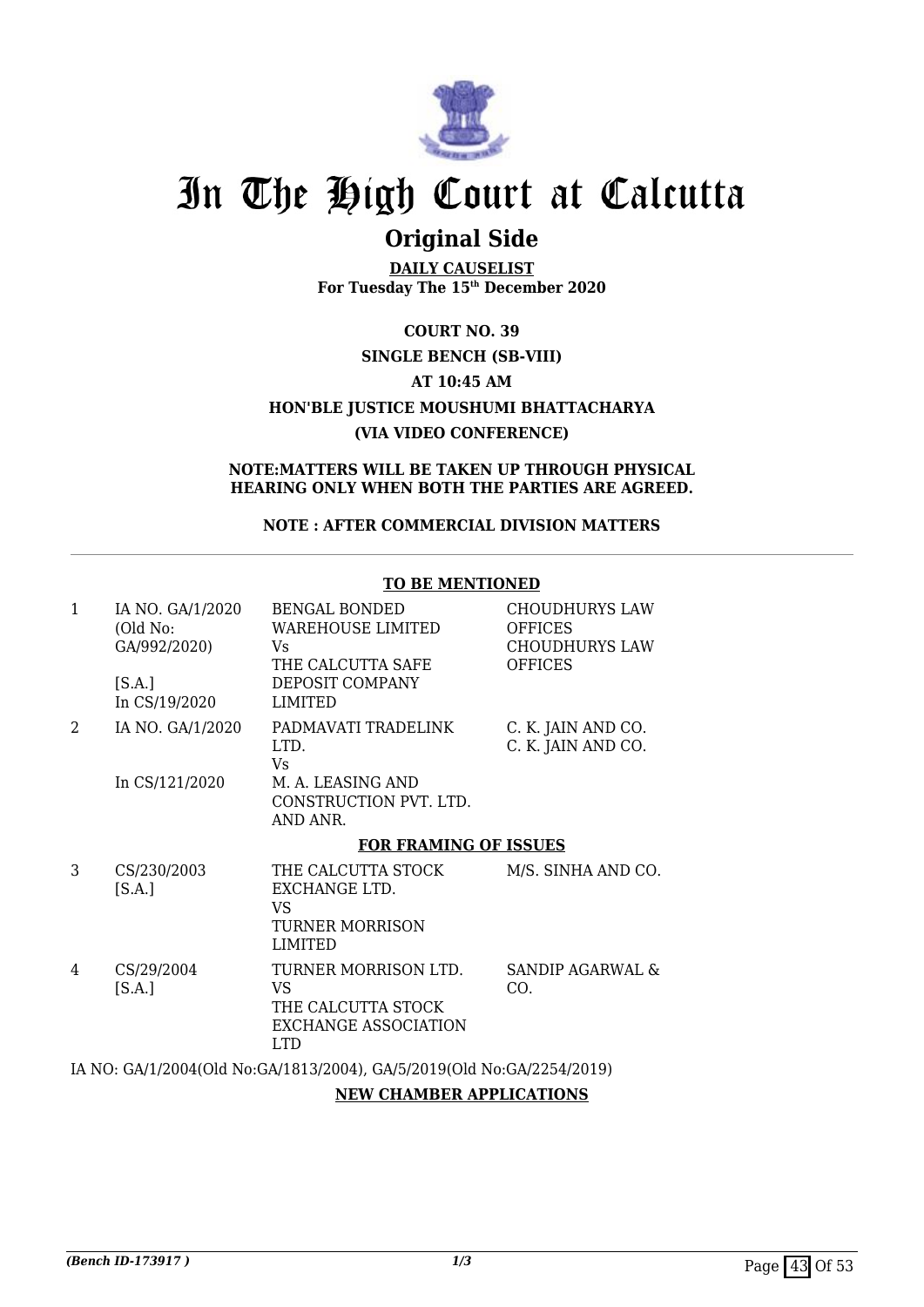| 5  | IA NO. GA/6/2020<br>(Old No:<br>GA/258/2020) | <b>BIMAL KUMAR</b><br>PARASRAMKA & ORS.<br>Vs<br>RAJENDRA PRASAD                                               | <b>SHROFF AND</b><br><b>ASSOCIATES</b><br>G. S. GUPTA |                        |
|----|----------------------------------------------|----------------------------------------------------------------------------------------------------------------|-------------------------------------------------------|------------------------|
|    | [S.A.]<br>In CS/95/2011                      | <b>AGARWALLA &amp; OTHERS</b>                                                                                  |                                                       |                        |
| 6  | IA NO. GA/5/2020                             | ARIJEET DASS MULLICK &<br>ANR.<br><b>Vs</b>                                                                    | RAJESH UPADHYAY<br>RAJESH UPADHYAY                    |                        |
|    | In CS/216/2016                               | <b>GOVERNMENT OF WEST</b><br><b>BENGAL</b>                                                                     |                                                       |                        |
| 7  | IA NO. GA/7/2020                             | <b>CHANDRA SHEKHAR</b><br><b>BALIRAM DHOTE &amp; ORS</b>                                                       | RAKHI SHROFF<br><b>RAKHI SHROFF</b>                   |                        |
|    | [S.A.]<br>In CS/246/2016                     | Vs<br><b>SIMOCO</b><br><b>TELECOMMUNICATIONS</b><br>(SOUTH ASIA) LTD. & ORS.                                   |                                                       |                        |
|    |                                              | <b>MODIFICATION APPLICATION</b>                                                                                |                                                       |                        |
| 8  | IA NO. GA/5/2019                             | <b>HAIDER ALI</b><br><b>Vs</b><br>NAILA ASGAR & ORS.                                                           | NILAY SENGUPTA<br>NILAY SENGUPTA                      |                        |
|    | In CS/123/2016                               |                                                                                                                |                                                       |                        |
|    |                                              | <b>COURT APPLICATIONS UNDER ART.226</b>                                                                        |                                                       |                        |
| 9  | WPO/313/2020<br>[S.A.]                       | <b>SHIW KUMAR DALMIA</b><br><b>VS</b><br>THE KOLKATA MUNICIPAL<br>CORPORATION AND ORS.                         | M/S. CHATTERJEE,<br>SIL AND CO.                       |                        |
|    |                                              | <b>APPLICATION FOR RULE IN CONTEMPT</b>                                                                        |                                                       |                        |
| 10 | CC/43/2020                                   | TIRUPATI VESSEL PRIVATE<br><b>LIMITED</b>                                                                      | <b>RUNA PALIT</b>                                     |                        |
|    |                                              | <b>VS</b><br>ANKUSH RAJHANS AND<br>ORS.                                                                        |                                                       |                        |
| 11 | CC/44/2020                                   | TIRUPATI VESSEL PRIVATE<br><b>LIMITED</b><br><b>VS</b>                                                         | <b>RUNA PALIT</b>                                     |                        |
|    |                                              | PRAKASH CHANDRA YADAV<br>AND ANR.                                                                              |                                                       |                        |
|    |                                              | <b>NEW MOTIONS</b>                                                                                             |                                                       |                        |
| 12 | AP/381/2020                                  | NATIONAL INSURANCE<br><b>COMPANY LIMITED</b><br><b>VS</b><br>DARJEELING ORGANIC TEA<br>ESTATES PRIVATE LIMITED | <b>ARIJEET DOSS</b><br><b>MULLICK</b>                 |                        |
|    |                                              | <b>ARBITRATION MOTION (ADJ.) SEC. 34</b>                                                                       |                                                       |                        |
| 13 | AP/579/2008                                  | STATE OF WEST BENGAL                                                                                           | PARITOSH SINHA                                        | <b>MADAN MOHAN ROY</b> |
|    |                                              | <b>VS</b><br>PAM DEVELOPMENTS<br>PRIVATE LIMITED                                                               |                                                       |                        |
| 14 | AP/965/2013                                  | DIGHA SHANKARPUR<br>DEVELOPMENT AUTHORITY<br><b>VS</b><br>A. K. ENTERPRISE                                     | <b>INDUBHUSHAN DAS</b>                                |                        |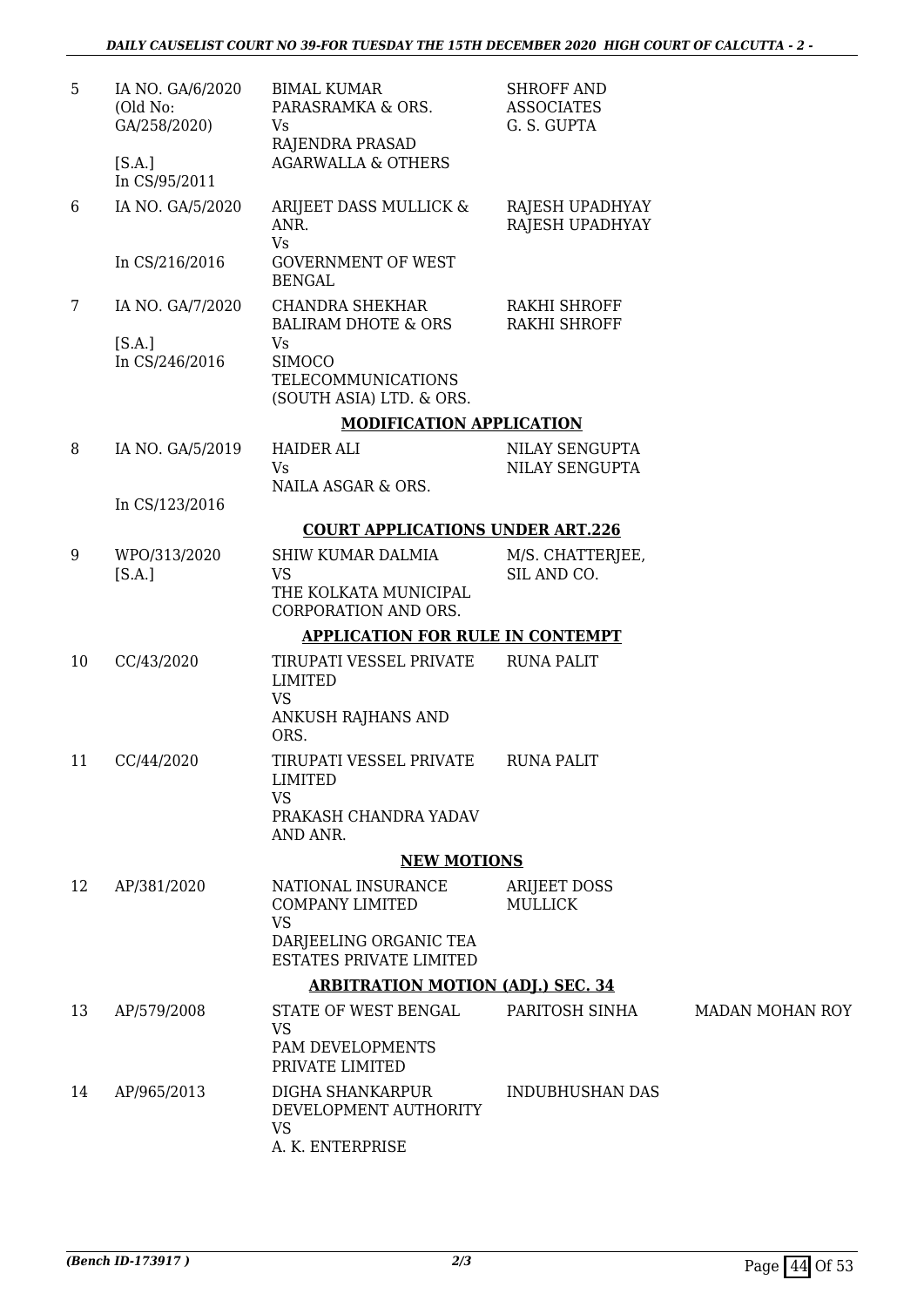*DAILY CAUSELIST COURT NO 39-FOR TUESDAY THE 15TH DECEMBER 2020 HIGH COURT OF CALCUTTA - 3 -* 

| 15 | AP/147/2016           | MARMAGOA STEELS LTD.<br>VS<br>MSTC LTD.                                  | A. N.<br>BHATTACHARYYA &<br>CO. | DEY & ASSOCIATES |
|----|-----------------------|--------------------------------------------------------------------------|---------------------------------|------------------|
| 16 | AP/532/2016           | UNION OF INDIA<br>VS<br>NATIONAL CONSTRUCTION<br>& TRADING COMPANY       | <b>APARNA BANERJEE</b>          |                  |
| 17 | AP/207/2017           | SURESH KUMAR AGARWAL<br>VS<br>L & T FINANCE LTD                          | <b>SUBIR SABUD</b>              |                  |
|    | wt18 AP/214/2017      | SURESH KUMAR AGARWAL<br><b>VS</b><br>L & T. FINANCE LTD.                 | <b>SUBIR SABUD</b>              |                  |
| 19 | AP/625/2019<br>[S.A.] | LINDSAY INTERNATIONAL<br>PRIVATE LIMITED<br>VS<br>IFGL REFRACTORIES LTD. | S KAKRANIA AND CO.              | ARUNABHA DEB     |
| 20 | AP/627/2019<br>[S.A.] | LINDSAY INTERNATIONAL<br>PRIVATE LIMITED<br>VS<br>IFGL REFRACTORIES LTD. | S KAKRANIA AND CO.              | ARUNABHA DEB     |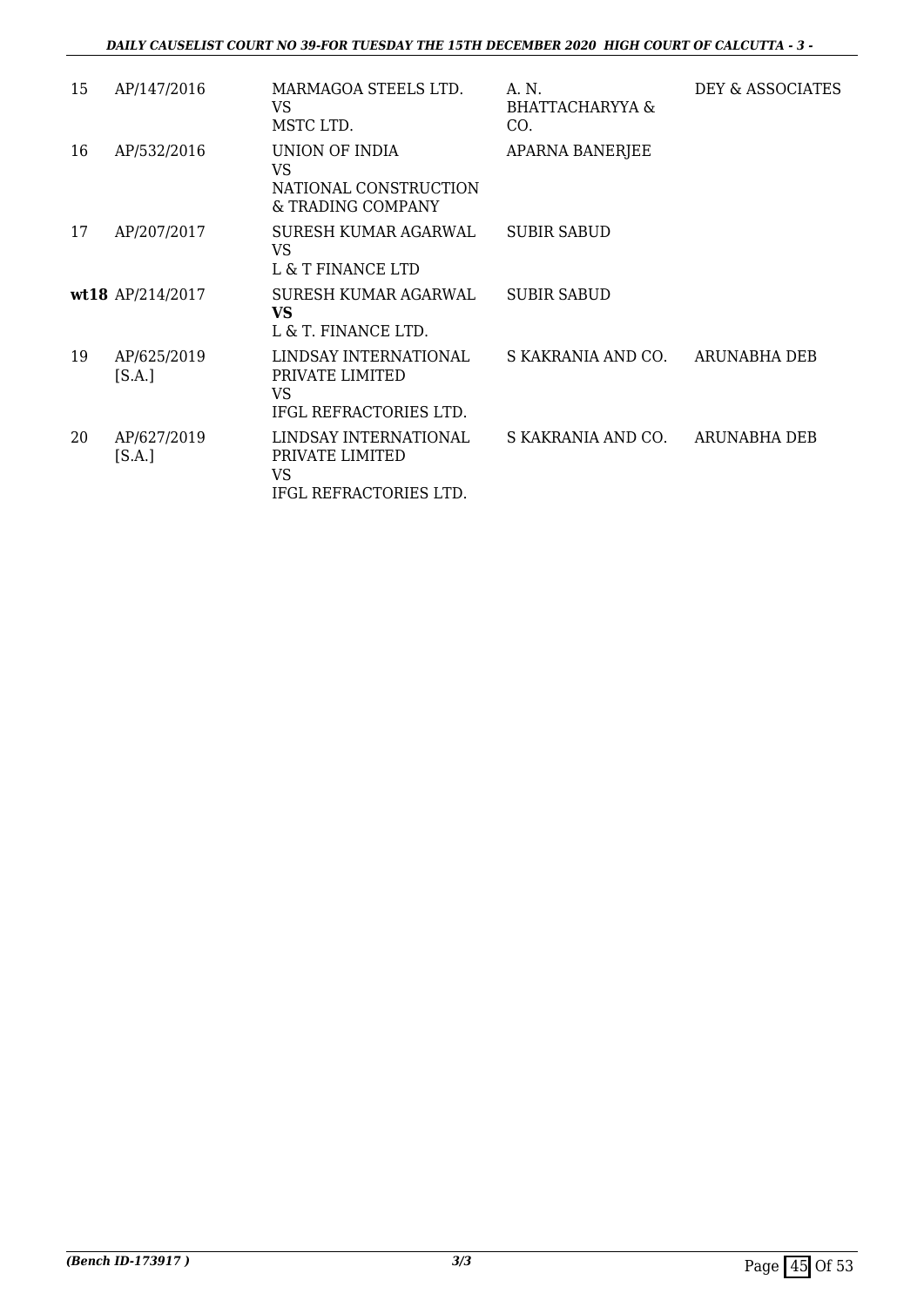

## **Original Side**

**DAILY CAUSELIST For Tuesday The 15th December 2020**

**COURT NO. 26 SINGLE BENCH (SB-IX) AT 2:00 PM HON'BLE JUSTICE SHEKHAR B. SARAF (VIA VIDEO CONFERENCE)** 

### **NOTE:MATTERS WILL BE TAKEN UP THROUGH PHYSICAL HEARING ONLY WHEN BOTH THE PARTIES ARE AGREED.**

**NOTE : 1) EVERYDAY ORIGINAL SIDE MATTERS WILL BE TAKEN UP IMMEDIATELY AFTER THE COMPLETION OF THE APPELLATE SIDE MATTERS OR AT 3:00 P.M. WHICHEVER IS EARLIER.**

**2) ORIGINAL SIDE MENTIONING WILL BE ALLOWED IMMEDIATELY BEFORE THE ORIGINAL SIDE MATTERS ARE TAKEN UP.**

**3) MENTIONING FOR INCLUSION IN THE LIST SHALL BE ENTERTAINED ONLY UPON PROPER NOTICE**

**4) TOMORROW (15/12/2020) ORIGINAL SIDE MATTERS WILL BE TAKEN UP IMMEDIATELY AFTER THE COMPLETION OF THE APPELLATE SIDE MATTERS OR AT 2:00 P.M. WHICHEVER IS EARLIER.**

### **RECALLING APPLICATION**

| CS/125/2014 | EMARS MINING and<br>CONSTRUCTION PVT LTD<br>VS.<br>MANJUNATH HEBBAR | surendra dube |
|-------------|---------------------------------------------------------------------|---------------|
|             |                                                                     |               |

IA NO: GA/3/2019(Old No:GA/917/2019)

### **COURT APPLICATIONS UNDER ART.226**

| WPO/122/2020 | <b>SULTAN AHMED</b><br>VS<br>UNION OF INDIA AND ANR | <b>DEBADITYA</b><br><b>BANERJEE</b> |
|--------------|-----------------------------------------------------|-------------------------------------|
| WPO/124/2020 | MURARI LAL MURARKA<br>VS<br>UNION OF INDIA AND ANR  | PROTYUSH<br>CHATTERJEE              |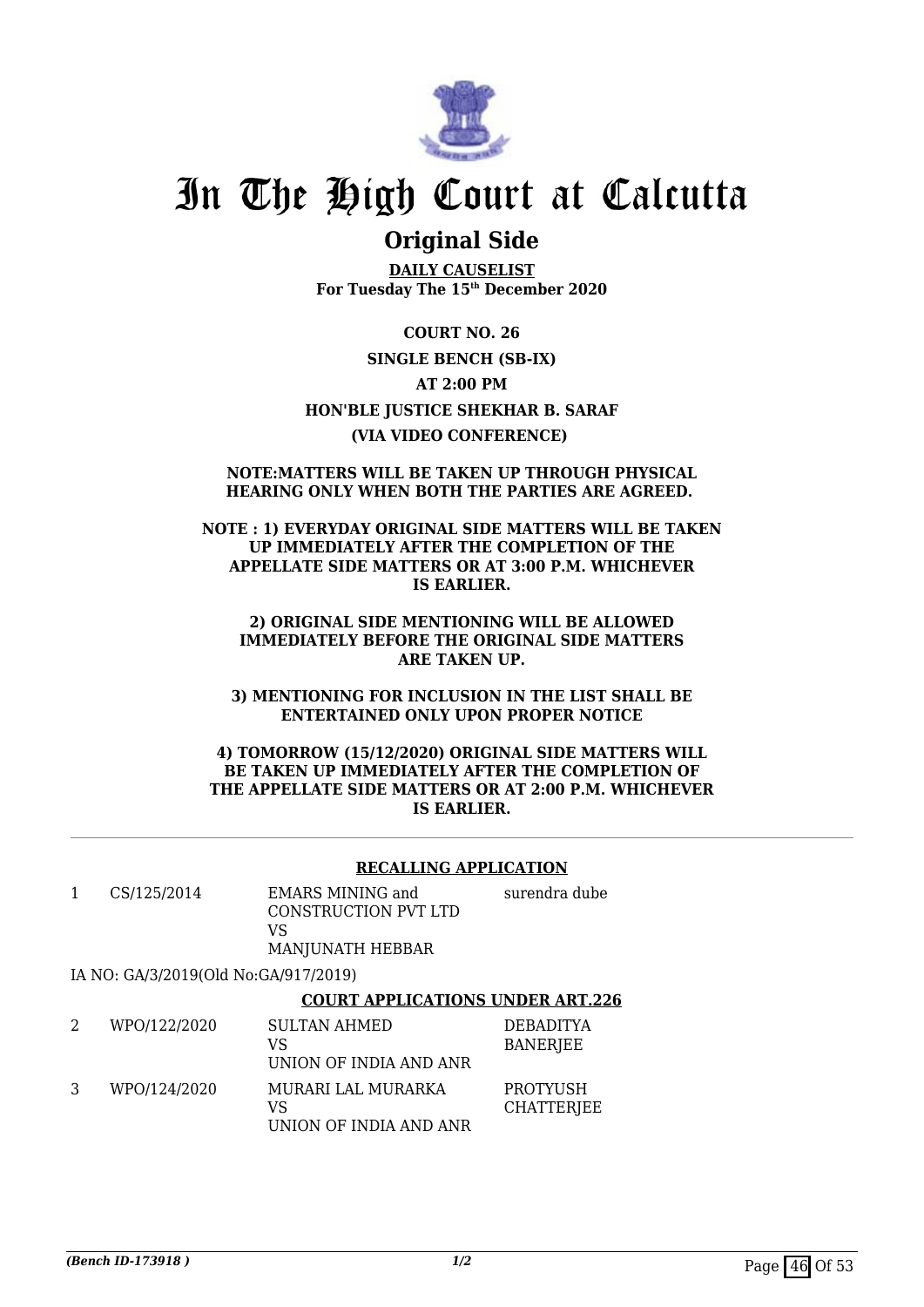| 4  | WPO/125/2020 | SAMUDERA SHIPPING LINE<br>(INDIA) PVT LTD. ANDANR<br>VS.<br>THE COMMISSIONER OF<br><b>CUSTOMS (APPEALS) AND</b><br><b>ANR</b> | <b>VICTOR MOSES AND</b><br>CO.       |
|----|--------------|-------------------------------------------------------------------------------------------------------------------------------|--------------------------------------|
| 5. | WPO/139/2020 | ARVIND KUMAR KAYAN<br>VS<br>UNION OF INDIA AND ORS                                                                            | ANURADHA PODDAR                      |
| 6  | WPO/143/2020 | <b>ATIBIR INDUSTRIES</b><br><b>COMPANY LIMITED</b><br>VS<br>UNION OF INDIA AND ORS                                            | DIBANATH DEY                         |
| 7  | WPO/154/2020 | <b>PURNANAND</b><br>RAMCHANDRA MISHRA<br>VS<br>UNION OF INDIA AND ANR                                                         | <b>PROTYUSH</b><br><b>CHATTERJEE</b> |
| 8  | WPO/405/2020 | M/S KULTALI FOOD<br>MARKETING PVT LTD AND<br><b>ANR</b><br><b>VS</b><br>THE STATE OF WEST<br><b>BENGAL AND ORS</b>            | NIBEDITA PAL                         |
|    |              | <b>APPLICATION FOR RULE IN CONTEMPT</b>                                                                                       |                                      |
| 9  | CC/46/2020   | <b>SHASHWATI ROY SARKAR</b>                                                                                                   | ANJAN                                |

| <b>UU/40/2020</b> | SHASHWAII KUI SAKNAK | AIN JAIN     |
|-------------------|----------------------|--------------|
| WITH WPO          | VS.                  | BHATTACHARYA |
| 579/2019          | RAJIB BISWAS         |              |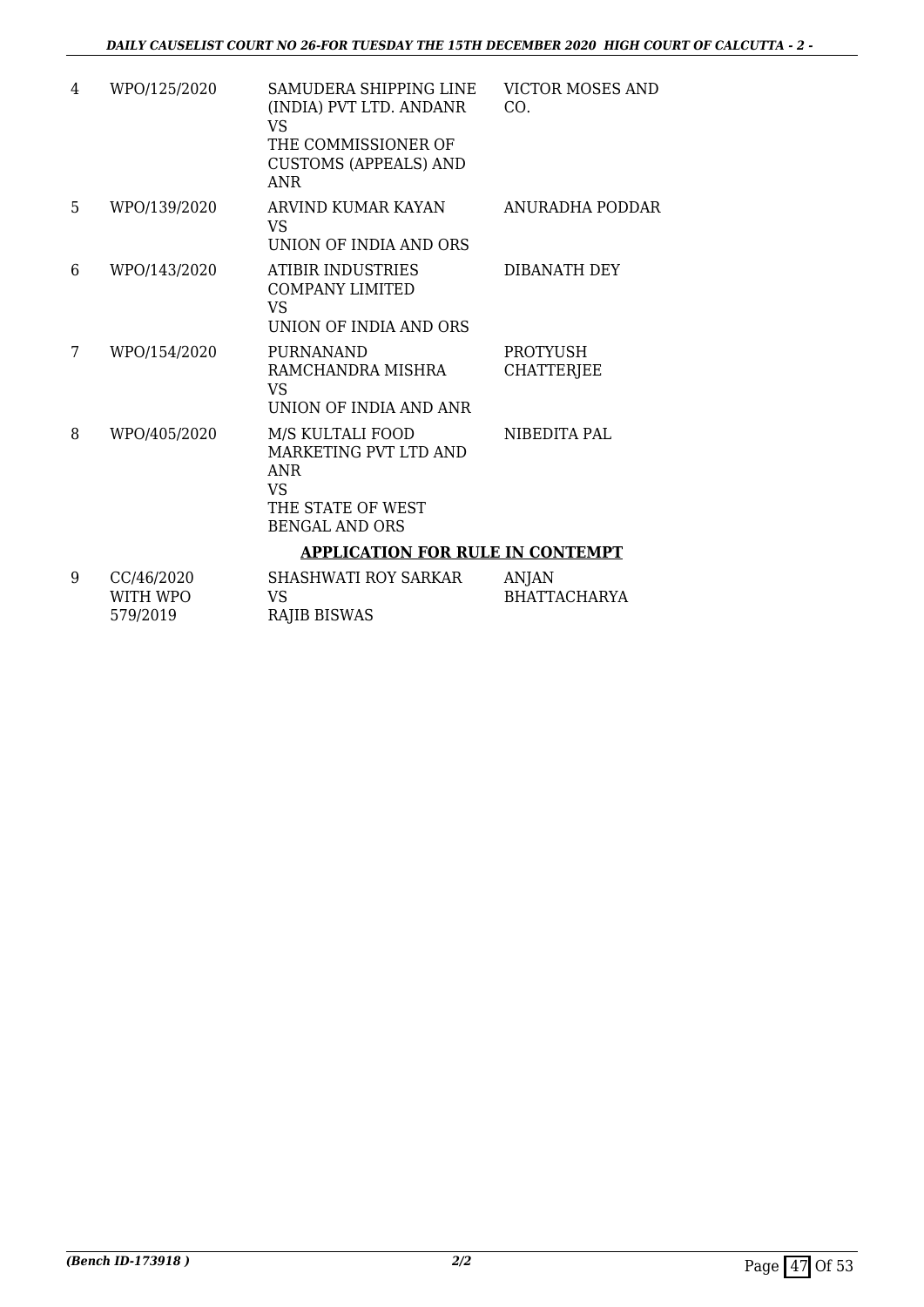

## **Original Side**

**DAILY CAUSELIST For Tuesday The 15th December 2020**

**COURT NO. 10 SINGLE BENCH (SB-XII) AT 10:45 AM HON'BLE JUSTICE RAVI KRISHAN KAPUR (VIA VIDEO CONFERENCE)**

### **NOTE:MATTERS WILL BE TAKEN UP THROUGH PHYSICAL HEARING ONLY WHEN BOTH THE PARTIES ARE AGREED.**

**ON TUESDAY, THE 15TH DECEMBER, 2020- WILL TAKE,IN ADDITION TO HIS OWN LIST AND DETERMINATION, URGENT MATTERS RELATING TO THE LIST OF HON'BLE JUSTICE RAJARSHI BHARADWAJ.**

**NOTE: (I) ORIGINAL SIDE MENTIONING EVERY WEDNESDAY AND THURSDAY AT 10:45 A.M.**

**(II) ORIGINAL SIDE MATTERS WILL BE TAKEN UP EVERY WEDNESDAY AND THURSDAY AT 10:45 A.M. BEFORE APPELLATE SIDE MATTERS.**

**AFTER COMPLETION OF ORIGINAL SIDE MATTERS, APPELLATE SIDE MATTERS WILL BE TAKEN UP.**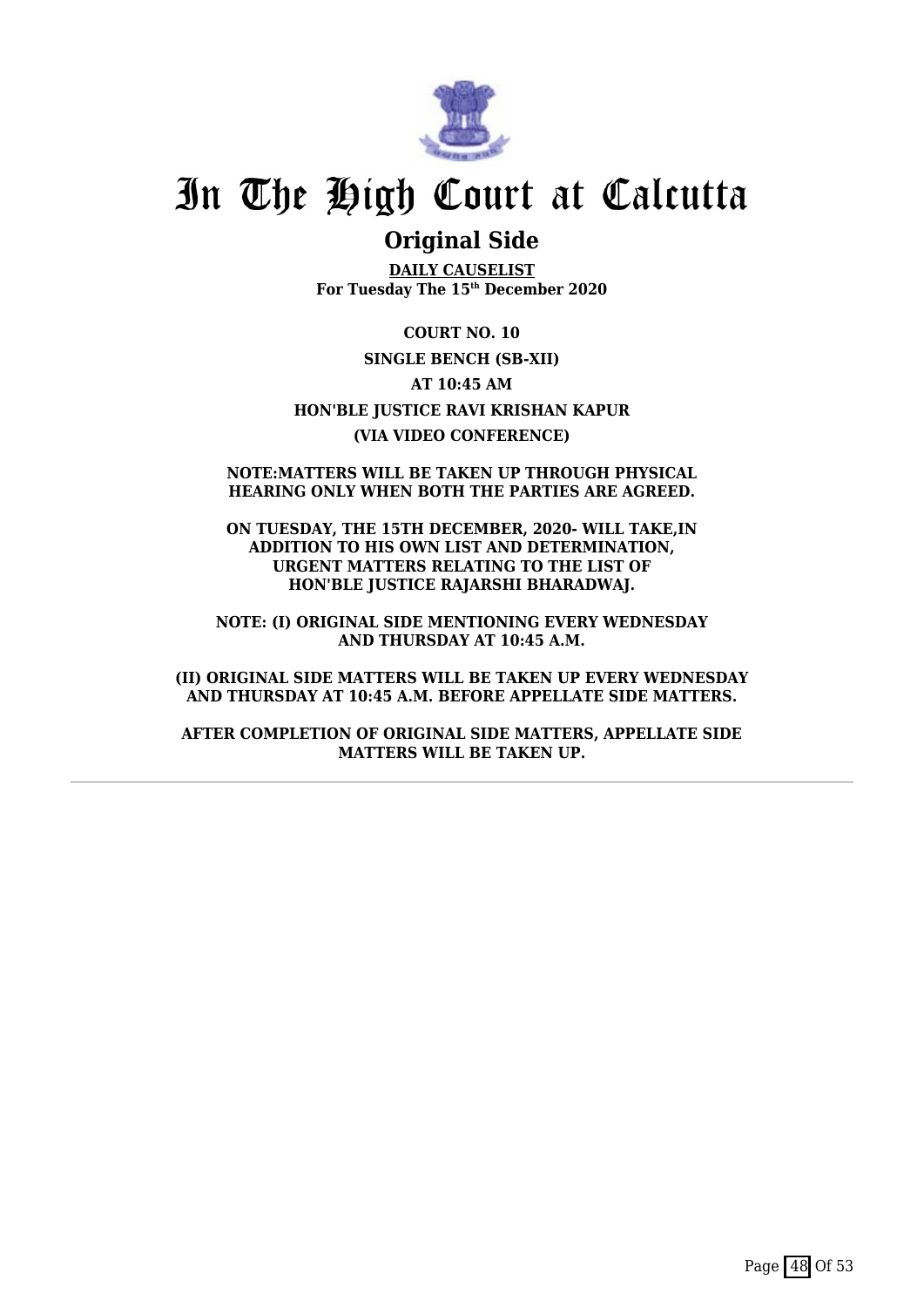

## **Original Side**

**DAILY CAUSELIST For Tuesday The 15th December 2020**

**COURT NO. 23 SINGLE BENCH (SB-XIII) AT 2:00 PM HON'BLE JUSTICE ARINDAM MUKHERJEE (VIA VIDEO CONFERENCE)**

### **NOTE:MATTERS WILL BE TAKEN UP THROUGH PHYSICAL HEARING ONLY WHEN BOTH THE PARTIES ARE AGREED.**

**NOTE: 1) ORIGINAL SIDE MATTERS SHALL BE TAKEN UP EVERYDAY AT 2:00 P.M.**

**2) ORDINARILY, SPECIALLY ASSIGNED MATTERS SHALL BE TAKEN UP ON FRIDAY AT 2:00 P.M.**

**3) AFTER COMPLETION OF ORIGINAL SIDE MATTERS, APPELLATE SIDE MATTERS SHALL BE AGAIN TAKEN UP.**

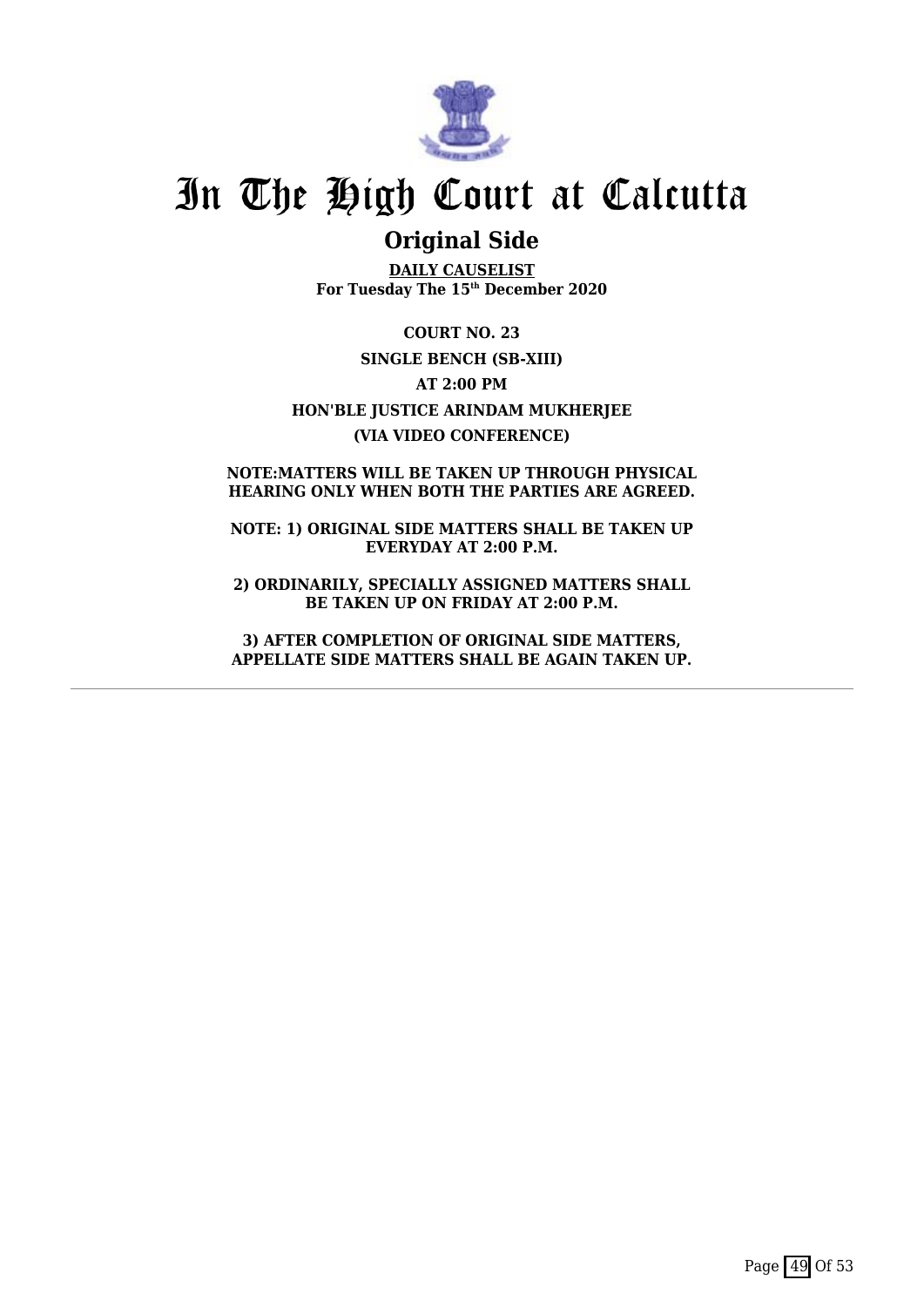

## **Original Side**

**DAILY CAUSELIST For Tuesday The 15th December 2020**

**COURT NO. 24 SINGLE BENCH (SB-XV) AT 10:45 AM HON'BLE JUSTICE AMRITA SINHA (VIA VIDEO CONFERENCE)**

### **NOTE:MATTERS WILL BE TAKEN UP THROUGH PHYSICAL HEARING ONLY WHEN BOTH THE PARTIES ARE AGREED.**

### **NOTE: ORIGINAL SIDE MATTERS WILL BE TAKEN UP AT THE FIRST SITTING OF THE COURT.**

### **AFTER COMPLETION OF ORIGINAL SIDE MATTERS, APPELLATE SIDE MATTERS WILL BE TAKEN UP.**

|              |                        | <b>APPLICATION FOR RULE IN CONTEMPT</b>                                            |               |
|--------------|------------------------|------------------------------------------------------------------------------------|---------------|
| $\mathbf{1}$ | CC/48/2020             | DINESH HAZRA<br>VS<br>RAJANVIR SINGH KAPUR                                         | KAKALI NASKAR |
|              |                        | <b>COURT APPLICATIONS UNDER ART.226</b>                                            |               |
| 2            | WPO/169/2020           | PARWEZ KHAN<br>VS<br>THE STATE OF WEST<br><b>BENGAL AND 5 OTHERS</b>               | KAKALI NASKAR |
| 3            | WPO/170/2020           | <b>GOPAL CHAKRABORTY</b><br>VS<br>THE STATE OF WEST<br><b>BENGAL AND 20 OTHERS</b> | KAKALI NASKAR |
| 4            | WPO/300/2020<br>[S.A.] | PURNABASI BEHERA<br><b>VS</b><br>EASTERN COALFIELDS LTD<br>AND ORS                 | PARTHA GHOSH  |
| 5            | WPO/414/2020           | <b>DEBASISH BASAK</b><br><b>VS</b><br>THE STATE OF WEST<br><b>BENGAL AND ORS</b>   | KAKALI NASKAR |
| 6            | WPO/416/2020           | <b>BIJAY SINGH</b><br><b>VS</b><br>THE STATE OF WEST<br><b>BENGAL AND ORS</b>      | DEBDUTTA BASU |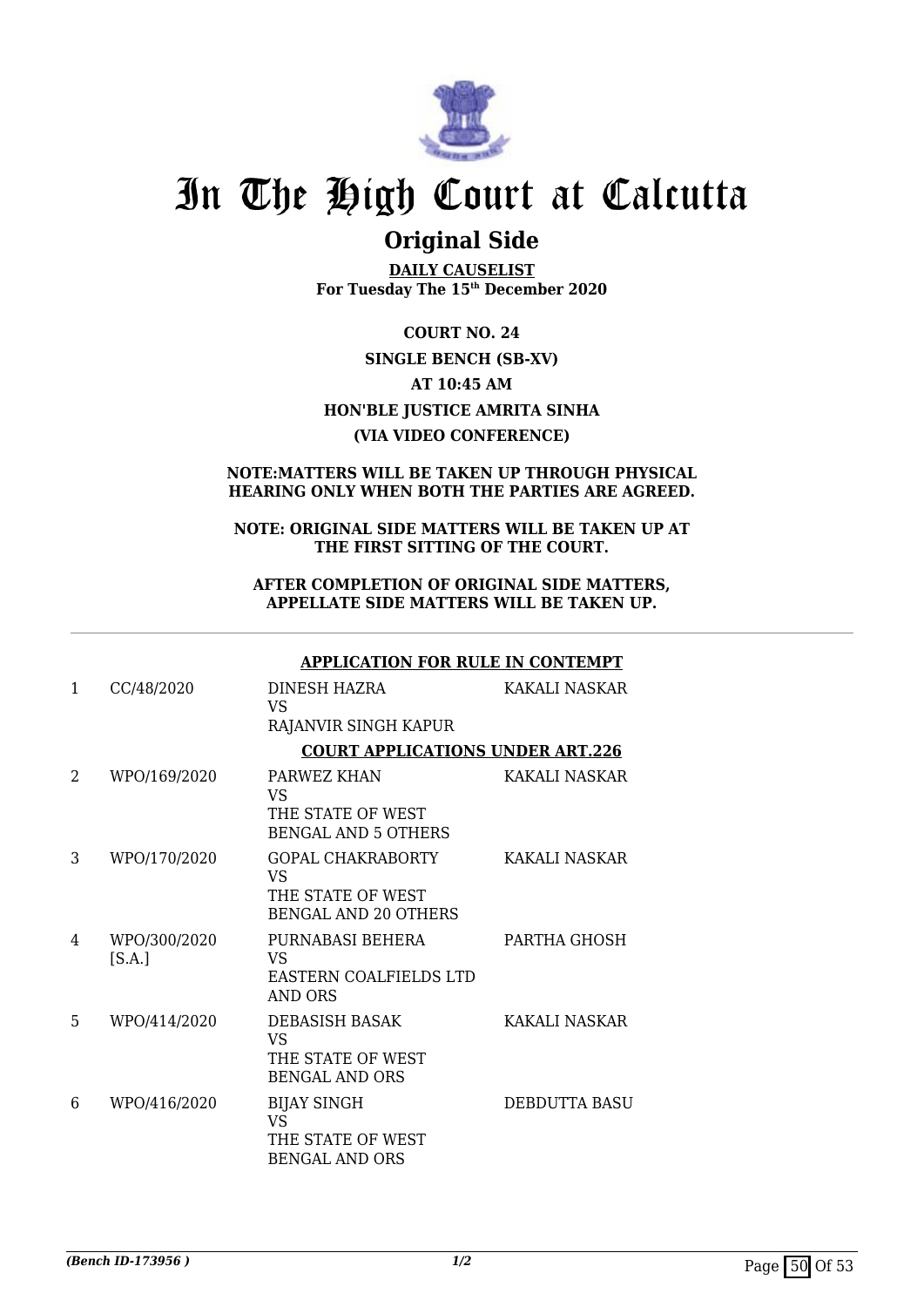| 7 | WPO/417/2020 | NETAI CHANDRA PAUL<br>VS<br>THE STATE OF WEST<br>BENGAL AND ORS     | DEBDUTTA BASU |
|---|--------------|---------------------------------------------------------------------|---------------|
| 8 | WPO/418/2020 | <b>TARUN MALAKAR</b><br>VS<br>THE STATE OF WEST<br>BENGAL AND ORS   | DEBDUTTA BASU |
| 9 | WPO/419/2020 | AMIT KUMAR KHAN<br>VS<br>THE STATE OF WEST<br><b>BENGAL AND ORS</b> | KAKALI NASKAR |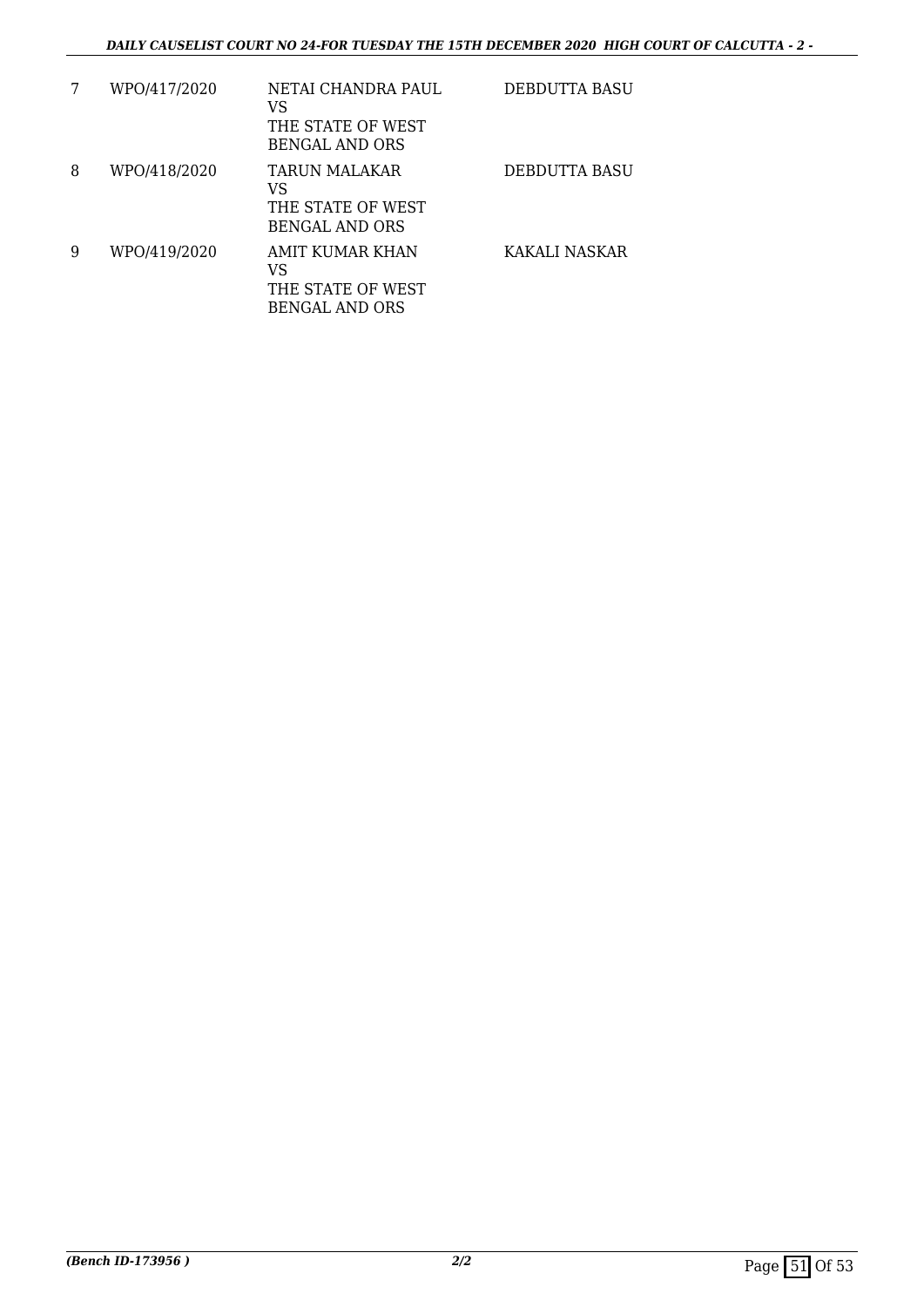

## **Original Side**

**DAILY CAUSELIST For Tuesday The 15th December 2020**

**COURT NO. 22 SINGLE BENCH (SB-XVI, SECOND FLOOR) AT 3:30 PM HON'BLE JUSTICE ABHIJIT GANGOPADHYAY (VIA VIDEO CONFERENCE)**

### **NOTE:MATTERS WILL BE TAKEN UP THROUGH PHYSICAL HEARING ONLY WHEN BOTH THE PARTIES ARE AGREED.**

### **NOTE: 1) ORIGINAL SIDE MATTERS WILL BE TAKEN UP EVERY TUESDAY AND THURSDAY AT 3:30 P.M.**

### **2) MENTIONING ON THE ORIGINAL SIDE WILL BE ALLOWED EVERY TUESDAY AND THURSDAY AT 3:30 P.M.**

### **COURT APPLICATIONS UNDER ART.226**

| $\mathbf{1}$                                                          | WPO/402/2020  | <b>INDIAN OIL (PIPELINES)</b><br><b>EMPLOYEES ASSOCIATION</b><br>VS<br>THE REGISTRAR OF TRADE<br>UNION WEST BENGAL AND<br><b>ORS</b> | SAMRAT DEY PAUL |  |  |  |
|-----------------------------------------------------------------------|---------------|--------------------------------------------------------------------------------------------------------------------------------------|-----------------|--|--|--|
| 2                                                                     | WPO/409/2020  | GOUTAM KUMAR SARANGI<br><b>VS</b><br>THE STATE OF WEST<br><b>BENGAL AND ORS</b>                                                      | KAKALI DUTTA    |  |  |  |
|                                                                       |               | <b>FOR HEARING</b>                                                                                                                   |                 |  |  |  |
| 3                                                                     | WPO/70/2006   | TATA STEEL LTD.<br>VS<br>UNION OF INDIA                                                                                              | H.K. MITTER     |  |  |  |
| IA NO: GA/3/2008(Old No:GA/3490/2008), GA/4/2009(Old No:GA/1840/2009) |               |                                                                                                                                      |                 |  |  |  |
| 4                                                                     | WPO/1568/2006 | M/S. LIGHT HOUSE<br>(HUMAYAN PROPERTIES<br><b>LTD</b><br><b>VS</b><br>STATE OF W.B.                                                  | SOMNATH GANGULI |  |  |  |
| 5                                                                     | WPO/63/2007   | KESHAR DEO SHARMA<br>VS<br>STATE OF W.B. & ORS.                                                                                      | NAYAN RAKSHIT   |  |  |  |